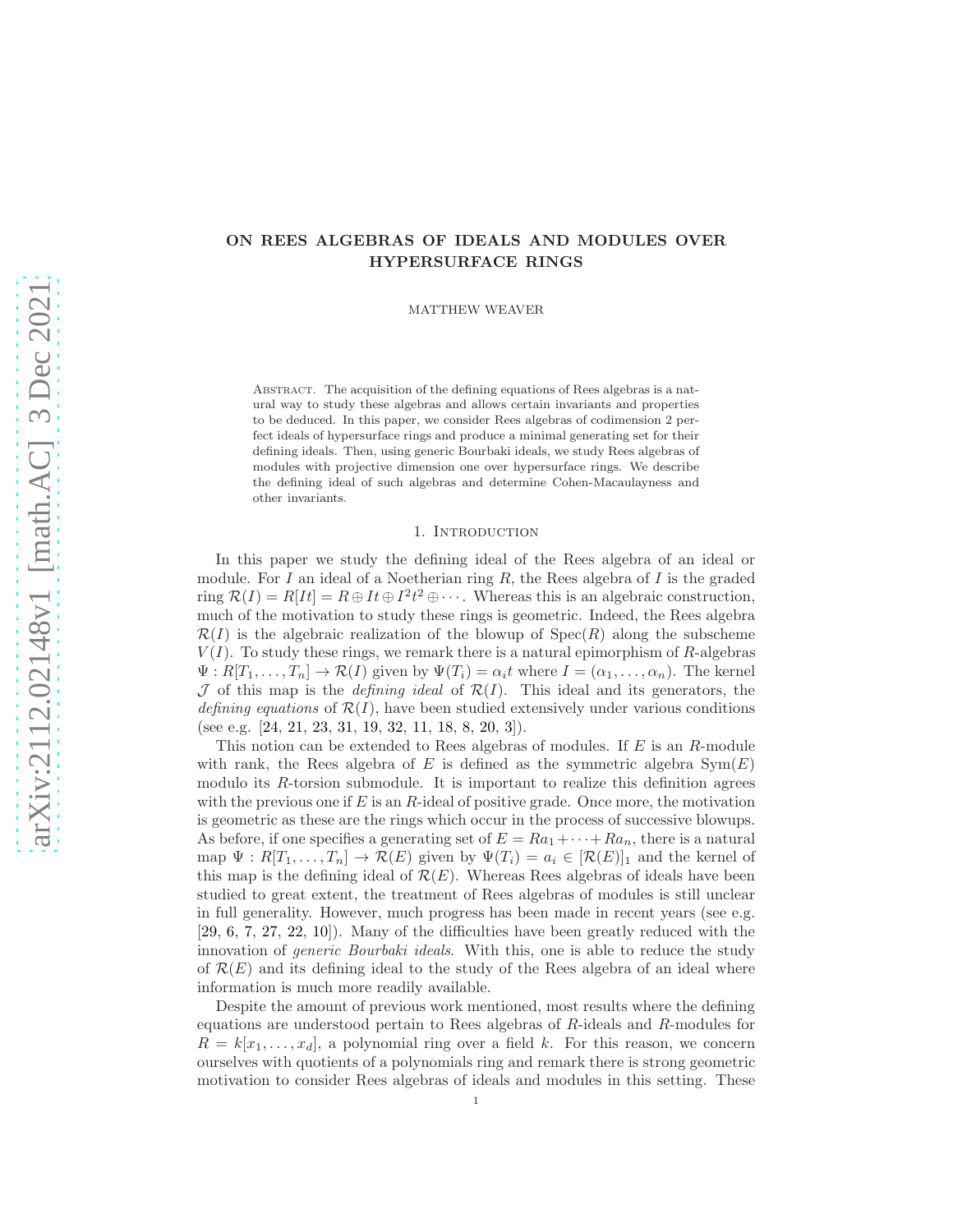rings will provide insight into blowups of more general schemes and rational maps between more general projective varieties. In particular, if R is a graded quotient of  $k[x_1, \ldots, x_d]$ , it is interesting to consider the module of Kähler differentials  $\Omega_k(R)$ and its Rees ring. The special fiber ring  $\mathcal{R}(\Omega_k(R)) \otimes k$  is exactly the homogeneous coordinate ring of the tangential variety of the projective variety with homogeneous coordinate ring R.

We begin with Rees algebras of ideals and recall a few known results. In [\[24\]](#page-26-0) Morey and Ulrich gave a complete description of the defining ideal of the Rees algebra of a linearly presented perfect ideal of grade 2 of  $k[x_1, \ldots, x_d]$ . In [\[2\]](#page-25-7) Boswell and Mukundan extended this to the case where  $I$  is again a perfect ideal of grade  $2$ of  $k[x_1, \ldots, x_d]$ , but is almost linearly presented. In other words, the presentation matrix of  $I$  consists of linear forms with the exception of the last column which consists of homogeneous forms of the same degree  $m \geq 1$ .

We begin this paper by considering linearly presented ideals of a hypersurface ring  $R = k[x_1, \ldots, x_{d+1}]/(f)$  where f is a homogeneous polynomial of degree  $m \ge 1$ . By establishing similarities between linear presentation within hypersurface rings to almost linear presentation within polynomial rings, we are able to adapt the techniques of Boswell and Mukundan to this setting and generalize the result of Morey and Ulrich to Rees algebras of ideals in these rings. The main results regarding Rees algebras of ideals, [Theorems 5.3](#page-16-0) and [5.8,](#page-19-0) are reformulated below.

<span id="page-1-0"></span>**Theorem 1.1.** Let  $S = k[x_1, \ldots, x_{d+1}]$  be a polynomial ring over field k,  $f \in S$  a homogeneous polynomial of degree m, and  $R = S/(f)$ . Let I be a perfect R-ideal of grade 2 with presentation matrix  $\varphi$  consisting of linear entries. Let  $\bar{\phantom{a}}$  denote images modulo (f). If I satisfies  $G_d$ ,  $I_1(\varphi) = \overline{(x_1, \ldots, x_{d+1})}$ , and  $\mu(I) = d+1$ , then the defining ideal  $\mathcal J$  of  $\mathcal R(I)$  satisfies

$$
\mathcal{J} = \overline{\mathcal{L}_m + (\det \mathcal{B}_m)}
$$

where the pair  $(\mathcal{B}_m, \mathcal{L}_m)$  is the m<sup>th</sup> modified Jacobian dual iteration of  $(B, \mathcal{L})$  for B a modified Jacobian dual and  $\mathscr{L} = (\underline{x} \cdot B)$ . Additionally,  $\mathcal{R}(I)$  is Cohen-Macaulay if and only if  $m = 1$  and is almost Cohen-Macaulay otherwise.

This result relies on the construction of the *modified Jacobian dual B* of a particular matrix  $\psi$  with linear entries in the polynomial ring S. We then introduce the method of modified Jacobian dual iterations to obtain the pair  $(\mathcal{B}_m, \mathcal{L}_m)$  above and a minimal generating set of  $J$ . We present this algorithm as a refinement of the one used by Boswell and Mukundan.

We now consider Rees algebras of modules and start by recalling some known results. By introducing generic Bourbaki ideals, in [\[29\]](#page-26-7) Simis, Ulrich, and Vasconcelos determined the defining equations of  $\mathcal{R}(E)$  for a module E over  $k[x_1, \ldots, x_d]$ of projective dimension one with linear presentation. Their proof relies on the fact that a generic Bourbaki ideal I is a perfect ideal of grade 2 and  $\mathcal{R}(E)$  is a deformation of  $\mathcal{R}(I)$ . With this, the structure of the defining ideal of  $\mathcal{R}(E)$  can be deduced from the defining ideal of  $\mathcal{R}(I)$  which is known from [\[24\]](#page-26-0). In [\[6\]](#page-25-4) Costantini extended this by considering a module E of projective dimension one with almost linear presentation. It was shown that the module  $E$  admits a generic Bourbaki ideal I which is almost linearly presented as well and there is a similar relation between  $\mathcal{R}(E)$  and  $\mathcal{R}(I)$ . From there, Boswell and Mukundan's techniques were adapted to the module setting in order to produce the defining equations of  $\mathcal{R}(E)$ .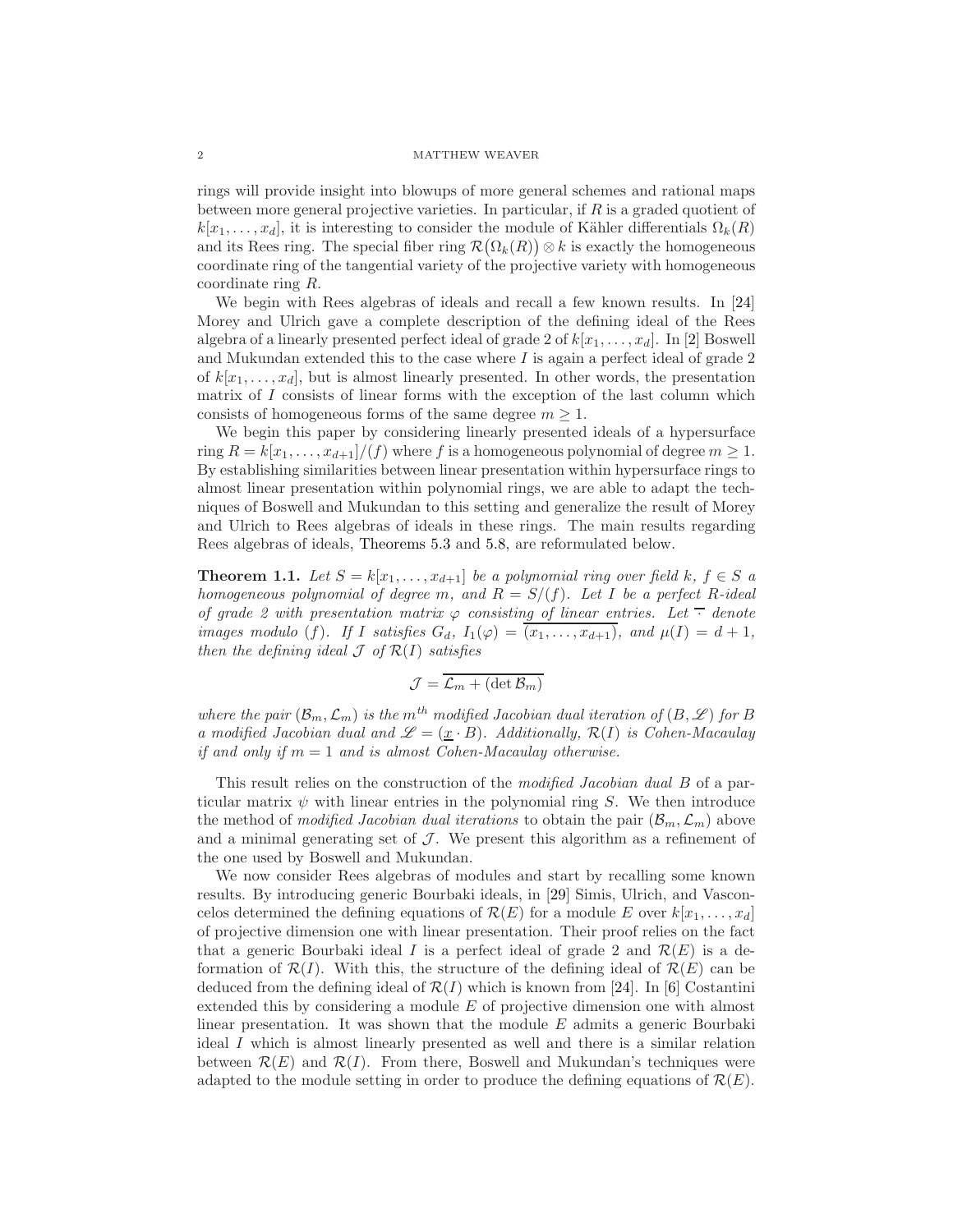Once more, we consider the situation where the ring  $R$  is a hypersurface ring. Let  $R = k[x_1, \ldots, x_{d+1}]/(f)$  and consider E, a linearly presented R-module with projective dimension one. We show that  $E$  admits a generic Bourbaki ideal  $I$ which is perfect of grade 2 in a hypersurface ring. Following the path laid out in [\[6\]](#page-25-4) we show that, after a generic extension,  $\mathcal{R}(E)$  is a deformation of  $\mathcal{R}(I)$  and the defining ideals of these Rees rings are of a similar form. We then derive the defining equations of  $\mathcal{R}(E)$  from those of  $\mathcal{R}(I)$  which are known by [Theorem 1.1.](#page-1-0) A reformulation of the main result regarding Rees algebras of modules, [Theorem 6.3,](#page-22-0) is stated below.

**Theorem 1.2.** Let  $S = k[x_1, \ldots, x_{d+1}]$  be a polynomial ring over field k with  $d \geq 2$ ,  $f \in S$  a homogeneous polynomial of degree m, and  $R = S/(f)$ . Let E be a finite R-module of projective dimension one with rank e minimally generated by n homogeneous elements of the same degree. Suppose the presentation matrix  $\varphi$  of E consists of linear entries and let  $\overline{\cdot}$  denote images modulo (f). If E satisfies  $G_d$ ,  $I_1(\varphi) = \overline{(x_1, \ldots, x_{d+1})}$ , and  $n = d + e$ , then the defining ideal  $\mathcal J$  of  $\mathcal R(E)$  satisfies

$$
\mathcal{J} = \overline{\mathcal{L}_m + (\det \mathcal{B}_m)}
$$

where the pair  $(\mathcal{B}_m, \mathcal{L}_m)$  is the  $m^{th}$  modified Jacobian dual iteration of  $(B, \mathscr{L})$  for B a modified Jacobian dual and  $\mathscr{L} = (\underline{x} \cdot B)$ . Additionally,  $\mathcal{R}(E)$  is Cohen-Macaulay if and only if  $m = 1$  and is almost Cohen-Macaulay otherwise.

As before, this result relies on the construction of a modified Jacobian dual and the recursive algorithm of modified Jacobian dual iterations to produce a minimal generating set of the defining ideal. This result is nearly identical to the statement of [Theorem 1.1](#page-1-0) which is to be expected as modules of projective dimension one are the higher rank analog of perfect ideals of grade 2. Indeed, if  $e = 1$  the module E is isomorphic to such an ideal and we recover the previous result.

We now describe how this paper is organized.

In [Section 2](#page-3-0) we provide the necessary background material on Rees algebras of ideals and modules. Here we introduce much of the terminology and usual conventions. Additionally, we review the properties and construction of generic Bourbaki ideals which will be essential for [Section 6.](#page-21-0)

In [Section 3](#page-5-0) we begin the study of the Rees algebra of a linearly presented perfect ideal I of grade 2 of a hypersurface ring and the defining ideal  $\mathcal{J}$ . We introduce a perfect ideal J of grade 2 of a polynomial ring and relate the Rees algebras  $\mathcal{R}(I)$ and  $\mathcal{R}(J)$ . Additionally, we introduce the modified Jacobian dual matrix.

In [Section 4](#page-10-0) we describe two recursive algorithms which produce equations of the defining ideal. The first algorithm is a slight adaptation of Boswell and Mukundan's technique and is referred to as the method of matrix iterations. A second algorithm is then introduced as an improvement and is referred to as the method of modified Jacobian dual iterations. Lastly, we give a condition for when the defining ideal agrees with the ideals produced by these methods.

In [Section 5](#page-15-0) we show that the defining ideal coincides with the ideal of modified Jacobian dual iterations when I is an ideal with second analytic deviation one. Properties such as Cohen-Macaulayness and regularity of  $\mathcal{R}(I)$  are then studied.

Lastly, in [Section 6](#page-21-0) we study the defining ideal  $\mathcal J$  of  $\mathcal R(E)$  for a module E of projective dimension one over a hypersurface ring. We produce a generic Bourbaki ideal I and relate the defining ideal of  $\mathcal{R}(E)$  to that of  $\mathcal{R}(I)$  which is known from the previous section.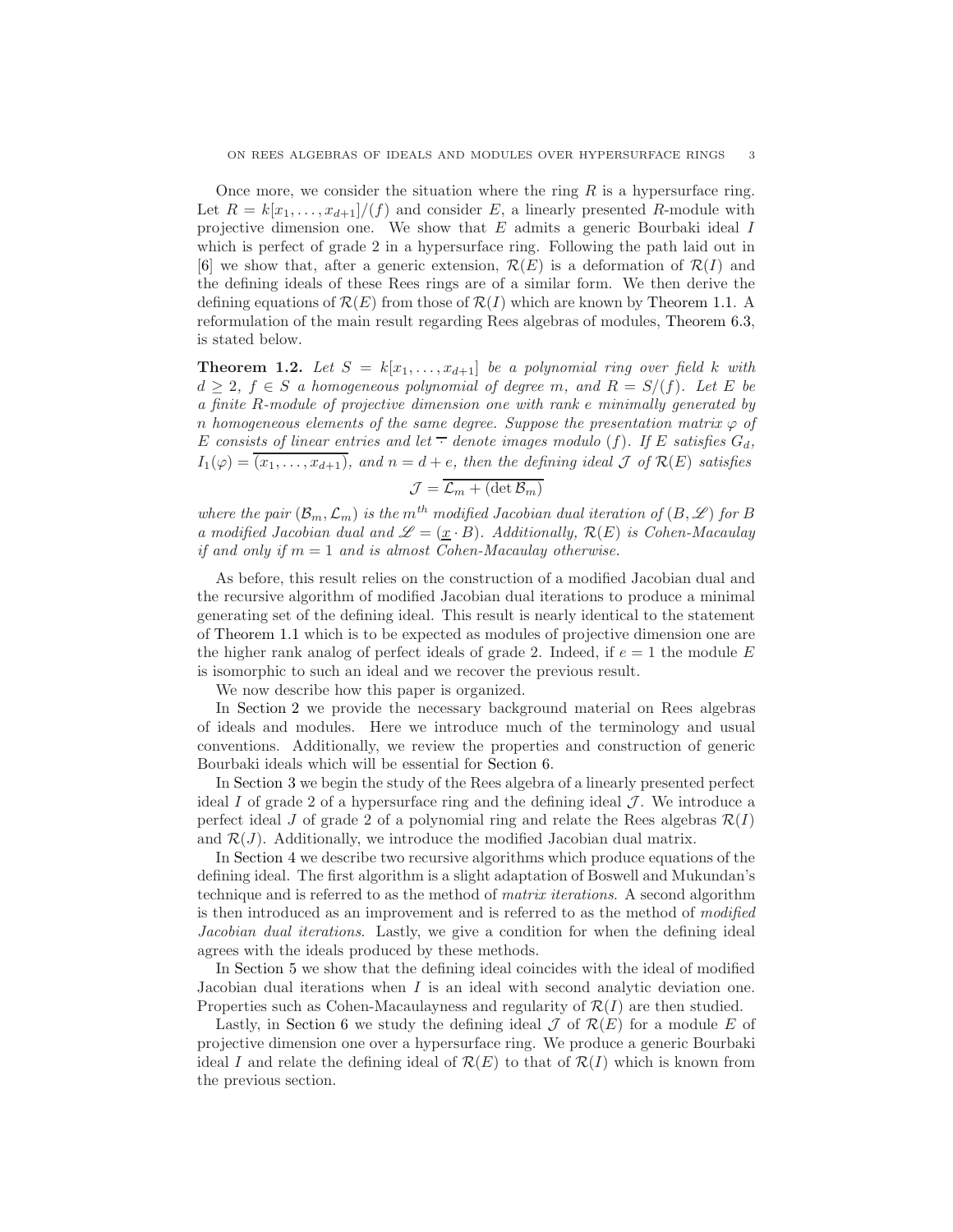### 2. Conventions, Notation, and Preliminaries

<span id="page-3-0"></span>We now provide the preliminaries and properties of Rees algebras of ideals and modules needed for this paper. Additionally, we describe the construction of the generic Bourbaki ideal.

2.1. Rees Algebras of Ideals and Modules. As we will consider both Rees algebras of ideals and modules, we proceed as generally as possible in this section. For now assume R is a Noetherian ring and let  $E = Ra_1 + \cdots + Ra_n$  be either a finitely generated R-module with positive rank or an ideal of positive grade. We make note of any unique conventions used specifically in either case. Recall there is a natural homogeneous epimorphism

$$
R[T_1,\ldots,T_n] \longrightarrow \text{Sym}(E)
$$

given by  $T_i \mapsto a_i \in [\text{Sym}(E)]_1$  which induces the isomorphism

$$
Sym(E) \cong R[T_1,\ldots,T_n]/\mathscr{L}
$$

where the kernel  $\mathscr L$  of the map above can be described from a presentation of  $E$ . Indeed, if  $R^s \overset{\varphi}{\to} R^n \to E \to 0$  is any presentation of E, then  $\mathscr L$  is generated by the linear forms  $\ell_1, \ldots, \ell_s$  where

$$
[T_1 \ldots T_n] \cdot \varphi = [\ell_1 \ldots \ell_s].
$$

The map above induces another epimorphism

$$
R[T_1,\ldots,T_n] \longrightarrow \mathcal{R}(E)
$$

by further factoring the R-torsion from  $Sym(E)$ . This induced map is the same as the one mentioned in the introduction and maps the generators of  $E$  to their images in the first graded component of  $\mathcal{R}(E)$ . This map induces an isomorphism

$$
\mathcal{R}(E) \cong R[T_1,\ldots,T_n]/\mathcal{J}
$$

for some ideal  $\mathcal J$  of  $R[T_1, \ldots, T_n]$  which again is the *defining ideal* of  $\mathcal R(E)$ . Additionally, any member of a minimal generating set of  $\mathcal I$  is called a *defining equation* of  $\mathcal{R}(E)$ . We see that  $\mathscr{L} \subseteq \mathcal{J}$ , but note this containment is often strict. However, equality is possible in which case  $E$  is said to be of *linear type*. It is important to note that if  $R$  is a standard graded ring, each of the maps and kernels above are bihomomegeous.

Recall the generators of  $\mathscr L$  can be obtained from a presentation matrix of E and these are the linear equations of J. Letting  $R^s \stackrel{\varphi}{\to} R^n \to E \to 0$  be a presentation of E and  $\ell_1, \ldots, \ell_s$  as before, there exists an  $r \times s$  matrix  $B(\varphi)$  with linear entries in  $R[T_1, \ldots, T_n]$  such that

$$
[T_1 \dots T_n] \cdot \varphi = [\ell_1 \dots \ell_s] = [a_1 \dots a_r] \cdot B(\varphi)
$$

where  $(a_1, \ldots, a_r)$  is an ideal containing the entries of  $\varphi$ . The matrix  $B(\varphi)$  is called a *Jacobian dual* of  $\varphi$  with respect to  $a_1, \ldots, a_r$ . This is a source of higher degree generators of J as Cramer's rule guarantees  $I_r(B(\varphi)) \subset \mathcal{J}$ . There are often several choices for  $B(\varphi)$ , hence it is not unique in general. However, in the typical situation where  $R = k[x_1, \ldots, x_d]$  and  $I_1(\varphi) \subseteq (x_1, \ldots, x_d)$ , the Jacobian dual  $B(\varphi)$ with respect to  $x_1, \ldots, x_d$  is unique if the entries of  $\varphi$  are linear.

For I an ideal, we say I satisfies the condition  $G_s$  if  $\mu(I_p) \leq \dim R_p$  for all  $\mathfrak{p} \in V(I)$  with dim  $R_{\mathfrak{p}} \leq s-1$ . We note this condition can be rephrased in terms of Fitting ideals. Indeed if ht  $I > 0$ , then I satisfies  $G_s$  if and only if ht  $Fitt_i(I) \geq j+1$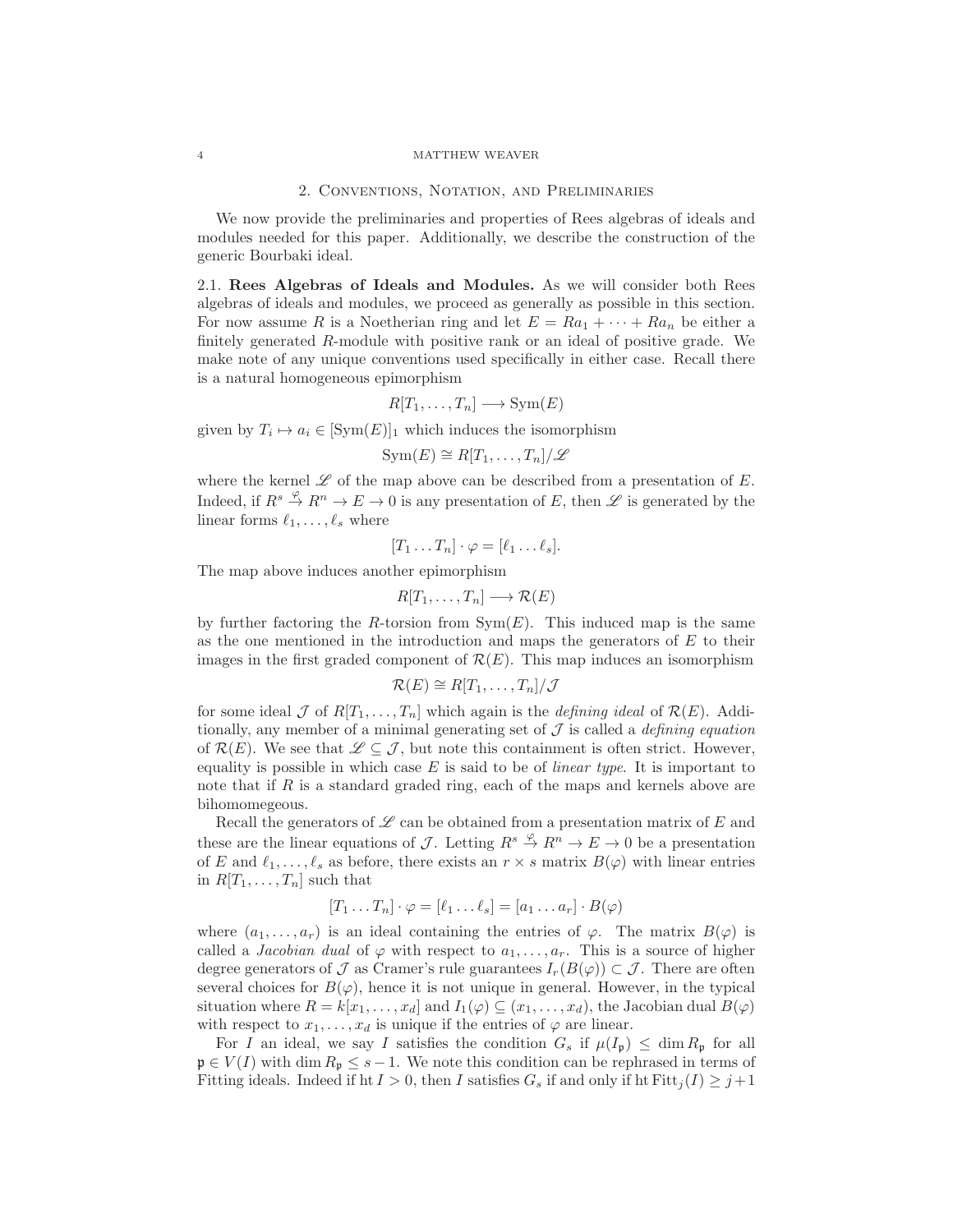for all  $1 \leq j \leq s - 1$ . More generally, if E is a module of rank e, we say that E satisfies  $G_s$  if  $\mu(E_{\mathfrak{p}}) \leq \dim R_{\mathfrak{p}} + e - 1$  for all  $\mathfrak{p} \in \text{Spec}(R)$  with  $1 \leq \dim R_{\mathfrak{p}} \leq s - 1$ or equivalently, ht Fitt $j(I) \geq j - e + 2$  for all  $e \leq j \leq s + e - 2$ . If  $G_s$  is satisfied for all s, we say that the ideal or module satisfies  $G_{\infty}$ .

Now suppose  $E$  is either an R-ideal or R-module once more. If  $R$  is a local ring with maximal ideal m and residue field k, the special fiber ring of E is  $\mathcal{F}(E)$  =  $\mathcal{R}(E)\otimes_R k \cong \mathcal{R}(E)/\mathfrak{m}\mathcal{R}(E)$ . The Krull dimension  $\ell(E) = \dim \mathcal{F}(E)$  is the analytic spread of E.

2.2. Generic Bourbaki Ideals. Generic Bourbaki ideals were introduced in [\[29\]](#page-26-7) as a method to study the Cohen-Macaulayness of Rees algebras of modules by reducing to the case of Rees algebras of ideals. We adopt the notation of [\[29\]](#page-26-7) and recall the constructions and definitions there.

<span id="page-4-0"></span>**Notation 2.1.** Let  $(R, \mathfrak{m})$  be a Noetherian local ring and E a finite R-module with positive rank e. Let  $U = Ra_1 + \cdots + Ra_n$  be a submodule of E and consider a set of indeterminates

$$
Z = \{ Z_{ij} \mid 1 \le i \le n, \ 1 \le j \le e-1 \}.
$$

Let  $R' = R[Z]$  and  $E' = E \otimes_R R'$ . Now set  $y_j = \sum_{i=1}^n Z_{ij} a_i$  for all  $1 \le j \le e-1$ and let  $F' = \sum_{j=1}^{e-1} R'y_j$ . Finally, let  $R'' = R(Z) = R'_{mR'}$  and with this, set  $E'' = E \otimes_R R''$  and  $F'' = F' \otimes_{R'} R''$ .

<span id="page-4-1"></span>**Proposition 2.2** ([\[29,](#page-26-7) 3.2]). Assume that E is finite, torsion-free, and satisfies the  $\tilde{G}_2$  condition, i.e. E is free locally in depth one. If either grade $(E/U) \geq 2$  or  $U = E$ , then F' is a free R'-module of rank  $e - 1$  and  $E'/F' \cong J$  where J is an  $R'$ -ideal of positive grade. Additionally  $E''/F'' \cong I$  where  $I$  is an  $R''$ -ideal.

**Definition 2.3** ([\[29,](#page-26-7) 3.3]). We refer to the R″-ideal  $I \cong E''/F''$  as a generic Bourbaki ideal of E with respect to U. In the case where  $U = E$ , I is simply called a generic Bourbaki ideal of E.

We remark that a generic Bourbaki ideal of  $E$  with respect to submodule  $U$  is essentially unique. Suppose  $a_1, \ldots, a_n$  and  $b_1, \ldots, b_m$  are generating sets of U and let Z and Y denote the respective sets of indeterminates as in [Notation 2.1.](#page-4-0) Let  $I \subset R(Z)$  and  $K \subset R(Y)$  denote the ideals constructed as in [proposition 2.2.](#page-4-1) There is an automorphism  $\lambda$  of the R-algebra  $S = R(Y, Z)$  and unit  $u \in \text{Quot}(S)$  such that  $\lambda(IS) = KSu$ . Moreover,  $u = 1$  if I and K have grade at least 2 [\[29,](#page-26-7) 3.4].

Moreover, these ideals are not as enigmatic as they might seem. Given a presentation matrix of E, one can always obtain a presentation matrix of a generic Bourbaki ideal I.

<span id="page-4-2"></span>**Remark 2.4** ([\[29,](#page-26-7) p. 617]). Let  $(R, \mathfrak{m}, k)$  be a Noetherian local ring and E an R-module as in [Proposition 2.2](#page-4-1) and let  $R^s \stackrel{\varphi}{\to} R^n \to E \to 0$  be a minimal presentation of E.

(a) With Z and  $y_j$  as in [Notation 2.1,](#page-4-0) after possibly multiplying  $\varphi$  by an invertible matrix with entries in  $k(Z)$ , we may assume  $\varphi$  presents E'' with respect to the generating set  $y_1, \ldots, y_{e-1}, a_e, \ldots, a_n$ . Then

$$
\varphi = \left[ \begin{array}{c} A \\ \varphi_I \end{array} \right]
$$

where A and  $\varphi_I$  are submatrices of sizes  $e-1\times s$  and  $n-e+1\times s$  respectively. By construction,  $\varphi_I$  is a presentation of I and is minimal as  $\mu(I) = n - e + 1$ .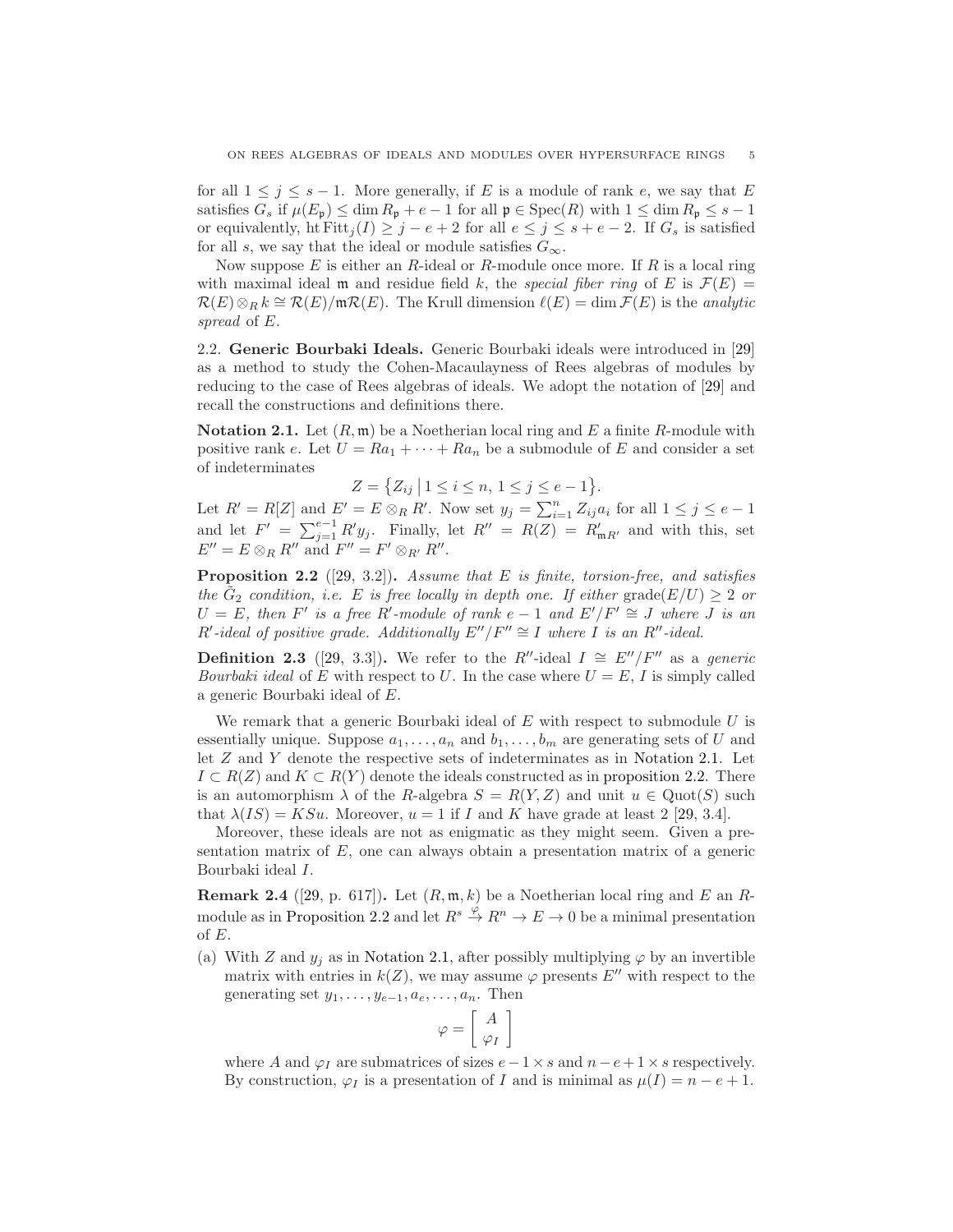(b) If R is standard graded and  $\varphi$  consists of homogeneous entries of constant degree along each column, then  $\varphi_I$  does as well. In particular, if E is linearly presented then I is as well.

<span id="page-5-3"></span>To end this section, we provide the main tool to compare the Rees algebra of a module to the Rees algebra of its generic Bourbaki ideal.

**Theorem 2.5** ([\[29,](#page-26-7) 3.5]). Retain the assumptions of [proposition 2.2.](#page-4-1) Let U be a reduction of E and I a generic Bourbaki ideal of E with respect to U. Let  $J \cong$  $U''/F''$  as a subideal of I.

- (a) (i) The Rees algebra  $\mathcal{R}(E)$  is Cohen-Macaulay if and only if  $\mathcal{R}(I)$  is Cohen-Macaulay.
	- (ii) The module E is of linear type and  $\text{grade } \mathcal{R}(E)_+ \geq e$  if and only if I is of linear type.
- (b) If either (i) or (ii) of (a) hold, then  $\mathcal{R}(E'')/(F'') \cong \mathcal{R}(I)$  and  $y_1, \ldots, y_{e-1}$  is a regular sequence on  $\mathcal{R}(E'')$ .
- (c) If  $\mathcal{R}(E'')/(F'') \cong \mathcal{R}(I)$ , then J is a reduction of I with  $r_J(I) = r_U(E)$ . In particular, if k is infinite and  $U = E$ , then  $r(E) = r(I)$ .

<span id="page-5-0"></span>Whenever the condition  $\mathcal{R}(E'')/(F'') \cong \mathcal{R}(I)$  as in part (b) holds, we say that  $\mathcal{R}(E'')$  is a *deformation* of  $\mathcal{R}(I)$ .

## 3. Ideals of Hypersurface Rings

In this section we consider the defining ideal  $\mathcal J$  of  $\mathcal R(I)$  for I a perfect ideal with grade 2 of  $R$ , a hypersurface ring. We introduce another grade 2 perfect ideal  $J$ closely related to I and then study the relation between  $\mathcal{R}(I)$  and  $\mathcal{R}(J)$ .

<span id="page-5-1"></span>**Setting 3.1.** Let  $S = k[x_1, \ldots, x_{d+1}]$  be a polynomial ring over a field k,  $f \in S$  a homogeneous polynomial of degree  $m \geq 1$ , and  $R = S/(f)$ . Let  $I = (\alpha_1, \ldots, \alpha_n)$  be a perfect R-ideal of grade 2 with a presentation matrix  $\varphi$  consisting of homogeneous linear entries. Further assume that I satisfies the  $G_d$  condition and  $n > d$ .

**Remark 3.2.** We assume that  $n > d$  in order to avoid the situation where I is of linear type. Indeed if  $n \leq d$ , then I satisfies the  $G_{\infty}$  condition and is hence of linear type by [\[11,](#page-25-0) 2.6]. Additionally, for our purposes it is acceptable to assume that  $m \geq 2$ . If  $m = 1$ , we reduce to the situation of [\[24\]](#page-26-0) where the defining ideal is known. Regardless, we make no such assumption and retain this possibility.

<span id="page-5-2"></span>**Notation 3.3.** Let  $\overline{\cdot}$  denote images modulo the ideal (f) and let  $\psi$  be an  $n \times n-1$ matrix consisting of linear entries in S such that  $\varphi = \overline{\psi}$ . Let  $\mathscr{L} = (\ell_1, \ldots, \ell_{n-1}, f)$ be the  $S[T_1, \ldots, T_n]$ -ideal where  $[\ell_1 \ldots \ell_{n-1}] = [T_1 \ldots T_n] \cdot \psi$ .

We remark that  $\psi$  is unique if  $m \geq 2$  as the entries of this matrix are assumed to be linear. If  $m = 1$ , then  $\psi$  is not unique, but any such matrix can be chosen. We claim there exists an S-ideal which is perfect of grade 2 with  $\psi$  as its presentation matrix. To see this, it suffices to show ht  $I_{n-1}(\psi) \geq 2$  by the Hilbert-Burch theorem. Note that the image of this ideal in  $R$  is exactly the corresponding ideal of minors of  $\varphi$ . As the height can only decrease passing to R and ht  $I_{n-1}(\varphi) = 2$ , the claim follows. Let J denote this S-ideal and notice that since I satisfies the  $G_d$  condition, J does as well. This follows by phrasing the condition  $G_d$  in terms of Fitting ideals, relating the ideals of minors of  $\psi$  with those of  $\varphi$ , and comparing their heights in a similar manner as before.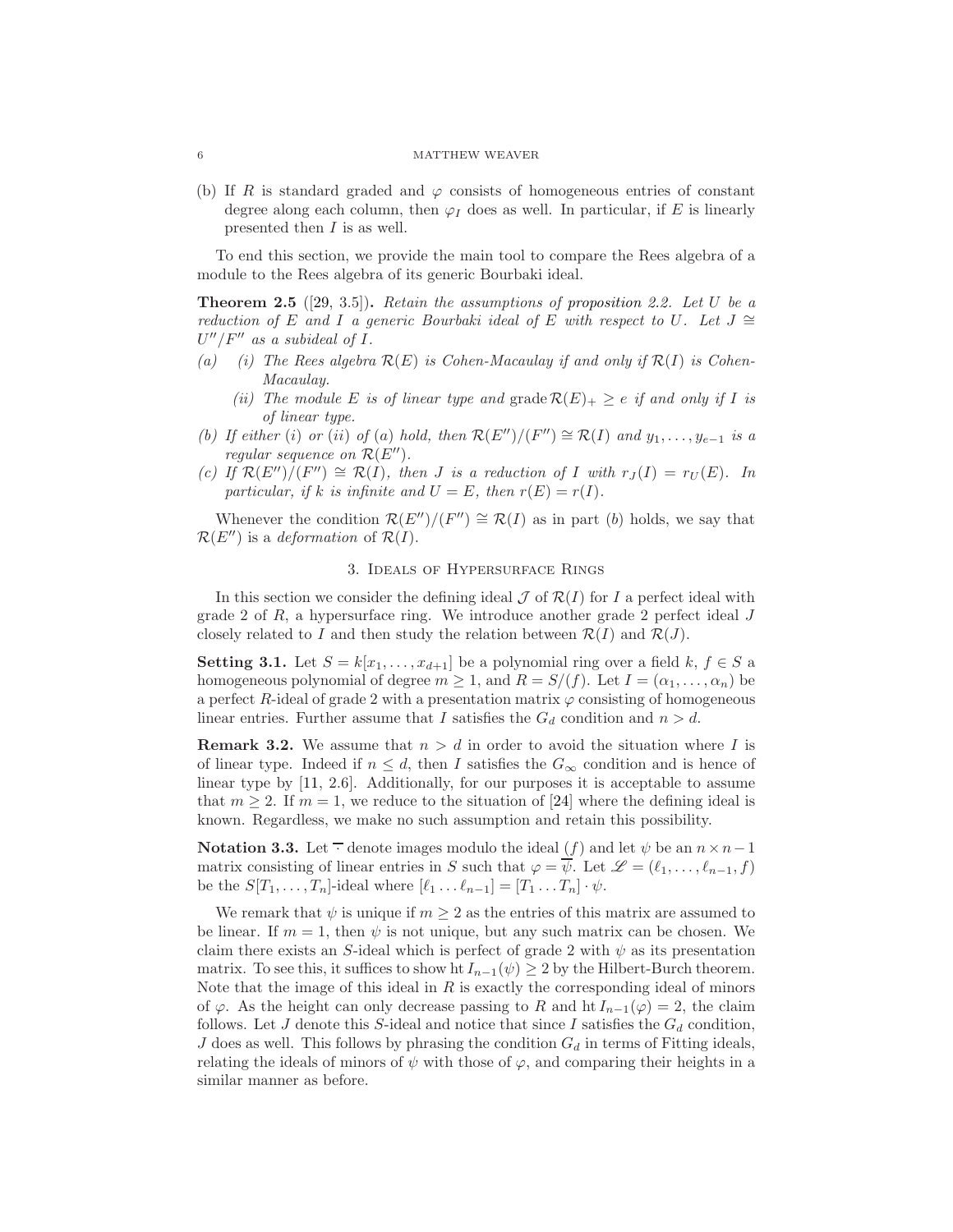Notice that the  $S[T_1, \ldots, T_n]$ -ideal  $(\ell_1, \ldots, \ell_{n-1})$  is exactly the ideal defining Sym(J). Moreover,  $\overline{\mathscr{L}}$  is the defining ideal of Sym(I) as  $\varphi = \overline{\psi}$  and with this, we see  $S[T_1, \ldots, T_n]/\mathscr{L} \cong R[T_1, \ldots, T_n]/\overline{\mathscr{L}} \cong \text{Sym}(I)$ . Hence  $\mathscr{L}$  is a defining ideal of Sym(I), in a sense, as a quotient of  $S[T_1, \ldots, T_n]$ . Thus there is a clear relation between the defining ideals of the two symmetric algebras as quotients of  $S[T_1, \ldots, T_n]$  and it is natural to ask if there is a similar relation between the two Rees algebras  $\mathcal{R}(J)$  and  $\mathcal{R}(I)$ . Before we explore this possibility, we give a description of the defining ideal  $\mathcal J$  of  $\mathcal R(I)$  and produce an analogous ideal of  $S[T_1, \ldots, T_n]$  which defines  $\mathcal{R}(I)$  as a quotient of this ring.

<span id="page-6-1"></span>**Proposition 3.4.** With the assumptions of [Setting 3.1](#page-5-1) and  $\mathscr L$  as in [Notation 3.3,](#page-5-2) the defining ideal of  $\mathcal{R}(I)$  satisfies  $\mathcal{J} = \overline{\mathscr{L} : (x_1, \ldots, x_{d+1})^{\infty}}$ .

*Proof.* Let  $s \in \overline{(x_1, \ldots, x_{d+1})}$  and note that, as I satisfies the condition  $G_d$ , locally  $I_s$  satisfies  $G_{\infty}$  as an  $R_s$ -ideal and is hence of linear type by [\[11,](#page-25-0) 2.6]. Thus  $\mathcal{J}_s = \mathcal{L}_s$ and so there is some power t such that  $s^t \mathcal{J} \subset \overline{\mathcal{L}}$ , hence  $\mathcal{J} \subseteq \overline{\mathcal{L}} : (x_1, \ldots, x_{d+1})^{\infty}$ . However, we have  $\overline{\mathscr{L}}$ :  $\overline{(x_1,\ldots,x_{d+1})}^{\infty} \subseteq \mathcal{J}$  as  $\overline{\mathscr{L}} \subseteq \mathcal{J}$  and modulo  $\mathcal{J}$ , the image of  $\overline{(x_1, \ldots, x_{d+1})}$  in  $\mathcal{R}(I)$  is an ideal of positive grade.

<span id="page-6-0"></span>The claim regarding the grade of the image of  $(x_1, \ldots, x_{d+1})$  in  $\mathcal{R}(I)$  follows from the correspondence between associated primes of R and  $\mathcal{R}(I)$  [\[16\]](#page-25-8).

**Setting 3.5.** Adopt the assumptions of [Setting 3.1](#page-5-1) and let  $J$  be the  $S$ -ideal mentioned above. Let  $\mathcal{A} = \mathcal{L} : (x_1, \ldots, x_{d+1})^{\infty}$  in  $S[T_1, \ldots, T_n]$  and assume that J satisfies the condition  $G_{d+1}$ .

We remark that this additional condition on  $J$  is not a strong assumption. As previously mentioned, J automatically satisfies the condition  $G_d$  as I does. Thus the assumption that J satisfies  $G_{d+1}$  is equivalent to ht  $I_{n-d}(\psi) \geq d+1$ .

<span id="page-6-2"></span>**Remark 3.6.** Notice that  $A$  is the kernel of the composition

$$
S[T_1,\ldots,T_n] \longrightarrow R[T_1,\ldots,T_n] \longrightarrow \mathcal{R}(I)
$$

where the first map quotients by  $(f)$  and the second is the natural map. Similarly,  $\mathscr L$  is the kernel of the composition

$$
S[T_1, ..., T_n] \longrightarrow R[T_1, ..., T_n] \longrightarrow Sym(I)
$$

where the first map is the same as before and the second is the natural map onto the symmetric algebra.

The saturation  $A$  is reminiscent of a similar ideal encountered in [\[2\]](#page-25-7). Observe that the generators of  $\mathscr L$  are all linear with respect to  $x_1, \ldots, x_{d+1}$  with the exception of f. In [\[2\]](#page-25-7) this same phenomenon occurred, but was due to a column of nonlinear entries in a presentation matrix. With this, we proceed along a similar path to study  $A$ , but must frequently take alternative approaches for the proofs presented here. In [\[2\]](#page-25-7) the saturation encountered was a prime ideal, an assumption crucial for Boswell and Mukundan's arguments and one we do not necessarily possess unless  $f$  is irreducible.

We now introduce a matrix associated to the generators of  $\mathscr L$  and the sequence  $x_1, \ldots, x_{d+1}$  which will be an adaptation of the traditional Jacobian dual.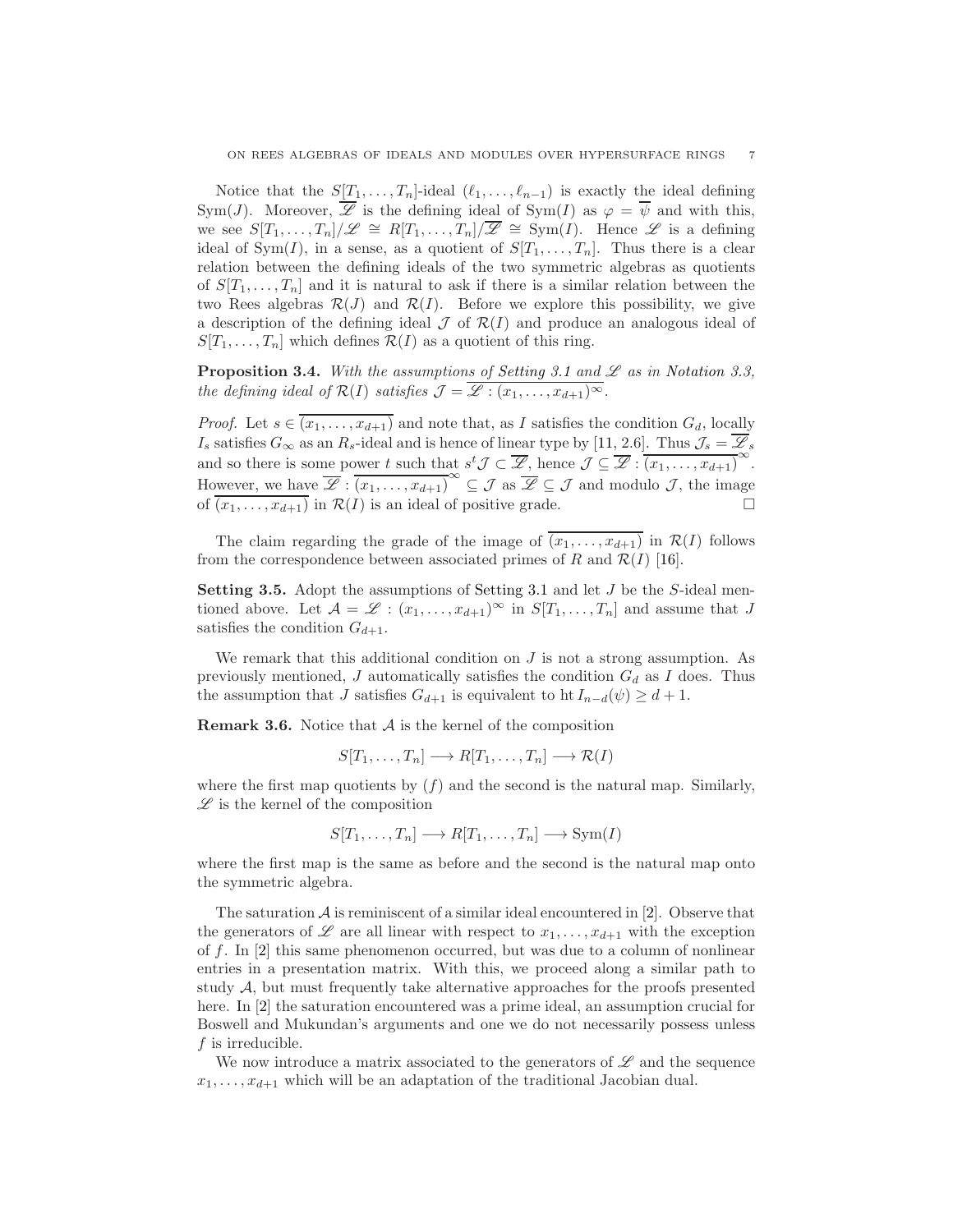**Definition 3.7.** With the assumptions of [Setting 3.5](#page-6-0) and letting  $\mathscr L$  and  $\psi$  be as in [Notation 3.3,](#page-5-2) we define a modified Jacobian dual of  $\psi$  to be the  $d+1\times n$  matrix  $B = [B(\psi) | \partial f]$  where  $B(\psi)$  is the Jacobian dual of  $\psi$  with respect to  $x_1, \ldots, x_{d+1}$ and  $\partial f$  is a column with  $f = [x_1 \dots x_{d+1}] \cdot \partial f$ . Here | denotes the usual matrix concatenation.

Notice that the generators of  $\mathscr L$  are exactly the entries of the matrix product  $[x_1 \ldots x_{d+1}] \cdot B$ . We remark that any generating of the ideal of entries of  $\psi$  could be used to construct  $B(\psi)$ , but not B in general if f is not contained in this ideal. This is no matter in our situation as  $I_1(\psi) = (x_1, \ldots, x_{d+1})$ . This follows as  $I_1(\psi) \supset I_{n-d}(\psi)$  and the latter ideal has height  $d+1$  since J satisfies  $G_{d+1}$ .

The uniqueness of  $B(\psi)$  is guaranteed as  $\psi$  consists of linear entries of S, but the modified Jacobian dual  $B$  is not necessarily unique as there are often multiple choices for  $\partial f$ . In particular, one may produce such a column  $\partial f$  using partial derivatives as the notation suggests, when  $k$  is a field of characteristic zero. In this case the degree m is a unit and using the Euler formula, the entries of  $\partial f$  can be taken as the partial derivatives of  $\frac{1}{m} \cdot f$ .

# **Proposition 3.8.** With the assumptions of [Setting 3.5,](#page-6-0) ht  $\mathscr{L} = d + 1$ .

*Proof.* We show that  $\dim \text{Sym}(I) = n$  which follows from the assumption that I satisfies  $G_d$  and the formula of Huneke and Rossi [\[15,](#page-25-9) 2.6]. Recall

$$
\dim \operatorname{Sym}(I) = \sup \left\{ \mu(I_{\mathfrak{p}}) + \dim R/\mathfrak{p} \mid \mathfrak{p} \in \operatorname{Spec}(R) \right\}
$$

and to determine this supremum, we compute the value of  $\mu(I_p) + \dim R/p$  in multiple cases. For a prime ideal p, first note that if  $\mathfrak{p} \notin V(I)$  then  $\mu(I_{\mathfrak{p}}) = 1$ , hence  $\mu(I_p) + \dim R/p \leq d+1$ . If  $p \in V(I)$  and  $\text{ht } p < d$ , then  $\mu(I_p) + \dim R/p \leq d$ ht  $\mathfrak{p}$  + dim  $R/\mathfrak{p} = d$ . Lastly, if  $\mathfrak{p} \in V(I)$  and ht  $\mathfrak{p} = d$ , then  $\mu(I_{\mathfrak{p}}) + \dim R/\mathfrak{p} = d$  $\mu(I) + \dim R/\mathfrak{p} = n \geq d+1$ . Hence  $\dim \text{Sym}(I) = n$  and so ht  $\mathcal{L} = d+1$ .

Proposition 3.9. With the assumptions of [Setting 3.5](#page-6-0) and B a modified Jacobian dual of  $\psi$ ,  $\mathscr{L}$  :  $(x_1, \ldots, x_{d+1}) = \mathscr{L} + I_{d+1}(B)$ .

*Proof.* Recall that  $\mathscr{L} = (\ell_1, \ldots, \ell_{n-1}, f)$  where  $[\ell_1 \ldots \ell_{n-1}] = [x_1 \ldots x_{d+1}] \cdot B(\psi)$ and with this, we claim that  $(\ell_1, \ldots, \ell_{n-1}) : (x_1, \ldots, x_{d+1})^{\infty}$  is a prime ideal of height  $n-1$ . Recall J is a linearly presented perfect S-ideal of grade 2 satisfying  $G_{d+1}$ . As  $(\ell_1, \ldots, \ell_{n-1})$  is the defining ideal of Sym(J) it follows, in a sim-ilar manner to the proof of [Proposition 3.4,](#page-6-1) that  $(\ell_1, \ldots, \ell_{n-1}) : (x_1, \ldots, x_{d+1})^{\infty}$ is the defining ideal of  $\mathcal{R}(J)$ . As  $\mathcal{R}(J)$  is a domain of dimension  $d+2$ , indeed  $(\ell_1, \ldots, \ell_{n-1}) : (x_1, \ldots, x_{d+1})^{\infty}$  is a prime ideal of height  $n-1$ .

Now since  $\psi$  consists of linear entries in S,  $B(\psi)$  consists of linear entries in  $k[T_1, \ldots, T_n]$ . Hence by [\[2,](#page-25-7) 2.4], ht  $I_{d+1}(B(\psi)) = n - d - 1$ . With this and the fact that  $x_1, \ldots, x_{d+1}$  is a regular sequence modulo  $I_{d+1}(B(\psi))$ , one has

$$
ht ((x_1, ..., x_{d+1}) + I_{d+1}(B(\psi))) = n.
$$

Now as some power of  $(x_1, \ldots, x_{d+1})$  multiples  $\mathcal{A} = \mathscr{L} : (x_1, \ldots, x_{d+1})^{\infty}$  into  $\mathscr{L}$ and hence into  $\mathscr{L} + I_{d+1}(B)$ , it follows that any minimal prime of  $\mathscr{L} + I_{d+1}(B)$ contains either  $(x_1, \ldots, x_{d+1}) + I_{d+1}(B(\psi))$  or A. Thus ht  $(\mathscr{L} + I_{d+1}(B)) \ge n$  and since  $\mathscr{L} + I_{d+1}(B) \subset \mathscr{L} : (x_1, \ldots, x_{d+1}),$  we have  $\mathrm{ht}(\mathscr{L} : (x_1, \ldots, x_{d+1})) \geq n$ . Thus by [\[17,](#page-25-10) 1.5 and 1.8], this ideal has height exactly n and moreover  $\mathscr{L} + I_{d+1}(B) =$  $\mathscr{L}: (x_1, \ldots, x_{d+1}).$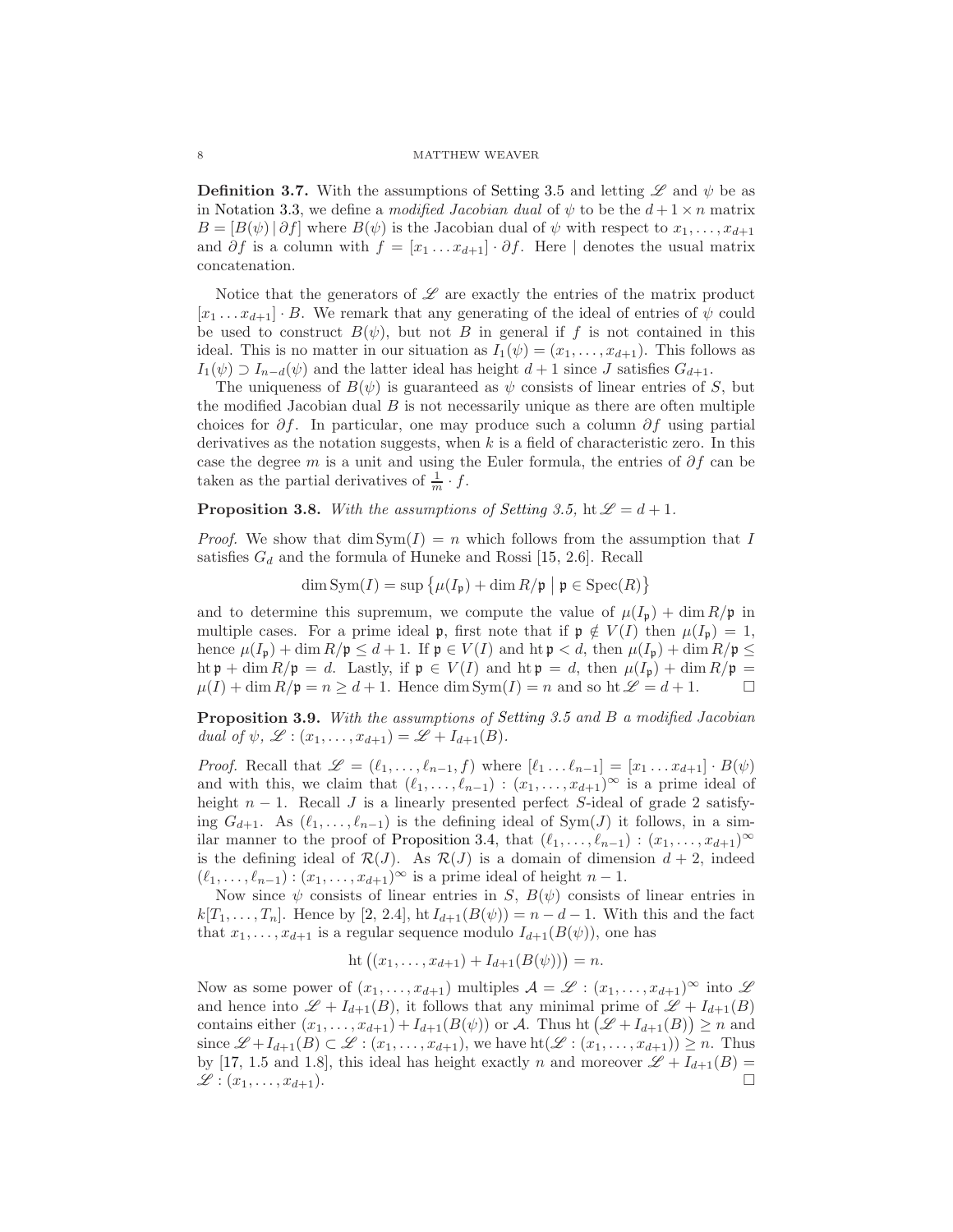<span id="page-8-0"></span>We turn our attention to the index of saturation of  $\mathcal{A} = \mathscr{L} : (x_1, \ldots, x_{d+1})^{\infty}$ and begin by stating a useful lemma.

**Lemma 3.10** ([\[2,](#page-25-7) 3.5]). Let R be a Noetherian ring and I a proper R-ideal. If  $I^n \cap (0:I) = 0$  for some  $n \in \mathbb{N}$ , then  $I^n(0:I^{\infty}) = 0$ .

Note that if one were to consider an ideal of a complete intersection ring and its Rees algebra, the construction of the modified Jacobian dual and the previous results can be altered accordingly. For this reason, we provide a more general result on saturations. This result can also be obtained from the proof of  $[21, 6.1(a)]$ .

**Proposition 3.11.** Let  $R[x_1, \ldots, x_n]$  be a standard graded polynomial ring over Noetherian ring R and let  $f_1, \ldots, f_m \subset (x_1, \ldots, x_n)$  be homogeneous elements not necessarily of the same degree. Assume  $m \geq n$  and  $\deg f_1 \geq \deg f_2 \geq \cdots \geq$ deg  $f_m$ . Lastly, let B denote an  $n \times m$  matrix with  $[f_1, \ldots, f_m] = [x_1, \ldots, x_n] \cdot B$ . If  $(f_1,\ldots,f_m)$  :  $(x_1,\ldots,x_n) = (f_1,\ldots,f_m) + I_n(B)$ , then one has the equality  $(f_1,\ldots,f_m) : (x_1,\ldots,x_n)^\infty = (f_1,\ldots,f_m) : (x_1,\ldots,x_n)^N$  where the index N is  $N = \sum_{i=1}^{n} (\deg f_i - 1) + 1.$ 

*Proof.* Clearly  $(f_1, \ldots, f_m) : (x_1, \ldots, x_n)^N \subseteq (f_1, \ldots, f_m) : (x_1, \ldots, x_n)^\infty$  so we need only exhibit the reverse containment. We claim that

 $((x_1, \ldots, x_n)^N + (f_1, \ldots, f_m)) \cap ((f_1, \ldots, f_m) + I_n(B)) = (f_1, \ldots, f_m)$ 

by first noting that the ideals involved are homogeneous. Notice that  $I_n(B)$  is generated by elements of degree at most  $N-1$ . Hence any element of this intersection of degree at least N is contained in  $(f_1, \ldots, f_m) + (x_1, \ldots, x_n)^N \cap I_n(B) \subset$  $(f_1, \ldots, f_m) + (x_1, \ldots, x_n)I_n(B) \subset (f_1, \ldots, f_m)$ . Also any element of this intersection of degree strictly smaller than N is contained in  $(f_1, \ldots, f_m)$ . Now applying [Lemma 3.10](#page-8-0) to the image of  $(x_1, \ldots, x_n)$  in  $R[x_1, \ldots, x_n]/(f_1, \ldots, f_m)$ , we find that

$$
((x_1,\ldots,x_n)^N+(f_1,\ldots,f_m))((f_1,\ldots,f_m):(x_1,\ldots,x_n)^\infty)\subset (f_1,\ldots,f_m).
$$

Hence  $(f_1, ..., f_m) : (x_1, ..., x_n)^\infty \subseteq (f_1, ..., f_m) : ((x_1, ..., x_n)^N + (f_1, ..., f_m)) =$  $(f_1, \ldots, f_m) : (x_1, \ldots, x_n)^N$  giving the required containment.

<span id="page-8-2"></span>**Corollary 3.12.** With the assumptions of [Setting 3.5,](#page-6-0)  $A = \mathscr{L} : (x_1, \ldots, x_{d+1})^m$ .

3.1. The Relation between  $\mathcal{R}(J)$  and  $\mathcal{R}(I)$ . Following the path laid out in [\[20\]](#page-26-6), we find a ring which maps onto  $\mathcal{R}(I)$  such that the kernel of this map is an ideal of height one and with this, we provide an alternative description of A. In our situation, we will take such a ring to be the Rees algebra of J. Using the description and properties of the defining ideal of  $\mathcal{R}(J)$  from [\[24\]](#page-26-0), we study how these two Rees algebras relate to each other.

Before we begin, we must update our notation with the biggest change being the meaning of  $\overline{\cdot}$  to denote images. We adopt the following notation for the duration of this section and are careful to distinguish between the two interpretations of this symbol for the rest of the paper.

<span id="page-8-3"></span><span id="page-8-1"></span>Notation 3.13. Recall from  $[24]$  that, as  $J$  is linearly presented and satisfies  $G_{d+1}$ , we have  $\mathcal{R}(J) \cong S[T_1, \ldots, T_n]/\mathcal{H}$  where  $\mathcal{H} = (\ell_1, \ldots, \ell_{n-1}) + I_{d+1}(B(\psi)).$ Let  $\overline{\cdot}$  denote images modulo H in  $\mathcal{R}(J)$ . Additionally, let B' be the  $d \times n - 1$ matrix obtained by deleting the last row of  $B(\psi)$  and define the  $S[T_1, \ldots, T_n]$ -ideal  $\mathcal{K} = (\ell_1, \ldots, \ell_{n-1}) + I_d(B') + (x_{d+1}).$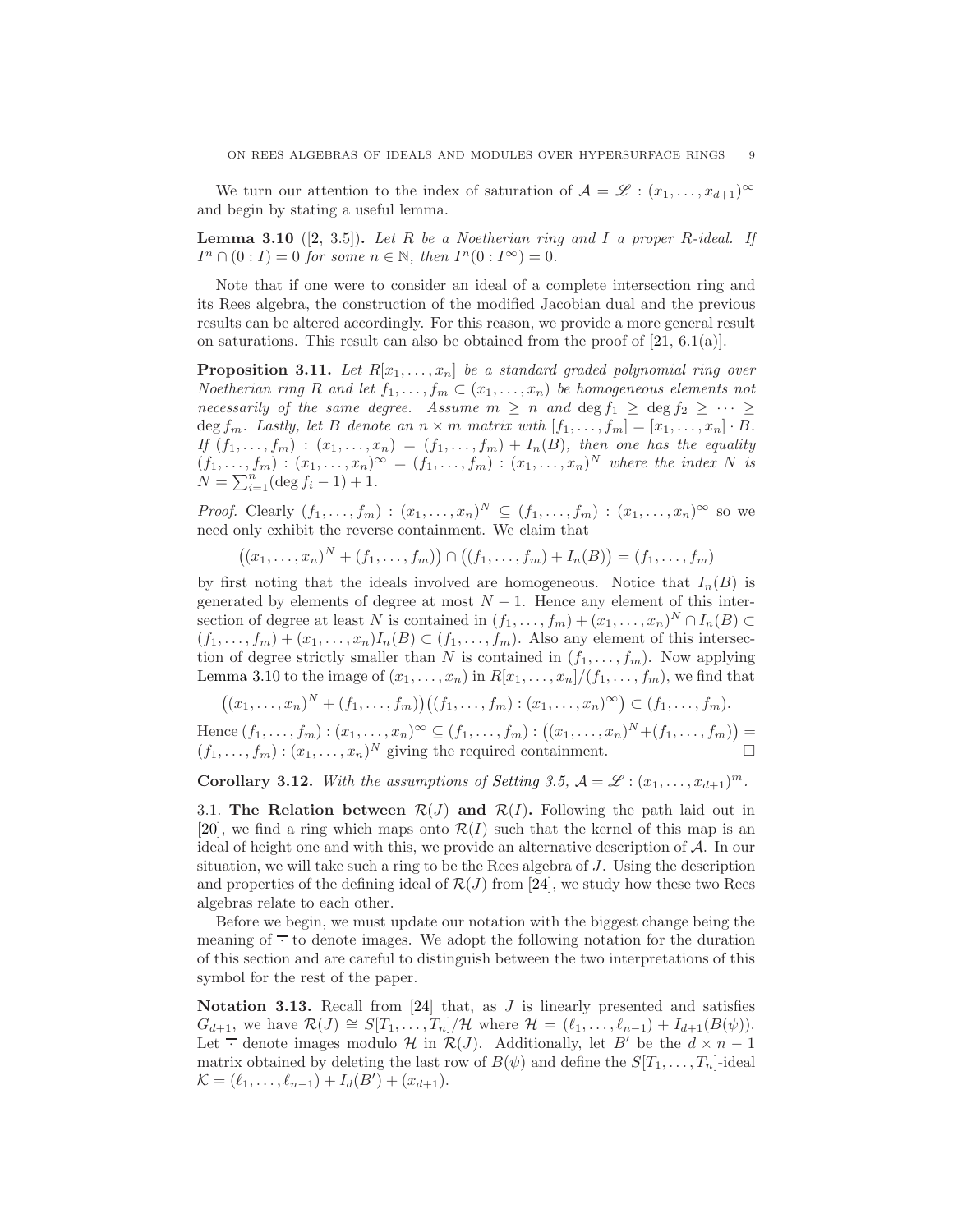**Proposition 3.14.** The ring  $\mathcal{R}(J)$  is a Cohen-Macaulay domain of dimension  $d+2$ and the ideals  $\overline{\mathcal{K}}$  and  $\overline{(x_1,\ldots,x_{d+1})}$  are Cohen-Macaulay  $\mathcal{R}(J)$ -ideals of height 1. Moreover,  $\overline{(x_1,\ldots,x_{d+1})}$  is a prime ideal.

*Proof.* The statement that  $\mathcal{R}(J)$  is a domain of dimension  $d+2$  follows easily from the fact that S is a domain of dimension  $d+1$  and J is an ideal of positive height [\[33\]](#page-26-10). Moreover,  $\mathcal{R}(J)$  is Cohen-Macaulay by [\[24,](#page-26-0) 1.3]. Now as J is a grade 2 perfect S-ideal satisfying  $G_{d+1}$ , its analytic spread is  $\ell(J) = d+1$  [\[31,](#page-26-3) 4.3]. This is the dimension of the special fiber ring  $\mathcal{F}(J)$  which is a Cohen-Macaulay domain as J is generated by homogeneous forms of the same degree [\[23,](#page-26-2) proof of 2.4][\[5\]](#page-25-11). Thus  $(x_1, \ldots, x_{d+1})$  is indeed a Cohen-Macaulay prime ideal of height 1.

It remains to show  $\overline{\mathcal{K}}$  is a Cohen-Macaulay  $\mathcal{R}(J)$ -ideal of height 1. Notice that H has height  $n-1$ , hence the ideal K has height at least n as it contains H and  $x_{d+1} \in \mathcal{K} \setminus \mathcal{H}$ . Observe that  $\mathcal{K}$  can be written as  $(\tilde{\ell}_1, \ldots, \tilde{\ell}_{n-1}) + I_d(B') + (x_{d+1})$ where  $[\tilde{\ell}_1 \dots \tilde{\ell}_{n-1}] = [x_1 \dots x_d] \cdot B'$ . Thus  $(\tilde{\ell}_1, \dots, \tilde{\ell}_{n-1}) + I_d(B')$  has height at least  $n-1$ , hence it has height exactly  $n-1$ , is Cohen-Macaulay, and  $(\tilde{\ell}_1, \ldots, \tilde{\ell}_{n-1})$  +  $I_d(B') = (\tilde{\ell}_1,\ldots,\tilde{\ell}_{n-1}) : (x_1,\ldots,x_d)$  by [\[17,](#page-25-10) 1.5 and 1.8]. Thus K has height n and is Cohen-Macaulay. Thus in  $\mathcal{R}(J)$ ,  $\overline{\mathcal{K}}$  is a Cohen-Macaulay ideal of height 1.  $\square$ 

<span id="page-9-0"></span>**Proposition 3.15.** With  $K$  as in [Notation 3.13,](#page-8-1) we have

$$
\overline{(x_1, \ldots, x_{d+1})}^i = \overline{(x_1, \ldots, x_{d+1})}^{(i)} = (\overline{x_{d+1}}^i) :_{\mathcal{R}(J)} \overline{\mathcal{K}}^{(i)}
$$

$$
\overline{\mathcal{K}}^{(i)} = (\overline{x_{d+1}}^i) :_{\mathcal{R}(J)} \overline{(x_1, \ldots, x_{d+1})}^{(i)}
$$

and

for all 
$$
i \in \mathbb{N}
$$
.

*Proof.* First, by setting the degrees of the  $x_i$  to 1 and the degrees of the  $T_i$  to 0 temporarily, we see that  $gr_{\overline{(x)}}(\mathcal{R}(J)) \cong \mathcal{R}(J)$ . As  $\mathcal{R}(J)$  is a domain, it follows that  $\overline{(x_1,\ldots,x_{d+1})}^i = \overline{(x_1,\ldots,x_{d+1})}^{(i)}$ . To show the proceeding equality, in  $\mathcal{R}(J)$  we have the containment  $\overline{(x_1, \ldots, x_{d+1})\mathcal{K}} \subseteq (\overline{x_{d+1}})$ , hence  $\overline{(x_1, \ldots, x_{d+1})}^i \mathcal{K}^i \subseteq (\overline{x_{d+1}}^i)$ . Now localizing at height one primes of  $\mathcal{R}(J)$ ,  $\overline{(x_1,\ldots,x_{d+1})}^{(i)}\overline{\mathcal{K}}^{(i)} \subseteq \overline{(x_{d+1}}^{i})$  and so  $\overline{(x_1, ..., x_{d+1})}^{(i)} \subseteq (\overline{x_{d+1}}^{i}) : \overline{\mathcal{K}}^{(i)}$ . Writing  $\mathcal{K} = (\tilde{\ell}_1, ..., \tilde{\ell}_{n-1}) + I_d(B') + (x_{d+1})$ as earlier, recall  $(\tilde{\ell}_1,\ldots,\tilde{\ell}_{n-1})+I_d(B')=(\tilde{\ell}_1,\ldots,\tilde{\ell}_{n-1}):(x_1,\ldots,x_d)$  and this is an ideal of height  $n-1$ . With this, we claim  $0 \neq I_d(B') \subset k[T_1, \ldots, T_n]$ . If  $I_d(B') =$ 0, then  $(\tilde{\ell}_1,\ldots,\tilde{\ell}_{n-1})$ :  $(x_1,\ldots,x_d)=(\tilde{\ell}_1,\ldots,\tilde{\ell}_{n-1})$  and so  $(x_1,\ldots,x_d)$  contains an element regular on  $S[T_1, \ldots, T_n]/(\tilde{\ell}_1, \ldots, \tilde{\ell}_{n-1})$ . However, this is impossible as one would also have  $\mathrm{ht}(\tilde{\ell}_1,\ldots,\tilde{\ell}_{n-1})=n-1\geq d.$  Now as  $I_d(B')\neq 0$ , we see  $\mathcal{K} \nsubseteq (x_1, \ldots, x_{d+1})$  by degree considerations. Furthermore, as  $(x_1, \ldots, x_{d+1})$  is the unique associated prime of  $\overline{(x_1,\ldots,x_{d+1})}^{(i)}$  it follows that  $(\overline{x_{d+1}}^i) : \overline{\mathcal{K}}^{(i)} \subseteq$  $\overline{(x_1,\ldots,x_{d+1})}^{(i)}$ .

A similar argument shows  $\overline{\mathcal{K}}^{(i)} = (\overline{x_{d+1}}^i) :_{\mathcal{R}(J)} (\overline{x_1, \ldots, x_{d+1}})^{(i)}$ . — П

With this, we give a description of  $\overline{A}$  as an  $\mathcal{R}(J)$ -ideal. Consider the fractional ideal  $\mathcal{D} = \frac{\overline{f} \overline{K}^{(m)}}{x_{d+1}^m}$  and note this is actually an  $\mathcal{R}(J)$ -ideal as  $f \in (x_1, \ldots, x_{d+1})^m$ .

<span id="page-9-1"></span>**Theorem 3.16.** The  $\mathcal{R}(J)$ -ideals  $\mathcal{D}$  and  $\overline{\mathcal{A}}$  are equal.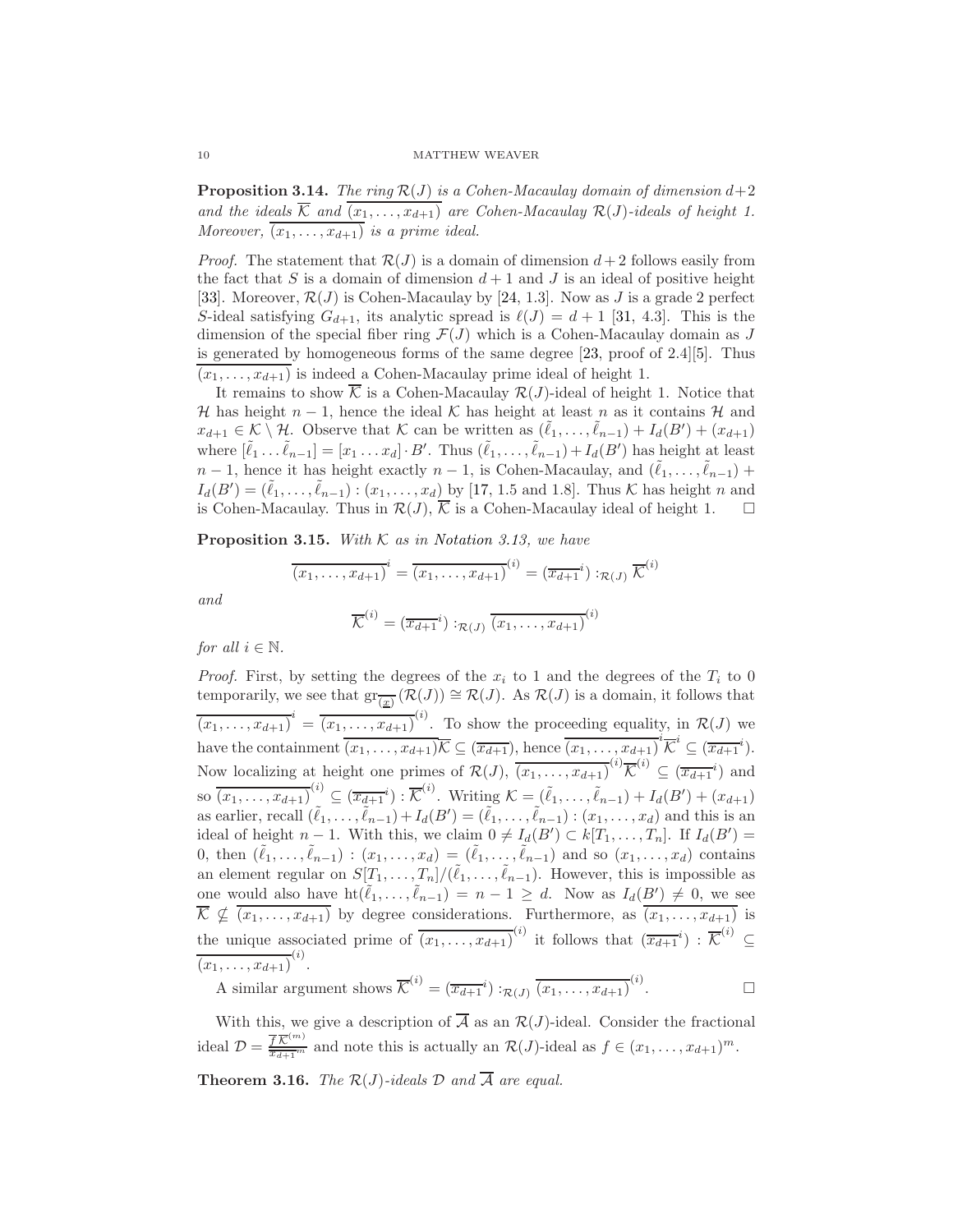*Proof.* We begin by showing that  $\mathcal{D} \subseteq \overline{\mathcal{A}}$ . As mentioned, there is an induced surjective map of Rees algebras  $\mathcal{R}(J) \to \mathcal{R}(I)$ . Since  $(x_1, \ldots, x_{d+1})\mathcal{R}(I)$  is an ideal of positive grade, after a possible change of coordinates we may assume that the image of  $x_{d+1}$  in  $\mathcal{R}(I)$  is a non-zerodivisor. With this, the image of  $\mathcal D$  under this map annihilates an  $\mathcal{R}(I)$ -regular element from which it follows that  $\mathcal D$  is contained in the kernel, which is exactly  $\overline{\mathcal{A}}$ .

To show equality, we use the Cohen-Macaulayness of  $\mathcal{R}(J)$  and proceed in the same manner as that of [\[2,](#page-25-7) 3.10]. It is well known that in a Cohen-Macaulay ring, a proper ideal is unmixed of height one if and only if it satisfies Serre's condition  $S_2$  as a module. As the  $S_2$  condition is preserved under isomorphism and  $\overline{\mathcal{K}}^{(m)}$ is unmixed of height one, it follows that  $\mathcal D$  is as well since  $\mathcal D \cong \overline{\mathcal K}^{(m)}$ . Now in order to show  $\mathcal{D} \subseteq \overline{\mathcal{A}}$  is actually equality, it suffices to show equality locally at the associated primes of  $D$ , which are of height one.

If  $\mathfrak{p} \neq \overline{(x_1, \ldots, x_{d+1})}$  is such a height one prime ideal, then  $\overline{\mathcal{K}}_{\mathfrak{p}} = (\overline{x_{d+1}})_{\mathfrak{p}}$ . Hence  $\mathcal{D}_{\mathfrak{p}} = (f)_{\mathfrak{p}} = \overline{\mathcal{A}}_{\mathfrak{p}}$ . Now suppose  $\mathfrak{p} = \overline{(x_1, \ldots, x_{d+1})}$  and notice that as  $\overline{\mathcal{K}} \nsubseteq \overline{(x_1,\ldots,x_{d+1})}$ , we have  $\overline{\mathcal{K}}_{\mathfrak{p}}^{(m)} = \mathcal{R}(J)_{\mathfrak{p}}$ . With this and [Proposition 3.15,](#page-9-0) we see that  $\overline{(x_1,\ldots,x_{d+1})}_\mathfrak{p} = (\overline{x_{d+1}})_\mathfrak{p}$ . Additionally, observe that  $\overline{\mathcal{A}} \nsubseteq \overline{(x_1,\ldots,x_{d+1})}$ hence  $\overline{A}_{\mathfrak{p}} = \mathcal{R}(J)_{\mathfrak{p}}$  as well. With this, it suffices to show  $\mathcal{D}_{\mathfrak{p}}$  is the unit ideal. Notice that

$$
\mathcal{R}(J)_{\mathfrak{p}} = \overline{\mathcal{A}}_{\mathfrak{p}} = (\overline{f})_{\mathfrak{p}} : \overline{(x_1, \ldots, x_{d+1})}_{\mathfrak{p}}^m
$$

and so  $(\overline{f})_{\mathfrak{p}} = \overline{(x_1, \ldots, x_{d+1})}_{\mathfrak{p}}^m$  $_p^m$  as  $f \in (x_1, \ldots, x_{d+1})^m$ . Thus  $(\overline{f})_{\mathfrak{p}} = (\overline{x_{d+1}})_p^m$ , from which we see  $\mathcal{D}_{\mathfrak{p}} = \frac{(\overline{x_{d+1}})_p^m \overline{\mathcal{K}}_p^{(m)}}{\overline{x_{d+1}}^m} = \mathcal{R}(J)_{\mathfrak{p}}.$ 

We end this section by showing m is actually the index of saturation of  $A$  in [Corollary 3.12.](#page-8-2)

Proposition 3.17. With the assumptions of [Setting 3.5,](#page-6-0) m is the smallest integer such that  $\mathcal{A} = \mathcal{L} : (x_1, \ldots, x_{d+1})^m$ .

*Proof.* Suppose there is a positive integer  $i < m$  such that  $A = \mathscr{L} : (x_1, \ldots, x_{d+1})^i$ . With this,  $(x_1, \ldots, x_{d+1})^i \mathcal{A} \subset \mathcal{L}$  and so modulo H we have  $\overline{(x_1, \ldots, x_{d+1})}^i \overline{\mathcal{A}} \subset$  $\overline{\mathscr{L}} = (\overline{f})$ . Now after localizing at  $\overline{(\underline{x})} = \overline{(x_1, \ldots, x_{d+1})}$  and noting once more that  $\overline{\mathcal{A}_{(\underline{x})}}$  is the unit ideal, we have the containment  $\overline{(x_1,\ldots,x_{d+1})}_{(\underline{x})}^i \subset (\overline{f})_{\overline{(\underline{x})}}$ . However,  $i < m$  and so  $f \in (x_1, \ldots, x_{d+1})^i$ . Thus this containment is actually equality,  $\overline{(x_1,\ldots,x_{d+1})^i_{(\underline{x})}} = (\overline{f})_{\overline{(\underline{x})}}.$ 

Now by [Corollary 3.12,](#page-8-2) we know  $\mathcal{A} = \mathscr{L} : (x_1, \ldots, x_{d+1})^m$ . Hence by proceeding as before, we find that  $\overline{(x_1, \ldots, x_{d+1})^m_{(\underline{x})}} \subset (\overline{f})^m_{(\underline{x})}$  and since  $f \in (x_1, \ldots, x_{d+1})^m$ , this containment is equality as well. From this we obtain

$$
\overline{(x_1, \dots, x_{d+1})}^i = \overline{(x_1, \dots, x_{d+1})}^{(i)} = \overline{(x_1, \dots, x_{d+1})}^{(m)} = \overline{(x_1, \dots, x_{d+1})}^m
$$
\nwhich is impossible.

<span id="page-10-0"></span>

# 4. Modified Jacobian Dual Iterations

In this section we present two algorithms which produce new generators of  $A$ from preexisting ones. The first algorithm is inspired from the method used in Section 4 of [\[2\]](#page-25-7) and in a similar manner we append columns to a particular matrix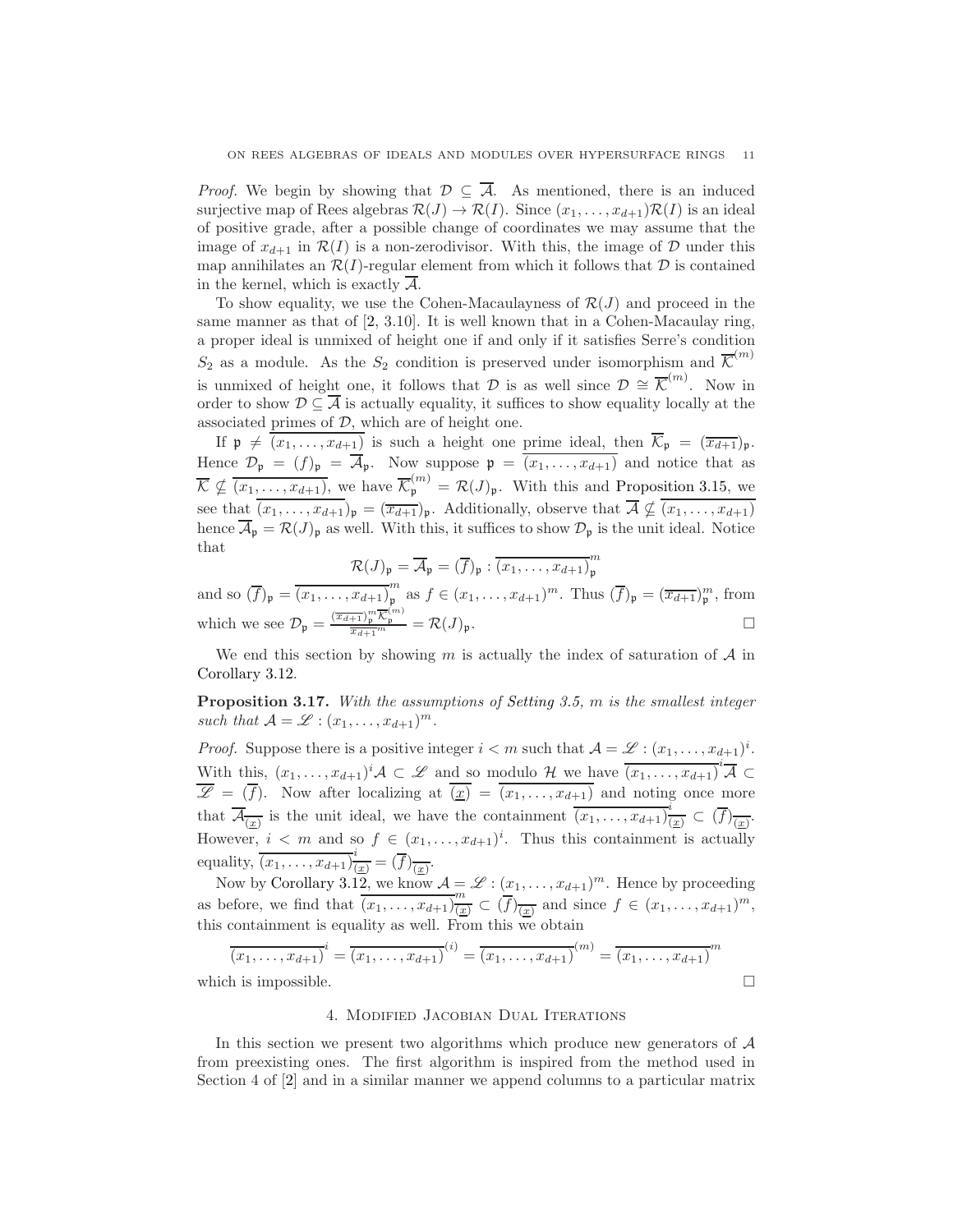and take minors at each step. The second algorithm is a refinement of the first and is similar to the process used in [\[8\]](#page-25-2). This alternative method also considers minors of a particular matrix at each step, but considers only a specified subset of minors. This is computationally more efficient than the first algorithm and will be the preferred method.

4.1. Matrix Iterations. We begin by generalizing the notion of the iterated Jacobian dual presented in [\[2\]](#page-25-7) and repeat most of the constructions in a more general setting. For now let R be a standard graded Noetherian ring and B an  $r \times s$  matrix with entries in R of constant degree along each column. Let  $\underline{a} = a_1, \ldots, a_r$  be a regular sequence of homogeneous elements of  $R$  all of the same degree and let  $L$ denote the ideal generated by the entries of the matrix product  $a \cdot B$ . We define the matrix iterations of B with respect to  $\underline{a}$  as follows.

<span id="page-11-1"></span>**Definition 4.1.** Set  $B_1 = B$  and  $L_1 = L$ . Next, suppose the following pairs  $(B_1, L_1), \ldots, (B_{i-1}, L_{i-1})$  have been constructed inductively such that for all  $1 \leq$  $j \leq i-1$ ,  $B_i$  is a matrix with r rows consisting of homogeneous entries in R of constant degree along each column and  $L_j = (\underline{a} \cdot B_j)$ . Now to construct the *i*<sup>th</sup> pair  $(B_i, L_i)$ , let

$$
L_{i-1} + (I_r(B_{i-1}) \cap (\underline{a})) = L_{i-1} + (u_1, \ldots, u_l)
$$

where  $u_1, \ldots, u_l$  are homogeneous elements in R. There exists an  $r \times l$  matrix C consisting of homogeneous entries of constant degree along each column such that

$$
[u_1 \dots u_l] = [a_1 \dots a_r] \cdot C.
$$

Now define  $B_i$ , an i<sup>th</sup> matrix iteration of B, as

 $B_i = [B_{i-1} | C]$ 

where | denotes matrix concatenation. Lastly, set  $L_i = (\underline{a} \cdot B_i)$ .

By construction,  $B_{i-1}$  is a submatrix of  $B_i$  and there is a containment of ideals  $L_{i-1} \subseteq L_i$ . Since the generators  $u_1, \ldots, u_l$  above are not necessarily unique in each step,  $B_i$  is not uniquely determined for  $i > 1$  and in general there are multiple candidates of different sizes for each matrix iteration. Despite the non-uniqueness of each matrix  $B_i$ , the ideal  $L_i$  is well-defined which we show inductively. Certainly  $L_1 = L$  is well-defined as  $L = (\underline{a} \cdot B)$ . If we assume that  $L_j$  is a well-defined ideal for all  $1 \leq j \leq i-1$ , suppose that in the *i*<sup>th</sup> iterative step one has

$$
L_{i-1} + (v_1, \ldots, v_t) = L_{i-1} + (I_r(B_{i-1}) \cap \underline{a}) = L_{i-1} + (u_1, \ldots, u_t)
$$

for possibly different generating sets. Let  $C$  and  $C'$  denote matrices such that  $\underline{a} \cdot C = [u_1, \ldots, u_l]$  and  $\underline{a} \cdot C' = [v_1, \ldots, v_t]$ . Then certainly  $B_i = [B_{i-1} | C]$  and  $B'_{i} = [B_{i-1} | C']$  are candidates for an i<sup>th</sup> matrix iteration of B. Regardless, by the above we have  $(\underline{a} \cdot B_i) = (\underline{a} \cdot B'_i)$ , showing  $L_i$  is indeed a well-defined R-ideal.

<span id="page-11-0"></span>**Proposition 4.2.** For all i,  $L + I_r(B_i) = L_i + I_r(B_i)$ .

*Proof.* Clearly  $L+I_r(B_i) \subseteq L_i+I_r(B_i)$  so we need only exhibit the reverse containment. Write  $L_i = L_{i-1}+(u_1,\ldots,u_l)$  following the notation of [Definition 4.6.](#page-12-0) Recall that this ideal is well-defined, hence we may take any generating set  $u_1, \ldots, u_l$ . Now notice that

$$
L_i = L_{i-1} + (u_1, \ldots, u_l) \subseteq L_{i-1} + I_r(B_{i-1}) \subseteq L_{i-1} + I_r(B_i).
$$

Repeating, it follows that  $L_i \subseteq L_{i-1}+I_r(B_i) \subseteq L_{i-2}+I_r(B_i) \subseteq \cdots \subseteq L+I_r(B_i)$ .  $\Box$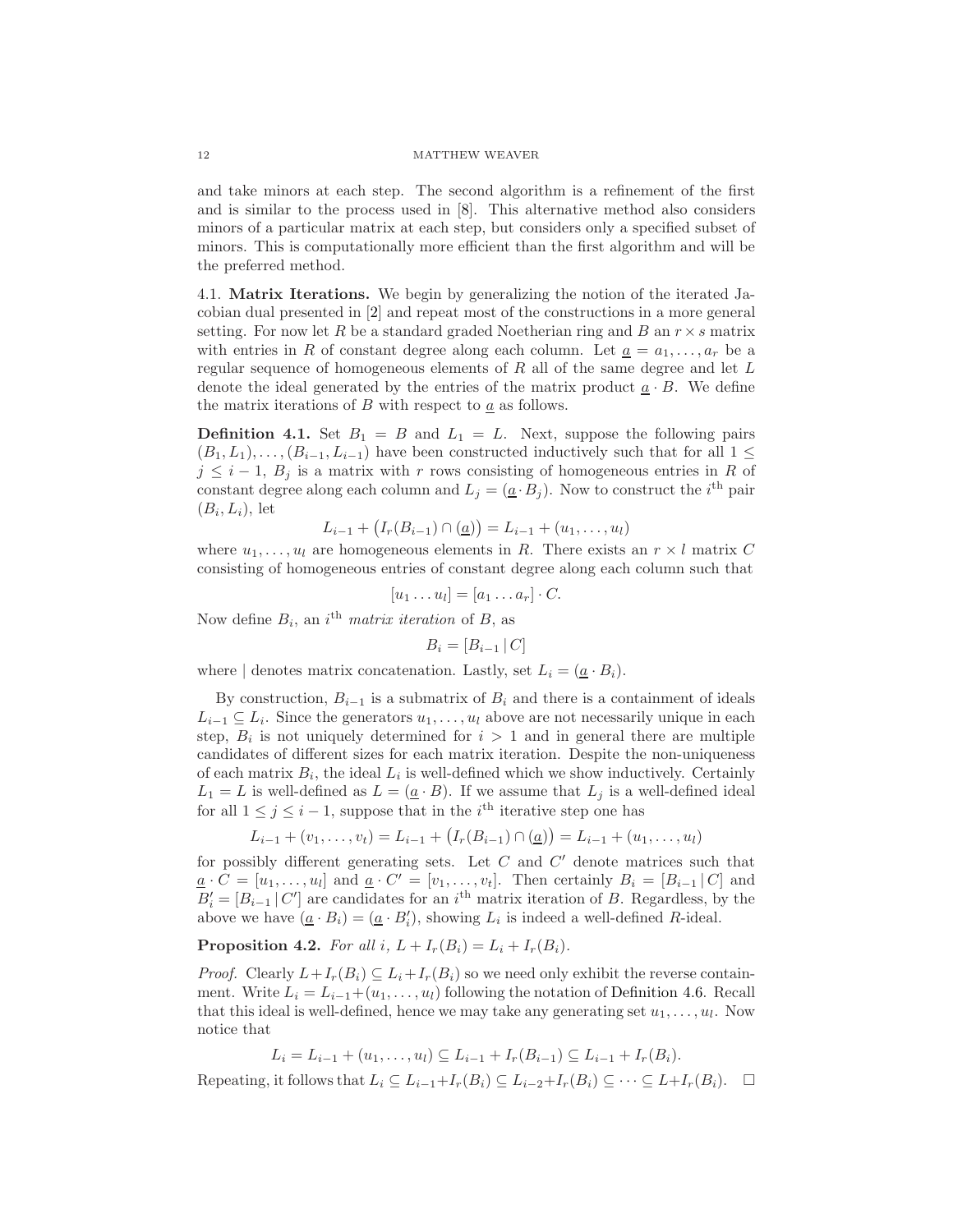**Theorem 4.3.** The ideal  $L + I_r(B_i)$  is uniquely determined for all i by L and the regular sequence  $a_1, \ldots, a_r$ .

*Proof.* We proceed by induction once again. Suppose that  $B_1$  and  $B'_1$  are two matrices satisfying  $(\underline{a} \cdot B_1) = L = (\underline{a} \cdot B'_1)$ . As  $\underline{a} = a_1, \ldots, a_r$  is a regular sequence, by [\[2,](#page-25-7) 4.4]  $L + I_r(B_1) = L + I_r(B'_1)$  which gives the initial step. Now suppose that  $L + I_r(B_j)$  is a well-defined ideal for all  $1 \leq j \leq i - 1$ . If  $B_i$  and  $B'_i$  are two  $i^{\text{th}}$  matrix iterations of B, then  $(\underline{a} \cdot B_i) = L_i = (\underline{a} \cdot B'_i)$ . Now by [Proposition 4.2,](#page-11-0)  $L + I_r(B_i) = L_i + I_r(B_i)$  and  $L + I_r(B'_i) = L_i + I_r(B'_i)$ . Hence it suffices to show that  $L_i + I_r(B_i) = L_i + I_r(B'_i)$  and again this follows from [\[2,](#page-25-7) 4.4].

Note that as  $R$  is a Noetherian ring, this procedure must eventually stabilize as the containments  $L + I_r(B_i) \subseteq L + I_r(B_{i+1})$  produce an increasing chain of ideals. Additionally, notice that by repeatedly applying Cramer's rule we have  $L + I_r(B_i) \subseteq L : (a_1, \ldots, a_r)^i$ . Interesting as this may be, it is unclear if this containment is ever equality in general. Moreover, it is not clear if there is any relation between the stabilization points of  $L + I_r(B_i)$  and  $L : (a_1, \ldots, a_r)^i$ .

4.2. Ideals of height two in Hypersurface Rings. As the notation suggests, we apply [Definition 4.1](#page-11-1) to the ideal  $\mathscr L$  and the sequence  $x_1, \ldots, x_{d+1}$  to produce the matrix iterations of the modified Jacobian dual B. We state this below and explore some properties of the ideals produced. Immediately following, we present a refinement of [Definition 4.1](#page-11-1) as an alternative method to produce generators of A.

Notation 4.4. With the assumptions of [Setting 3.5](#page-6-0) and  $B$  a modified Jacobian dual of  $\psi$ , let  $B_i$  denote the *i*<sup>th</sup> matrix iteration of B with respect to the sequence  $x_1, \ldots, x_{d+1}$  as in [Definition 4.1.](#page-11-1)

As previously mentioned, for all i one has  $\mathscr{L} + I_{d+1}(B_i) \subseteq \mathscr{L} : (x_1, \ldots, x_{d+1})^i$ and it is an interesting question if this containment is ever equality for some  $i$ . It is particularly interesting to ask if  $\mathscr{L} + I_{d+1}(B_m) = \mathscr{L} : (x_1, \ldots, x_{d+1})^m$  as the latter ideal is  $A$  by [Corollary 3.12.](#page-8-2) Such a description of  $A$  is preferable as the generators of the ideal of matrix iterations are computed easily.

We now introduce an alternative procedure similar to the method of matrix iterations. Proceeding as in [Definition 4.1,](#page-11-1) in the creation of the  $i<sup>th</sup>$  matrix iteration of B, instead of considering all of the minors of  $I_{d+1}(B_{i-1}) \cap (x_1, \ldots, x_{d+1})$  we now consider only a subset of minors. These minors are the determinants of submatrices all of whose columns are columns of  $B(\psi)$ , except possibly for the last one which is some other column of  $B_{i-1}$ . In general, this leads to smaller matrices at each step and hence smaller ideals. Before we define this new algorithm, we introduce notation to ease the handling of this subset of minors.

**Notation 4.5.** Let R be a ring and M an  $r \times s$  matrix with entries in R. If M' is an  $r \times t$  submatrix of M for  $t \leq s$ , let  $I_{r-i,i}(M',M)$  denote the R-ideal generated by the  $r \times r$  minors of M which are determinants of submatrices consisting of  $r - i$ columns of  $M'$  and some other i columns of M. Notice that this is a subideal of  $I_r(M)$  containing  $I_r(M')$ .

<span id="page-12-0"></span>We now introduce the method of modified Jacobian dual iterations of the pair  $(B, \mathscr{L})$  with respect to the sequence  $x_1, \ldots, x_{d+1}$ . In [Proposition 4.2,](#page-11-0) it was shown that the ideal of matrix iterations depends only on an updated matrix. In this new process, both an ideal and matrix must be altered at each step.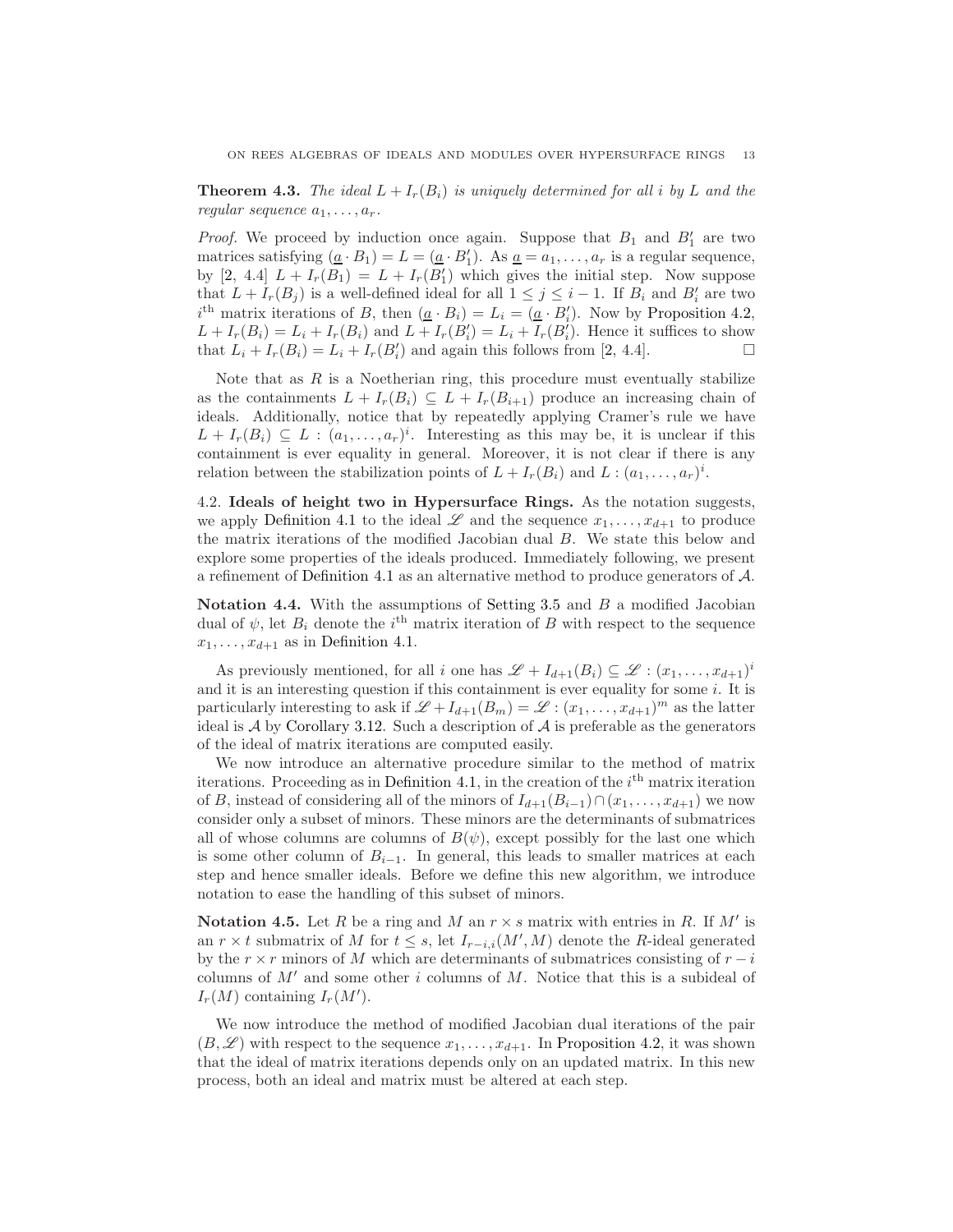**Definition 4.6.** Set  $\mathcal{B}_1 = B$  and  $\mathcal{L}_1 = \mathcal{L}$ . Next, suppose the following pairs  $(\mathcal{B}_1,\mathcal{L}_1),\ldots,(\mathcal{B}_{i-1},\mathcal{L}_{i-1})$  have been constructed inductively such that for all  $1\leq$  $j \leq i-1, \mathcal{B}_i$  is a matrix with  $d+1$  rows of bihomogeneous elements of  $S[T_1, \ldots, T_{d+1}]$ of constant bidegree along each column. To construct the *i*<sup>th</sup> pair  $(\mathcal{B}_i, \mathcal{L}_i)$ , let

$$
\mathcal{L}_{i-1} + (I_{d,1}(B(\psi), \mathcal{B}_{i-1}) \cap (x_1, \ldots, x_{d+1})) = \mathcal{L}_{i-1} + (u_1, \ldots, u_l)
$$

where  $u_1, \ldots, u_l$  are bihomogeneous elements of  $S[T_1, \ldots, T_n]$ . Now there exists a matrix C having bihomogeneous entries of constant bidegree along each column such that

$$
[u_1 \dots u_l] = [x_1 \dots x_{d+1}] \cdot C.
$$

Now take an i<sup>th</sup> modified Jacobian dual iteration to be the pair  $(\mathcal{B}_i, \mathcal{L}_i)$  where  $\mathcal{B}_i = [B(\psi) | C]$  and  $\mathcal{L}_i = \mathcal{L}_{i-1} + (u_1, \dots, u_l).$ 

Notice that the matrix  $\mathcal{B}_i$  is not necessarily unique at each step. However, by proceeding just as before, it can be seen that  $\mathcal{L}_i + I_{d,1}(B(\psi), \mathcal{B}_i)$  is a well-defined ideal regardless of the choice of matrix  $\mathcal{B}_i$ . As we consider a smaller set of minors at each step, we have  $\mathcal{L}_i + I_{d,1}(B(\psi), \mathcal{B}_i) \subseteq \mathcal{L} + I_{d+1}(B_i) \subseteq \mathcal{A}$ . Eventually we will provide a criteria for when these ideals are equal, but first we must introduce an alternative description of the ideal of modified Jacobian dual iterations.

<span id="page-13-0"></span>**Theorem 4.7.** With the assumptions of [Setting 3.5](#page-6-0) and  $K$  as in [Notation 3.13,](#page-8-1) one has  $\frac{\overline{f} \overline{K}^m}{\overline{T} \overline{K}^m}$  $\frac{J\mathcal{K}}{x_{d+1}^m} = \mathcal{L}_m + I_{d,1}(B(\psi), \mathcal{B}_m)$  in  $\mathcal{R}(J)$ .

*Proof.* Letting  $D_i = \frac{\overline{f} \overline{K}^i}{\overline{K}^{i-1}}$  $\frac{fK^i}{x_{d+1}i}$  and  $D'_i = \overline{\mathcal{L}_i + I_{d,1}(B(\psi), \mathcal{B}_i)}$ , it is clear that  $D_i \subseteq D_{i+1}$ and  $D'_i \subseteq D'_{i+1}$  for any i. We show  $D_i = D'_i$  for all  $1 \leq i \leq m$  by induction.

First suppose that  $i = 1$  and we begin by showing  $D_1 \subseteq D'_1$ . Notice  $D'_1 =$  $\overline{\mathscr{L}+I_{d+1}(B)}$  in this case. Recall from the proof of [Proposition 3.14,](#page-8-3) K may be written as  $\mathcal{K} = (\tilde{\ell}_1, \ldots, \tilde{\ell}_{n-1}) + I_d(B') + (x_{d+1})$  where  $[\tilde{\ell}_1 \ldots \tilde{\ell}_{n-1}] = [x_1 \ldots x_d] \cdot B'.$ Thus modulo H we see  $\overline{(\tilde{\ell}_1,\ldots,\tilde{\ell}_{n-1})} \subset (\overline{x_{d+1}})$  and so  $\frac{\overline{f}(\tilde{\ell}_1,\ldots,\tilde{\ell}_{n-1})}{\overline{x_{d+1}}} \subseteq (\overline{f}) \subseteq \overline{\mathscr{L}}$ . Now let  $w \in I_d(B')$  and for convenience, assume that w is the determinant of the submatrix consisting of the first d columns of B'. Let M be the  $d+1 \times d+1$ submatrix of B consisting of the first d columns of  $B(\psi)$  and the last column of B,  $\partial f$ . Now by Cramer's rule, in  $\mathcal{R}(J)$  we have  $\overline{x_{d+1}} \cdot \det M = f \cdot \overline{w}$ . Thus  $\frac{f\overline{w}}{x_{d+1}} = \overline{\det M} \in \overline{I_{d+1}(B)}$ , hence  $D_1 \subseteq D'_1$ .

To show the reverse containment, recall that  $x_{d+1} \in \mathcal{K}$  and so  $\overline{f} = \frac{f\overline{x_{d+1}}}{\overline{x_{d+1}}}$  $\frac{x_{d+1}}{x_{d+1}} \in D_1$ from which it follows that  $\overline{\mathcal{L}_1} = \overline{\mathcal{L}} \subset D_1$ . Let  $m \in I_{d,1}(B(\psi), \mathcal{B}_1) = I_{d+1}(B)$  and note this ideal contains  $I_{d+1}(B(\psi))$ . If  $m \in I_{d+1}(B(\psi))$  then  $\overline{m} = 0$  in  $\mathcal{R}(J)$  and there is nothing to be shown. Thus we may assume  $m \in I_{d+1}(B) \setminus I_{d+1}(B(\psi))$  and for convenience, take  $m = \det M$  where M is the submatrix of B consisting the first d columns of  $B(\psi)$  and the last column  $\partial f$ . If w denotes the determinant of the submatrix of  $B'$  consisting of the first  $d$  columns of  $B'$ , then by Cramer's rule  $\overline{x_{d+1}} \cdot \overline{\det M} = \overline{f} \cdot \overline{w}$ . Hence  $\overline{m} = \frac{f\overline{w}}{x_{d+1}} \in D_1$  and so  $D'_1 \subseteq D_1$  and the initial claim follows.

Now assume  $m \ge 2$  and  $D_i = D'_i$  for all  $1 \le i \le m-1$  and we first show that i  $D_m \subseteq D'_m$ . Consider  $\frac{\overline{f_{w_1} \cdots w_m}}{\overline{x_{d+1}}^m} \in D_m$  for  $w_1, \ldots, w_m \in \mathcal{K}$ . Let  $\overline{w'} = \frac{\overline{f_{w_1} \cdots w_{m-1}}}{\overline{x_{d+1}}^{m-1}}$  $\frac{w_1 \cdots w_{m-1}}{x_{d+1}^{m-1}}$  and note that  $\overline{w'} \in D_{m-1} = D'_{m-1}$  by the induction hypothesis. With this, we show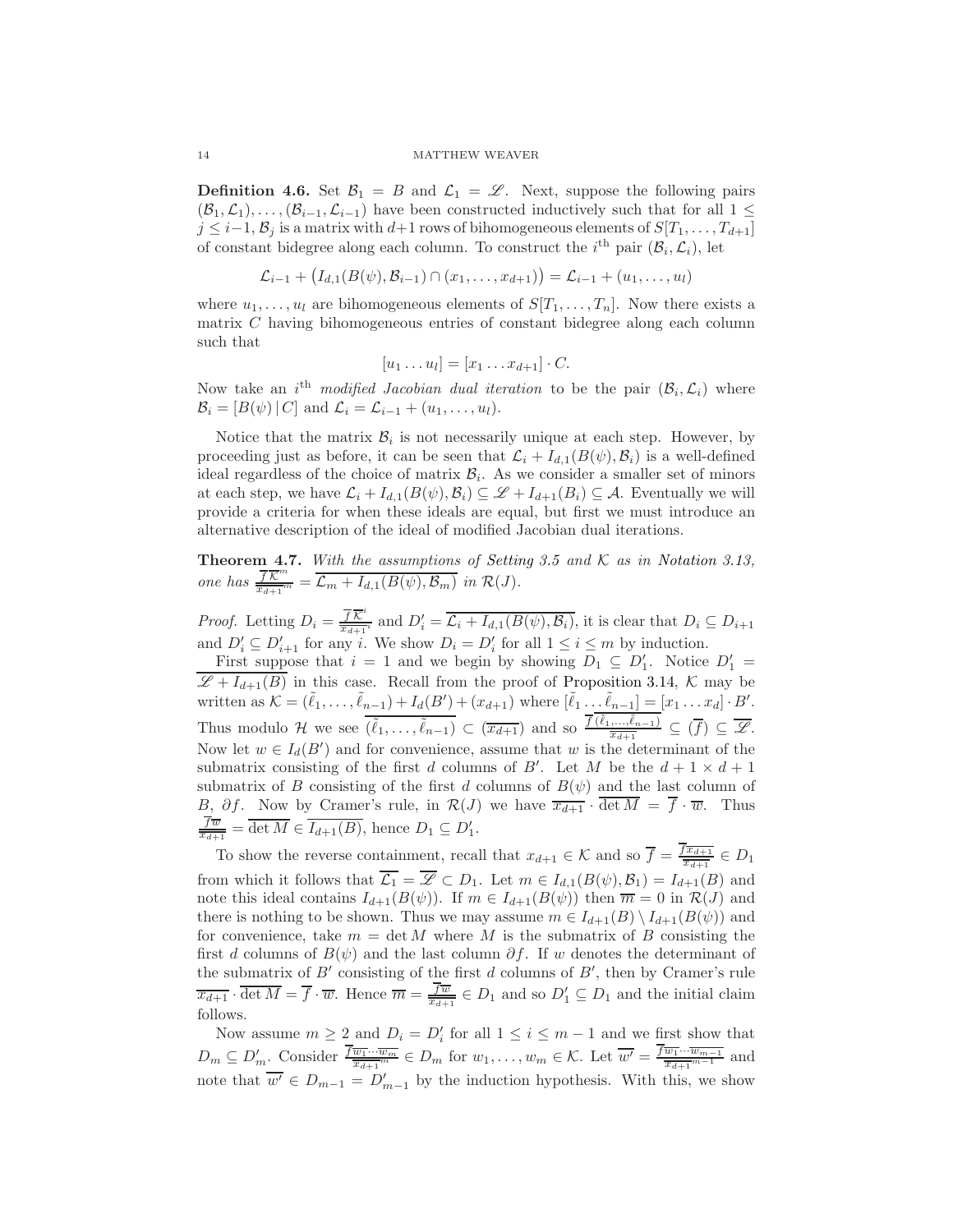that  $\frac{\overline{f}_{\overline{w_1}\cdots\overline{w_m}}}{\overline{x_{d+1}}^m} = \frac{\overline{w'w_m}}{\overline{x_{d+1}}}$  is contained in  $D'_m$ . If  $w' \in \mathcal{L}_{m-1}$ , then  $\overline{w'} \in D'_{m-2} = D_{m-2}$ if  $m > 2$  and  $\overline{w'} \in (\overline{f})$  if  $m = 2$ . In either case,  $\overline{\frac{w'\overline{w_m}}{x_{d+1}}} \in D_{m-1} = D'_{m-1} \subseteq D'_m$ . Now suppose  $w' \in I_{d,1}(B(\psi), \mathcal{B}_{m-1})$  and as before, recall this ideal contains  $I_{d+1}(B(\psi))$ . If w' is pure in the variables  $T_1, \ldots, T_n$ , then  $w' \in I_{d+1}(B(\psi))$  and so  $\overline{w'} = 0$  and  $\frac{\overline{w' \overline{w_m}}}{\overline{x_{d+1}}} = 0$  as  $\mathcal{R}(J)$  is a domain. Thus we may assume that  $w' \in I_{d,1}(B(\psi), \mathcal{B}_{m-1}) \cap$  $(x_1, \ldots, x_{d+1}) = (u_1, \ldots, u_l)$  following the notation of [Definition 4.6.](#page-12-0) It suffices to show that  $\frac{\overline{u_p w_m}}{\overline{x_{d+1}}} \in D'_m$  for all  $1 \leq p \leq l$ . Without loss of generality, we may assume  $w' = u_p$  for some p in the range above. Write

$$
w' = \sum_{k=1}^{d+1} w'_k x_k
$$

for  $w'_k \in S[T_1,\ldots,T_{d+1}]$ . Now if  $\overline{w_m} \in (\overline{x_{d+1}}) \subseteq \overline{\mathcal{K}}$ , then  $\overline{\frac{w'\overline{w_m}}{\overline{x_{d+1}}}} \in D'_{m-1} \subseteq D'_{m}$ . Thus we may assume  $w_m \in I_d(B')$  and without loss of generality, we may assume that  $w_m$  is the determinant of the submatrix consisting of the first d columns of  $B'$ . Now let M be the  $d + 1 \times d$  submatrix consisting of the first d columns of  $B(\psi)$ . By [Lemma 4.8,](#page-14-0)  $\overline{x_k} \cdot \overline{w_m} = (-1)^{k-d-1} \overline{x_{d+1}} \cdot \overline{w_{m_k}}$  in  $\mathcal{R}(J)$  where  $w_{m_k} = \det M_k$  and  $M_k$  is the submatrix of M obtained by deleting the  $k^{\text{th}}$  row. With this, we have

$$
\frac{\overline{w'}\overline{w_m}}{\overline{x_{d+1}}} = \frac{\sum_{k=1}^{d+1} \overline{w'_k} \overline{x_k w_m}}{\overline{x_{d+1}}} = \sum_{k=1}^{d+1} (-1)^{k-d-1} \overline{w_{m_k} w'_k}
$$

and note this last sum is exactly the determinant of the  $d+1\times d+1$  matrix  $[M\,|\,C]$ modulo H where C is the column with entries  $w'_k$  for  $k = 1, \ldots, d + 1$ . We remark that as it was assumed  $w' = u_p$ , C is exactly the column corresponding to  $u_p$  in the creation of  $\mathcal{B}_m$  following [Definition 4.6.](#page-12-0) Hence we have  $\frac{\overline{w'w_m}}{\overline{x_{d+1}}} \in \overline{I_{d+1}(\mathcal{B}_m)} \subseteq D'_m$ , giving the containment  $D_m \subseteq D'_m$ .

To show the reverse containment, note that  $\mathcal{L}_m \subseteq \mathcal{L}_{m-1} + I_{d,1}(B(\psi), \mathcal{B}_{m-1}),$ hence  $\overline{\mathcal{L}_m} \subseteq D'_{m-1} = D_{m-1} \subseteq D_m$  by the induction hypothesis. Let  $w \in$  $I_{d,1}(B(\psi), \mathcal{B}_m)$  and as before we may assume  $w \notin I_{d+1}(B(\psi))$ . Thus without loss of generality, assume that w is the determinant of the submatrix of  $\mathcal{B}_m$  consisting of the the first d columns of  $B(\psi)$  and a column of  $\mathcal{B}_m$  corresponding to some  $u_p$  where  $1 \le p \le l$  and  $I_{d,1}(B(\psi), \mathcal{B}_{m-1}) \cap (x_1, \ldots, x_{d+1}) = (u_1, \ldots, u_l)$ . If  $w'$  denotes the determinant of the submatrix of  $B'$  consisting of the first  $d$ columns of B', then by Cramer's rule  $\overline{x_{d+1}} \cdot \overline{w} = \overline{w'} \cdot \overline{u_p}$  and so  $\overline{w} = \frac{\overline{w'} \cdot \overline{u_p}}{\overline{x_{d+1}}}$  $\frac{w \cdot u_p}{x_{d+1}}$ . Now  $\overline{u_p} \in \overline{I_{d,1}(B(\psi), \mathcal{B}_{m-1})} \subset D'_{m-1} = D_{m-1}$  by the induction hypothesis, from which it follows that  $\overline{w} \in D_m$ . Hence  $D'_m \subseteq D_m$  and so the two  $\mathcal{R}(J)$ -ideals are equal.  $\Box$ 

<span id="page-14-0"></span>**Lemma 4.8** ([\[2,](#page-25-7) 4.3]). Let R be a commutative ring,  $[a_1 \ldots a_r]$  a  $1 \times r$  matrix, and M an  $r \times r - 1$  matrix with entries in R. For  $1 \leq t \leq r$ , let  $M_t$  be the  $r - 1 \times r - 1$ submatrix of M obtained by deleting the  $t^{th}$  row of M and set  $m_t = \det M_t$ . Then in the ring  $R/(\underline{a} \cdot M)$ 

$$
\overline{a_t} \cdot \overline{m_k} = (-1)^{t-k} \overline{a_k} \cdot \overline{m_t}
$$

for all  $1 \leq t \leq r$  and  $1 \leq k \leq r$ .

<span id="page-14-1"></span>With the description of the ideal of modified Jacobian dual iterations given in [Theorem 4.7,](#page-13-0) we now have the following criterion for when either iterative method yields a complete generating set of A.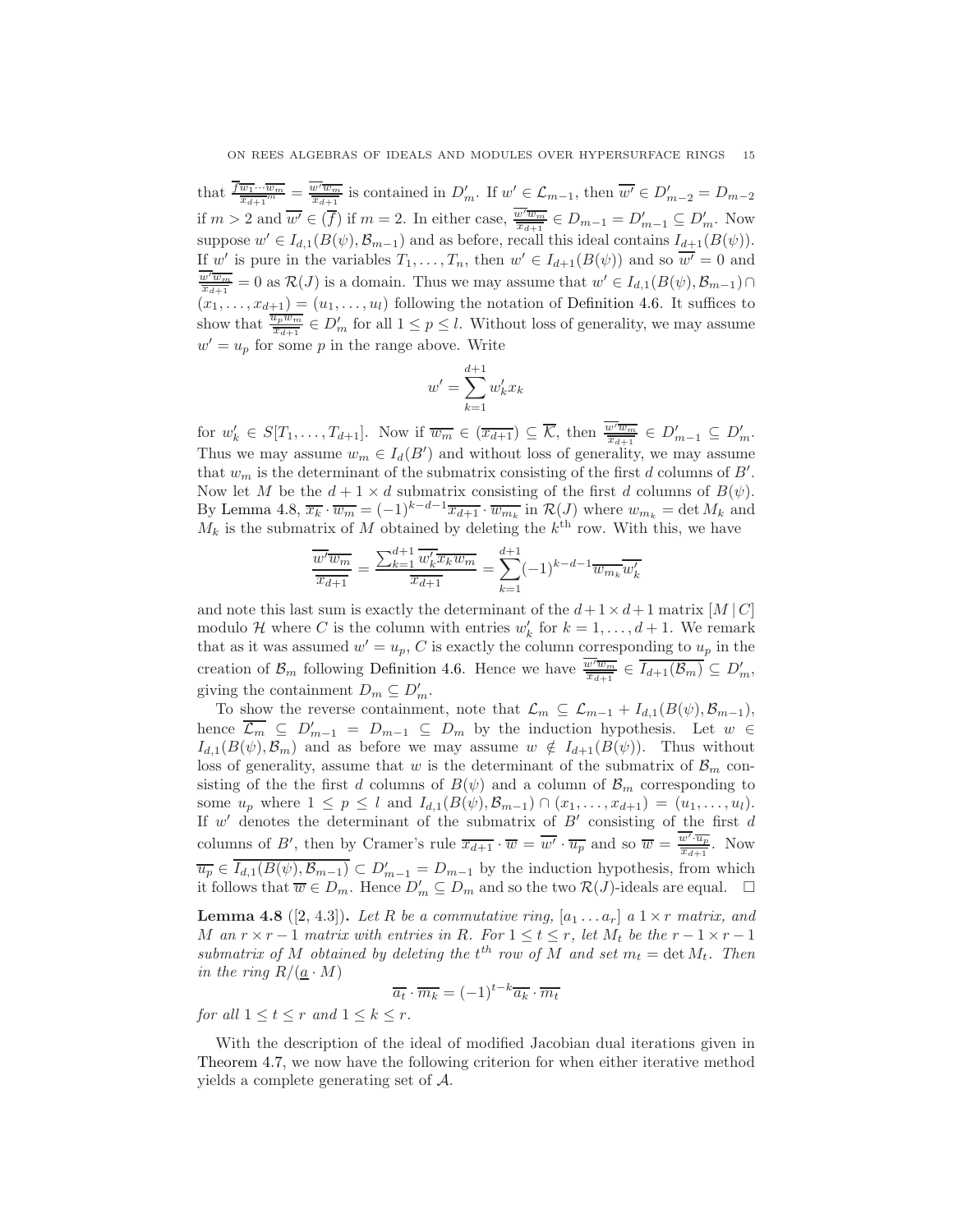**Corollary 4.9.** If  $\overline{\mathcal{K}}^m = \overline{\mathcal{K}}^{(m)}$ , then  $\mathcal{A} = \mathcal{L}_m + I_{d,1}(B(\psi), \mathcal{B}_m) = \mathcal{L} + I_{d+1}(B_m)$ .

*Proof.* Recall that  $A = \mathscr{L} : (x_1, \ldots, x_{d+1})^m = \frac{\overline{fK}^{(m)}}{\overline{x_{d+1}}^m}$  $\frac{f\mathcal{K}}{x_{d+1}^m}$  by [Corollary 3.12](#page-8-2) and [Theorem 3.16.](#page-9-1) Now from [Theorem 4.7](#page-13-0) and the containments

$$
\frac{\overline{f}\,\overline{\mathcal{K}}^m}{\overline{x_{d+1}}^m} = \overline{\mathcal{L}_m + I_{d,1}(B(\psi), \mathcal{B}_m)} \subseteq \overline{\mathcal{L} + I_{d+1}(B_m)} \subseteq \overline{\mathcal{A}} = \frac{\overline{f}\,\overline{\mathcal{K}}^{(m)}}{\overline{x_{d+1}}^m}
$$
\nthe claim follows.

It is interesting to note that the result above shows the indices of stabilization of the two algorithms are equal in this setting and moreover, they both agree with the index of stabilization of  $A$  as a saturation. Now that we a have sufficient condition for when  $A$  is equal to the ideals produced by the two iterative methods, we investigate when this criterion is satisfied.

# 5. Ideals of Second Analytic Deviation One

<span id="page-15-0"></span>In this section we consider Rees algebras of ideals with second analytic deviation one. We present a minimal generating set of the defining ideal in terms of the modified Jacobian dual iterations. Additionally, we investigate properties of the Rees algebra such as Cohen-Macaulayness, depth, and regularity.

Recall that the second analytic deviation of I is  $\mu(I) - \ell(I)$  and for the duration of this section we assume this is one in addition to the assumptions of [Setting 3.5.](#page-6-0) By [\[31\]](#page-26-3), I is of maximal analytic spread  $\ell(I) = d$ , hence this additional assumption is equivalent to  $n = d + 1$ . With this, by [\[11,](#page-25-0) 2.6] J is of linear type, hence  $\mathcal{R}(J) \cong \text{Sym}(J)$  and this is a complete intersection domain. This can also be seen from [\[24\]](#page-26-0) and [Notation 3.13](#page-8-1) as  $I_{d+1}(B(\psi)) = 0$  hence  $\mathcal{H} = (\ell_1, \ldots, \ell_d)$  in this setting.

<span id="page-15-1"></span>**Proposition 5.1.** With  $n = d + 1$  and K as in [Notation 3.13,](#page-8-1)  $\overline{K}$  is generically a complete intersection and is a strongly Cohen-Macaulay ideal of  $R(J)$ .

*Proof.* Let  $\mathfrak p$  be a prime ideal of height one containing  $\overline{\mathcal K}$ . The proof of [Proposition 3.15](#page-9-0) shows  $\overline{(x_1,\ldots,x_{d+1})}$  is not an associated prime of  $\overline{\mathcal{K}}$ , hence  $(\overline{x_{d+1}})_\mathfrak{p}$  :  $\overline{\mathcal{K}}_\mathfrak{p} = \overline{(x_1,\ldots,x_{d+1})}_\mathfrak{p}$  $\mathcal{R}(J)_\mathfrak{p}$ . With this we see  $\overline{\mathcal{K}}_\mathfrak{p} \subseteq (\overline{x_{d+1}})_\mathfrak{p}$ , hence  $\overline{\mathcal{K}}_\mathfrak{p} = (\overline{x_{d+1}})_\mathfrak{p}$  showing  $\overline{\mathcal{K}}$  is generically a complete intersection.

Now notice that as  $n = d + 1$ ,  $\overline{\mathcal{K}} = (\overline{w}, \overline{x_{d+1}})$  where  $w = \det B'$ . Recall that  $\overline{\mathcal{K}}$  is an ideal of height one, hence it is an almost complete intersection ideal. Additionally by [Proposition 3.14,](#page-8-3)  $\overline{\mathcal{K}}$  is a Cohen-Macaulay ideal, hence by [\[14,](#page-25-12) 2.2]  $\overline{\mathcal{K}}$  is a strongly Cohen-Macaulay  $\mathcal{R}(J)$ -ideal.

**Proposition 5.2.** With the assumptions of [Setting 3.5](#page-6-0) and  $n = d + 1$ , one has ht  $I_d(B(\psi)) = 2$  in the ring  $S[T_1, ..., T_{d+1}].$ 

*Proof.* As mentioned, the additional assumption that  $n = d + 1$  implies  $\mathcal{R}(J) \cong$  $Sym(J)$  and this is a complete intersection domain of dimension  $d+2$ . Furthermore, since *J* is linearly presented,  $B(\psi)$  consists of linear entries in  $k[T_1, \ldots, T_{d+1}]$ . Thus there is an isomorphism of symmetric algebras  $\text{Sym}(J) \cong \text{Sym}_{k[\underline{T}]}(E)$  where  $E =$ coker  $B(\psi)$ . Since Sym(*J*) is a domain, by [\[12,](#page-25-13) 6.8] we have

$$
d + 2 = \dim \text{Sym}(J) = \dim \text{sym}_{k[\underline{T}]}(E) = \text{rank } E + \dim k[T_1, \ldots, T_{d+1}].
$$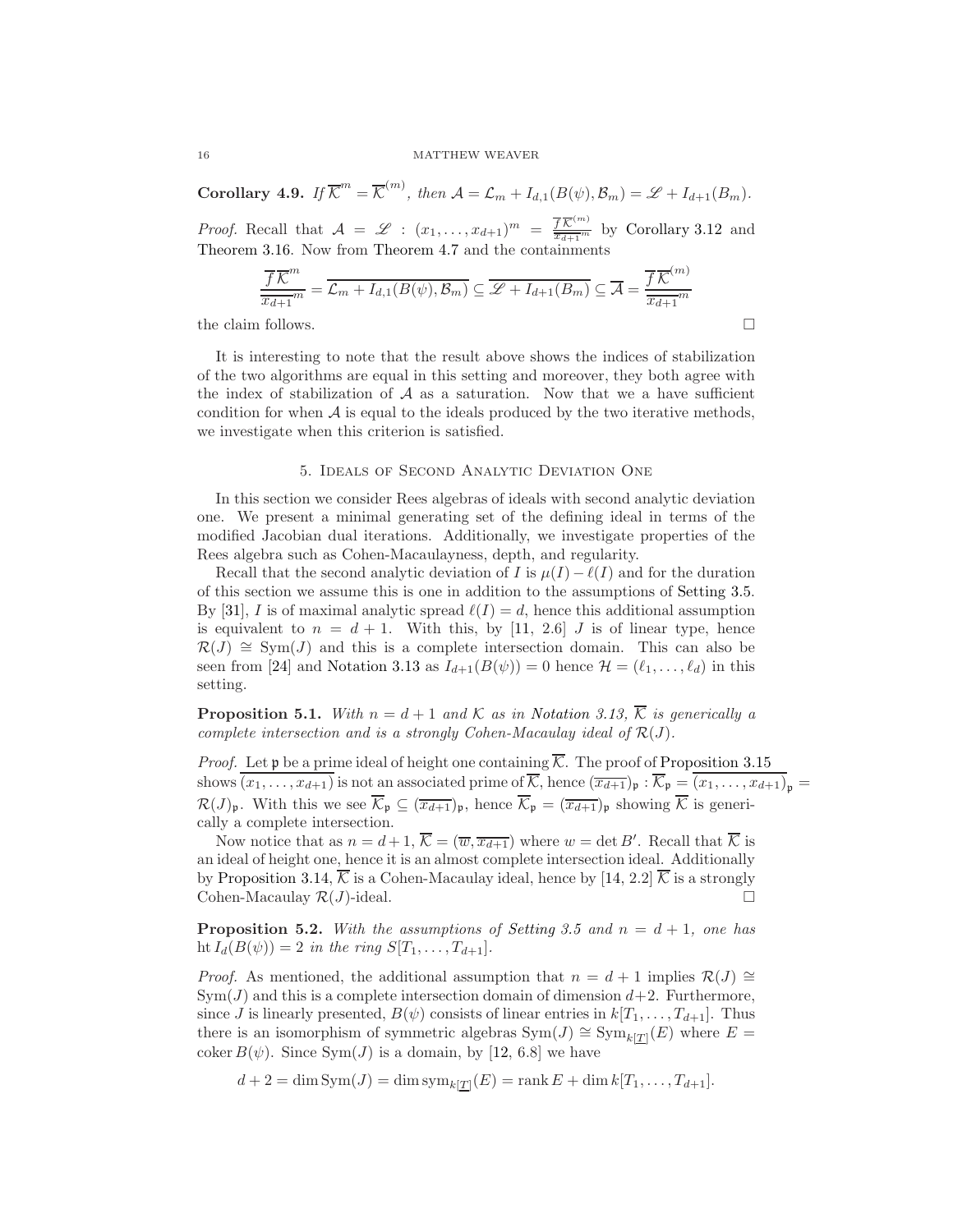Hence rank  $E = 1$  and so by [\[12,](#page-25-13) 6.8 and 6.6], grade  $I_d(B(\psi)) \geq 2$ . Now as  $S[T_1, \ldots, T_{d+1}]$  is Cohen-Macaulay and this is the largest height possible, the claim follows.

We now present the main result of the section and temporarily return to the setting of [Notation 3.3](#page-5-2) for its statement. We remark that as  $n = d+1$ , the modified Jacobian dual  $B$  is a square matrix. Hence, following the construction laid out in [Definition 4.6,](#page-12-0) each modified Jacobian dual iteration  $B_i$  is a square matrix as well.

<span id="page-16-0"></span>**Theorem 5.3.** Let  $S = k[x_1, \ldots, x_{d+1}], f \in S$  a homogeneous polynomial of degree m, and  $R = S/(f)$ . Let I be a perfect R-ideal of grade 2 with linear presentation matrix  $\varphi$ . If I satisfies  $G_d$ ,  $I_1(\varphi) = \overline{(x_1, \ldots, x_{d+1})}$ , and  $\mu(I) = d+1$  then the defining ideal  $\mathcal J$  of  $\mathcal R(I)$  satisfies

$$
\mathcal{J} = \overline{\mathcal{L} + I_{d+1}(B_m)} = \overline{\mathcal{L}_m + (\det \mathcal{B}_m)}
$$

where  $\overline{\cdot}$  denotes images modulo (f). Additionally,  $\mathcal{F}(I) \cong k[T_1, \ldots, T_{d+1}]/(f)$  where  $\deg \mathfrak{f} = md.$ 

We remark that the assumption  $I_1(\varphi) = \overline{(x_1, \ldots, x_{d+1})}$  ensures that J satisfies  $G_{d+1}$ . This condition implies  $I_1(\psi) = (x_1, \ldots, x_{d+1})$  when  $m \geq 2$  and if  $m = 1$ , then  $\psi$  is not unique, but can be chosen to have this ideal of entries. Now as  $\mu(J) = d + 1$ , this is exactly the  $d<sup>th</sup>$  Fitting ideal of J and the discussion prior to [Remark 3.6](#page-6-2) confirms J satisfies  $G_{d+1}$ . Thus the conditions of [Setting 3.5](#page-6-0) are met.

*Proof.* We return to the setting of [Notation 3.13](#page-8-1) and let  $\overline{\cdot}$  denote images in  $\mathcal{R}(J)$ once again. By [Corollary 4.9,](#page-14-1) it suffices to show  $\overline{\mathcal{K}}^m = \overline{\mathcal{K}}^{(m)}$  and we begin by showing that

$$
\mu(\overline{\mathcal{K}}_{\mathfrak{p}}) \leq \operatorname{ht} \mathfrak{p} - 1 = 1
$$

for any prime ideal  $\mathfrak{p} \in V(\overline{\mathcal{K}})$  with  $h \mathfrak{p} = 2$ . Let  $\mathfrak{p}$  be such a prime ideal of  $\mathcal{R}(J)$  and first note that if  $\mathfrak{p} \not\supseteq \overline{(x_1,\ldots,x_{d+1})}$ , then  $\overline{\mathcal{K}}_{\mathfrak{p}} = (\overline{x_{d+1}})_{\mathfrak{p}}$  and the claim is satisfied. Now assume that  $\mathfrak{p} \supseteq (x_1, \ldots, x_{d+1})$  and recall that  $\mathrm{ht}\, I_d(B(\psi)) = 2$ . With this, the ideal  $(x_1, ..., x_{d+1}) + I_d(B(\psi))$  is of height  $d+3$  in  $S[T_1, ..., T_{d+1}]$ . Thus the image of this ideal in  $\mathcal{R}(J)$  is of height 3, hence  $\mathfrak{p} \not\supseteq \overline{I_d(B(\psi))}$ . Now let  $w = \det B'$ and write  $w_1, \ldots, w_d$  for the other  $d \times d$  minors where each  $w_i$  is the determinant of the submatrix of  $B(\psi)$  obtained by deleting row *i*.

Since  $\overline{w} \in \mathcal{K} \subset \mathfrak{p}$  and  $\mathfrak{p} \not\supseteq I_d(B(\psi))$ , it follows that  $\overline{w_j} \notin \mathfrak{p}$  for some j. By [Lemma 4.8,](#page-14-0) we have  $\overline{x_j} \cdot \overline{w} = (-1)^{d-i+1} \overline{x_{d+1}} \cdot \overline{w_j}$  in  $\mathcal{R}(J)$ . Localizing at p,  $\overline{w_j}$ becomes a unit and so  $(\overline{x_{d+1}})_\mathfrak{p} \in (\overline{w})_\mathfrak{p}$ . Thus  $\overline{\mathcal{K}}_\mathfrak{p} = (\overline{w}, \overline{x_{d+1}})_\mathfrak{p} = (\overline{w})_\mathfrak{p}$  and again the claim is satisfied. This combined with the result of [Proposition 5.1](#page-15-1) shows the assumptions of [\[26,](#page-26-11) 3.4] are met and so indeed  $\overline{\mathcal{K}}^m = \overline{\mathcal{K}}^{(m)}$ .

The claim regarding the special fiber ring is now clear as  $(x_1, \ldots, x_{d+1}) + A =$  $(x_1, \ldots, x_{d+1})$  + (det  $\mathcal{B}_m$ ) by [Corollary 4.9.](#page-14-1) Additionally note that det  $\mathcal{B}_m \neq 0$  as it is the only equation pure in the variables  $T_1, \ldots, T_{d+1}$  and  $\ell(I) = d$ . Hence modulo  $(x_1, \ldots, x_{d+1})\mathcal{R}(I)$ , we see that  $\mathcal{F}(I)$  is indeed a hypersurface ring defined by an equation of degree  $md$ .

<span id="page-16-1"></span>**Corollary 5.4.** In the setting of [Theorem 5.3,](#page-16-0) the generating set of  $A = \mathcal{L}_m +$  $(\det \mathcal{B}_m)$  is minimal. In particular,  $\mu(\mathcal{A}) = d + m + 1$  and  $\mu(\mathcal{J}) = d + m$ .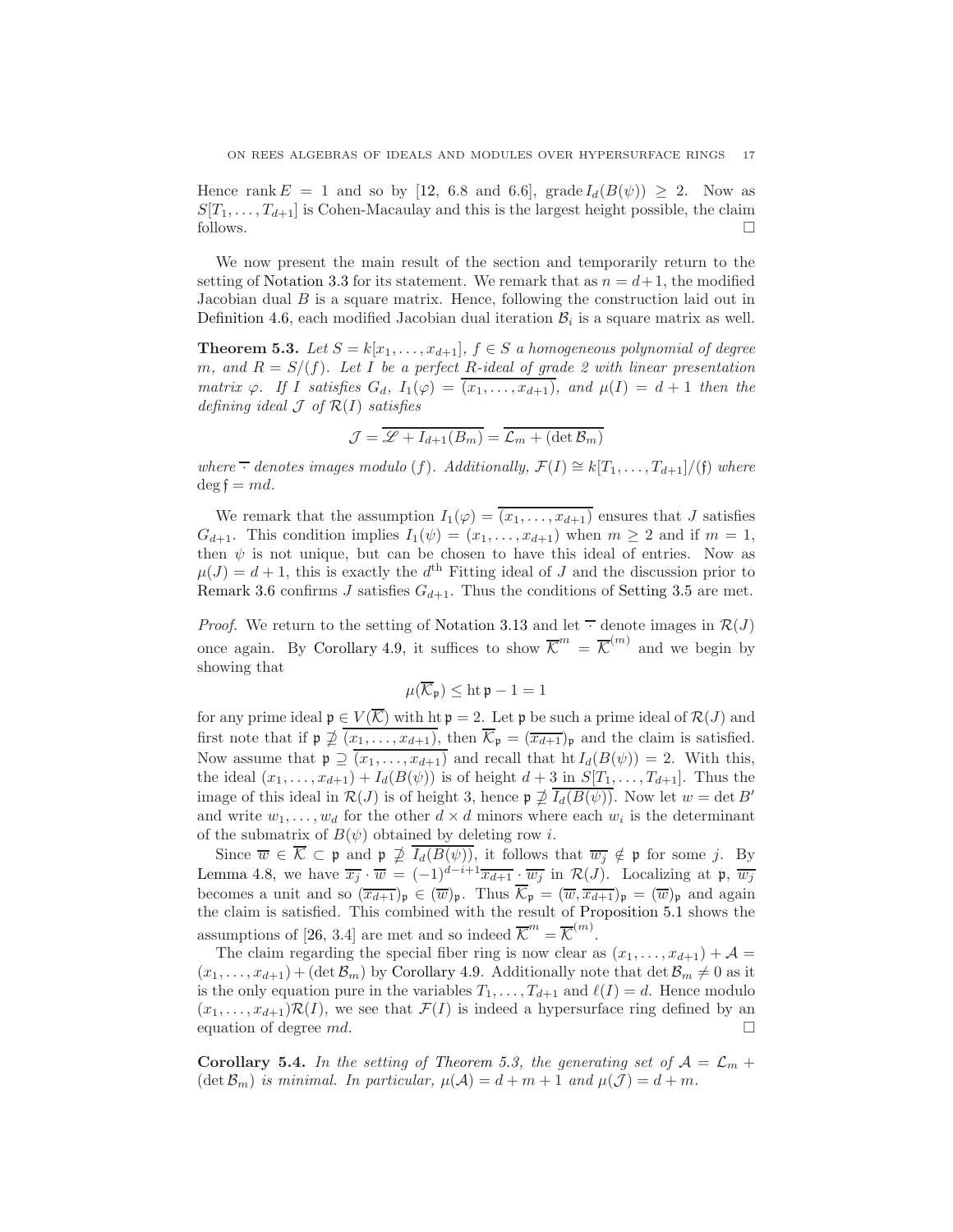*Proof.* First note that  $\det \mathcal{B}_i \neq 0$  for all  $1 \leq i \leq m$ . Following the construction in [Definition 4.6,](#page-12-0) if det  $B_i = 0$  for some i in the range above then det  $B_j = 0$  for all  $i \leq j \leq m$ . However, this is impossible as  $\det \mathcal{B}_m \neq 0$  as mentioned in the proof of [Theorem 5.3.](#page-16-0) Adopt the bigrading on  $S[T_1, \ldots, T_{d+1}]$  given by deg  $x_i = (1, 0)$  and deg  $T_i = (0, 1)$ . To show minimality, first note that  $\mathcal{L}_1 = \mathcal{L}$  is minimally generated by  $\ell_1, \ldots, \ell_d, f$  as it is a complete intersection ideal of height  $d+1$ . With this, it suffices to show det  $\mathcal{B}_i \notin \mathcal{L}_i$  for all  $1 \leq i \leq m$  and we show this inductively.

First suppose that  $i = 1$ . If  $m = 1$ , then  $\det \mathcal{B}_1$  is of bidegree  $(0, d)$ , hence  $\det \mathcal{B}_1 \notin \mathcal{L}_1 = \mathcal{L}$  by degree considerations. If  $m \geq 2$ , then  $\deg(\det \mathcal{B}_1) = (m-1, d)$ and so if det  $\mathcal{B}_1 \in \mathcal{L}_1 = \mathcal{L}$ , then det  $\mathcal{B}_1 \in (\ell_1, \ldots, \ell_d)$  as deg  $f = (m, 0)$ . However, in the creation of  $\mathcal{B}_2$ , the column corresponding to det  $\mathcal{B}_1$  is then a combination of the other d columns of  $B(\psi)$ . Thus det  $\mathcal{B}_2 = 0$  which is impossible as previously mentioned.

Now suppose  $m \geq i \geq 2$  and  $\det \mathcal{B}_j \notin \mathcal{L}_j$  for all  $1 \leq j \leq i-1$ . Notice that  $\mathcal{L}_i = (\ell_1, \ldots, \ell_d) + (f, \det \mathcal{B}_1, \ldots, \det \mathcal{B}_{i-1})$  and the bidegrees of these generators are known. Indeed, for all  $1 \leq j \leq m$  one has that  $\deg(\det \mathcal{B}_j) = (m - j, j \cdot d)$ . Thus if  $i < m$  and  $\det \mathcal{B}_i \in \mathcal{L}_i$ , by degree considerations again it must be that  $\det \mathcal{B}_i \in (\ell_1, \ldots, \ell_d)$ . However, just as before in the creation of the next modified Jacobian dual iteration, this would imply det  $B_{i+1} = 0$  which is impossible. In the case  $i = m$ , we see det  $\mathcal{B}_m \notin \mathcal{L}_m$  by degree reasons as deg(det  $\mathcal{B}_m$ ) =  $(0, md)$ . The claim regarding the number of generators of  $\mathcal J$  then follows as  $f$  is part of a minimal generating set of  $\mathcal{A}$ .

We remark that the procedure of modified Jacobian dual iterations is quite simple when  $\mu(I) = d + 1$ . In this case there are precisely m iterations, where a single determinant is taken at each step allowing  $A$  to be built up, one minimal generator at a time. A similar procedure was implemented in [\[8\]](#page-25-2) and provided the inspiration for the algorithm of modified Jacobian dual iterations presented here.

**Example 5.5.** Let  $S = k[x_1, x_2, x_3]$ ,  $f = x_1^3$ , and  $R = S/(f)$ . Consider the matrix with entries in  $R$ ,

$$
\varphi = \begin{bmatrix} \overline{x_1} & \overline{x_3} \\ \overline{x_2} & \overline{x_1} \\ \overline{x_3} & \overline{x_2} \end{bmatrix}
$$

where  $\overline{\cdot}$  denotes images modulo (f). A simple computation shows grade  $I_2(\varphi) \geq 2$ , hence the Hilbert-Burch theorem confirms the existence of a perfect R-ideal I of grade 2 with  $\varphi$  as its presentation matrix. Additionally, I satisfies the condition  $G_2$  automatically. With this, we have

$$
\psi = \begin{bmatrix} x_1 & x_3 \\ x_2 & x_1 \\ x_3 & x_2 \end{bmatrix}
$$

as the corresponding matrix of linear entries in S. This matrix has Jacobian dual

$$
B(\psi) = \begin{bmatrix} T_1 & T_2 \\ T_2 & T_3 \\ T_3 & T_1 \end{bmatrix}
$$

and now we construct the modified Jacobian dual B and perform modified Jacobian dual iterations. For any element  $F \in S[T_1, T_2, T_3]$ , let  $\partial F$  denote any column of bihomogeneous entries of constant bidegree such that  $[x_1 \ x_2 \ x_3] \cdot \partial F = F$ . Recall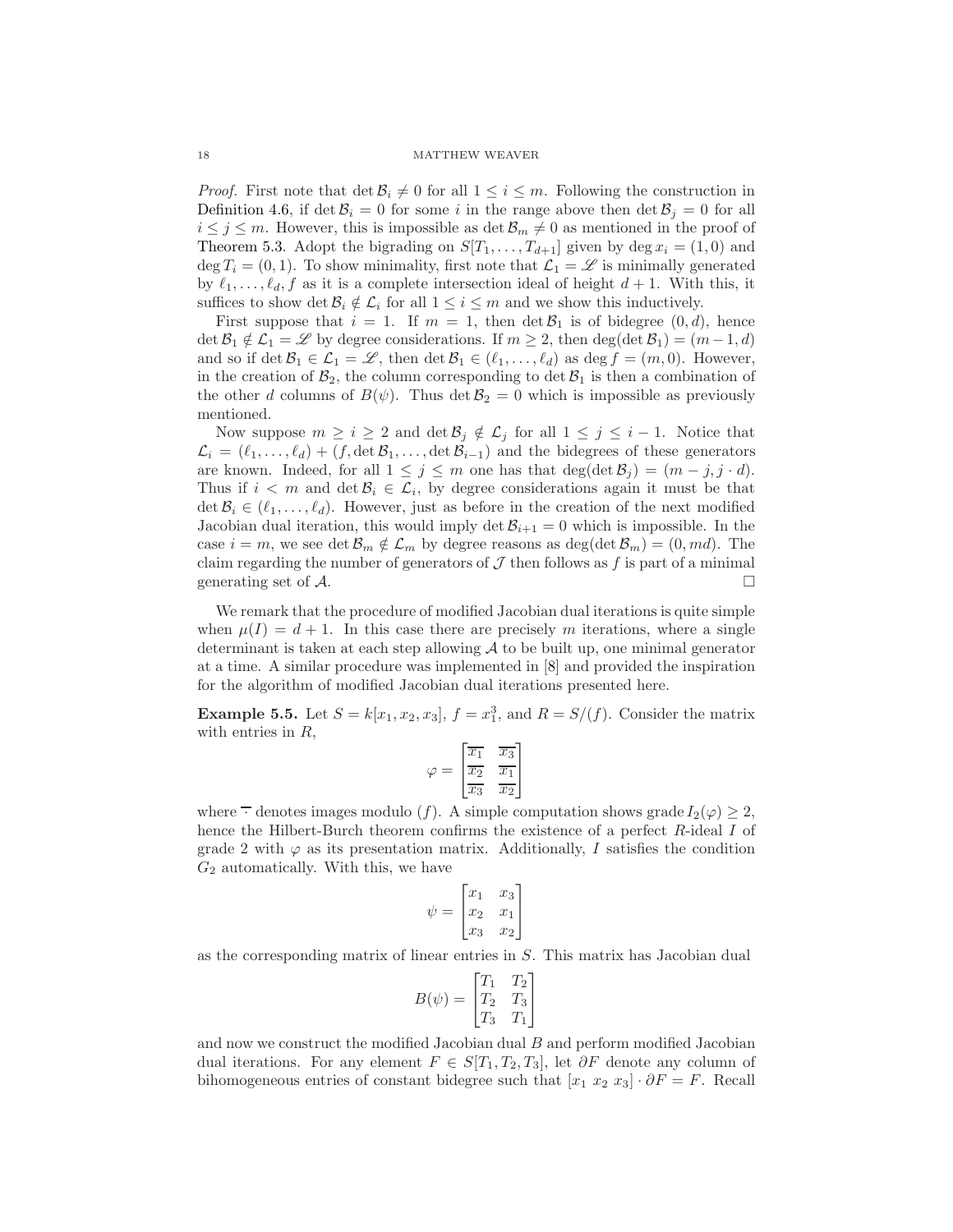the matrices in the method of modified Jacobian dual iterations are not necessarily unique, but this is addressed in [Section 4.](#page-10-0) In this example, the matrices can be taken as

$$
f = x_1^3, \qquad \qquad \mathcal{B}_1 = [B(\psi) \, | \, \partial f] = \begin{bmatrix} T_1 & T_2 & x_1^2 \\ T_2 & T_3 & 0 \\ T_3 & T_1 & 0 \end{bmatrix}
$$

$$
F_1 = \det \mathcal{B}_1 = x_1^2 (T_1 T_2 - T_3^2), \quad \mathcal{B}_2 = [B(\psi) | \partial F_1] = \begin{bmatrix} T_1 & T_2 & x_1 (T_1 T_2 - T_3^2) \\ T_2 & T_3 & 0 \\ T_3 & T_1 & 0 \end{bmatrix}
$$

$$
F_2 = \det \mathcal{B}_2 = x_1 (T_1 T_2 - T_3^2)^2, \quad \mathcal{B}_3 = [B(\psi) | \partial F_2] = \begin{bmatrix} T_1 & T_2 & (T_1 T_2 - T_3^2)^2 \\ T_2 & T_3 & 0 \\ T_3 & T_1 & 0 \end{bmatrix}
$$

$$
F_3 = \det \mathcal{B}_3 = (T_1 T_2 - T_3^2)^3.
$$

By [Theorem 5.3](#page-16-0) we have  $\mathcal{A} = \mathcal{L} + (F_1, F_2, F_3)$  where  $\mathcal{L} = (\underline{x} \cdot B)$ . Hence modulo (f), the defining ideal of  $\mathcal{R}(I)$  is  $\mathcal{J} = \mathcal{L} + (F_1, F_2, F_3)$ . Notice that A and J are not prime ideals. This is to be expected as  $\mathcal{R}(I)$  is not a domain since R is not a domain in this example.

<span id="page-18-0"></span>**Remark 5.6.** With the assumptions of [Theorem 5.3,](#page-16-0) if  $k$  is a field of characteristic zero or the characteristic of  $k$  is strictly larger than  $m$ , there are two particular ways in which the equations of  $A$  can be described using differentials.

(1) First, we may choose particular matrices in the process of modified Jacobian dual iterations. By setting  $\mathcal{L}_0 = (\ell_1, \ldots, \ell_d)$  and  $F_0 = f$ , one may recursively form triples

$$
\mathcal{L}_i = \mathcal{L}_{i-1} + (F_{i-1}) \qquad \mathcal{B}_i = [B(\psi) | \partial F_{i-1}] \qquad F_i = \det \mathcal{B}_i
$$

for  $1 \le i \le m$  where  $\partial F_i = [\frac{\partial F_i}{\partial x_1} \dots \frac{\partial F_i}{\partial x_{d+1}}]^t$ , the column of partial derivatives of  $F_i$ . As f is a homogeneous polynomial, each  $F_i$  is as well. Thus it follows that the matrices  $\mathcal{B}_i$  above satisfy the conditions of [Definition 4.6.](#page-12-0) From the assumptions on the characteristic of  $k$ , each x-degree of these equations is a unit, hence their multiples in the Euler formula do not affect ideal generation.

(2) In a similar manner, one may also use differential operators to describe the equations of A. Let  $\partial_{\underline{x}}$  denote the column  $\left[\frac{\partial}{\partial x_1} \dots \frac{\partial}{\partial x_{d+1}}\right]^t$  and consider the operator  $\partial = det[\mathcal{B}(\psi) | \partial_x]$ . Letting  $\partial^i$  denote composition *i* times, from the previous part, it follows that

$$
\mathcal{A} = (\ell_1, \ldots, \ell_d, f, \partial(f), \partial^2(f), \ldots, \partial^m(f))
$$

as the same equations are produced.

Notice that in the first case, each  $B_i$  is the transpose of the Jacobian matrix of  $\ell_1, \ldots, \ell_d, F_{i-1}$  with respect to  $x_1, \ldots, x_{d+1}$ . The second method above is also interesting in that an algorithm is no longer necessary to produce the equations of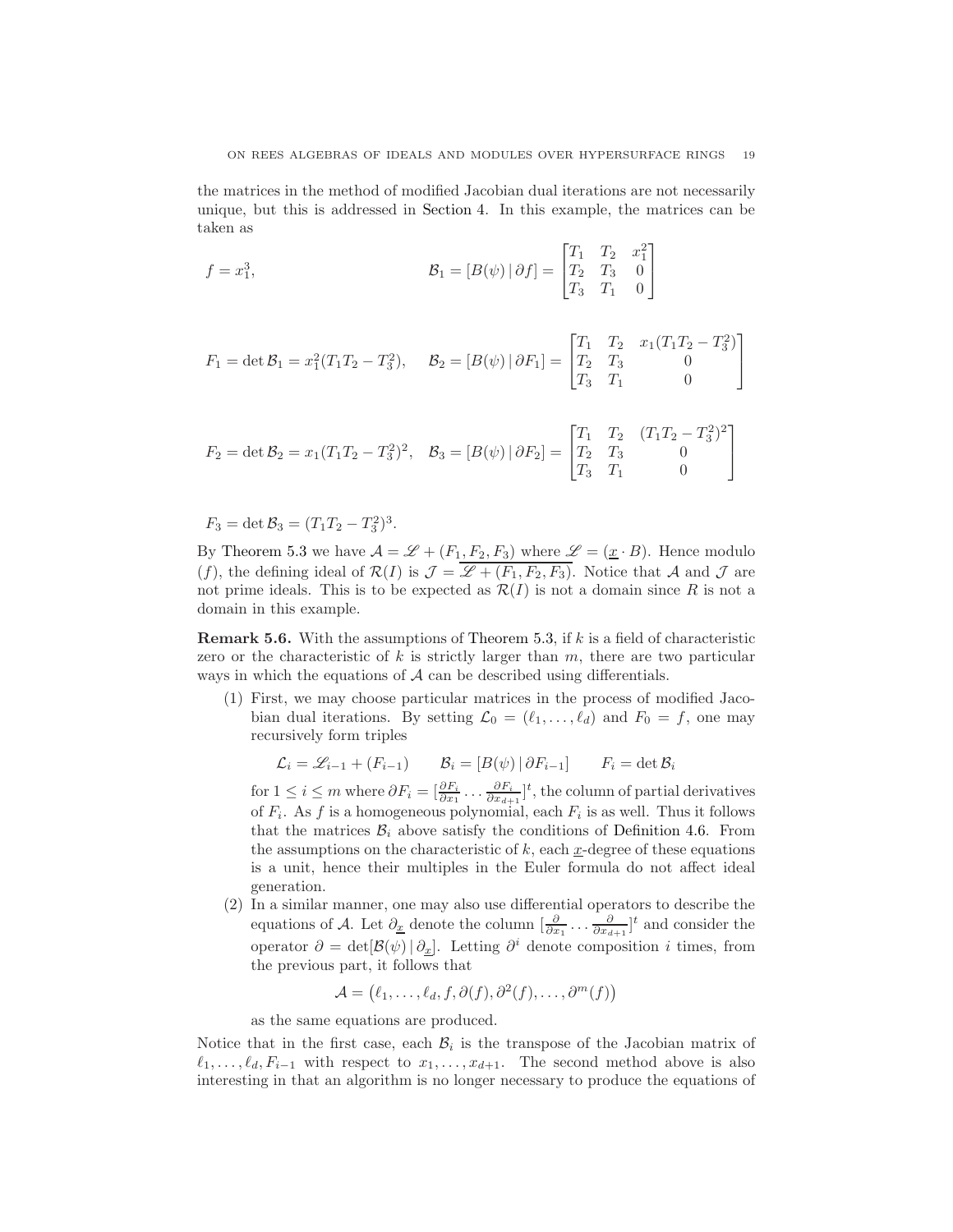A, but rather a single differential operator. Using  $D$ -modules, a similar approach was taken to study the defining ideal of the Rees algebra in [\[4\]](#page-25-14).

It is also interesting to note that these alternative descriptions provide an additional reason as to why there are exactly  $m$  iterations of the modified Jacobian dual. As  $B(\psi)$  consists of entries in  $k[T_1, \ldots, T_{d+1}]$ , the x-degree of each equation produced decreases by 1 in each step after differentiating and taking a determinant. Hence the procedure must terminate precisely after m steps.

<span id="page-19-2"></span>Remark 5.7. We note that [Theorem 5.3](#page-16-0) recovers the main result of [\[24\]](#page-26-0) (in the case  $\mu(I) = d + 1$ ) when  $m = 1$ . After a change of coordinates, it can be assumed that the factored equation f is one of the indeterminates, say  $f = x_{d+1}$ . Thus  $R \cong$  $k[x_1, \ldots, x_d]$  and we remark that the submatrix B' of  $B(\psi)$ , as in [Notation 3.13,](#page-8-1) is exactly the Jacobian dual of the presentation matrix of  $I$  in this ring with respect to  $x_1, \ldots, x_d$ . Now the column corresponding to f in the modified Jacobian dual B consists of all zeros except for a 1 in the last entry. Thus the determinant of B, the first and only iteration, is exactly the determinant of B′ .

5.1. Depth and Cohen-Macaulayness. With the assumptions of [Theorem 5.3,](#page-16-0) we study the depth and Cohen-Macaulay property of  $\mathcal{R}(I)$  now that the defining equations are understood. Despite  $\mathcal J$  being the defining ideal of  $\mathcal R(I)$  in the traditional sense, it will be more convenient to use the  $S[T_1, \ldots, T_{d+1}]$ -ideal A and the isomorphism  $\mathcal{R}(I) \cong S[T_1, \ldots, T_{d+1}]/\mathcal{A}$ . We begin by creating a handful of short exact sequences which will be essential to our study. We adopt the setting of [Notation 3.13](#page-8-1) throughout.

Let  $\mathfrak{m} = (x_1, \ldots, x_{d+1})$  and recall from [Proposition 5.1,](#page-15-1)  $\overline{\mathcal{K}} = (\overline{w}, \overline{x_{d+1}})$  where  $w = \det B'$ . Recall  $\overline{\mathcal{K}}$  is a Cohen-Macaulay ideal and by [Proposition 3.15,](#page-9-0)  $\mathfrak{m} \mathcal{R}(J) =$  $(\overline{x_{d+1}})$ :  $\overline{\mathcal{K}}$ . Hence there is short exact sequence of bigraded  $\mathcal{R}(J)$ -modules

$$
0 \longrightarrow \mathfrak{m} \mathcal{R}(J)(0,-d) \longrightarrow \mathcal{R}(J)(-1,0) \oplus \mathcal{R}(J)(0,-d) \longrightarrow \overline{\mathcal{K}} \longrightarrow 0.
$$

Passing to the induced sequence obtained by applying the functor  $Sym(-)$  and considering the  $m<sup>th</sup>$  graded strand, we obtain

$$
\begin{aligned} {\mathfrak{m}}{\mathcal{R}}(J)(0,-d)\otimes \operatorname{Sym}_{m-1}\bigl({\mathcal{R}}(J)(-1,0)\oplus {\mathcal{R}}(J)(0,-d)\bigr)\stackrel{\sigma}{\longrightarrow} &\\ \operatorname{Sym}_m\bigl({\mathcal{R}}(J)(-1,0)\oplus {\mathcal{R}}(J)(0,-d)\bigr)\longrightarrow \operatorname{Sym}_m(\overline{{\mathcal{K}}})\longrightarrow 0. &\end{aligned}
$$

Notice that ker  $\sigma$  is torsion due to rank considerations. However, it is a submodule of a torsion-free  $\mathcal{R}(J)$ -module, hence it must be zero. Thus  $\sigma$  is injective and we now have the short exact sequence

$$
0 \longrightarrow \mathfrak{m} \mathcal{R}(J)(0,-d) \otimes \text{Sym}_{m-1} \big( \mathcal{R}(J)(-1,0) \oplus \mathcal{R}(J)(0,-d) \big) \stackrel{\sigma}{\longrightarrow}
$$

 $\text{Sym}_m(\mathcal{R}(J)(-1,0) \oplus \mathcal{R}(J)(0,-d)) \longrightarrow \text{Sym}_m(\overline{\mathcal{K}}) \longrightarrow 0.$ 

From [Proposition 5.1,](#page-15-1) it can be seen that  $\overline{\mathcal{K}}$  satisfies the  $G_{\infty}$  condition. As [Proposition 5.1](#page-15-1) also shows  $\overline{\mathcal{K}}$  is strongly Cohen-Macaulay, by [\[11,](#page-25-0) 2.6] it is an ideal of linear type, hence  $\text{Sym}_m(\overline{\mathcal{K}}) \cong \overline{\mathcal{K}}^m$ . With this and passing to a direct sum decomposition, the short exact sequence above is (5.1)

<span id="page-19-1"></span>
$$
0 \longrightarrow \bigoplus_{i=0}^{m-1} \mathfrak{m} \mathcal{R}(J) \big(-i, -(m-i)d\big) \longrightarrow \bigoplus_{i=0}^{m} \mathcal{R}(J) \big(-i, -(m-i)d\big) \longrightarrow \overline{\mathcal{K}}^{m} \longrightarrow 0.
$$

<span id="page-19-0"></span>We are now ready to compute the depth of  $\mathcal{R}(I)$ . Recall a Noetherian local ring A is said to be almost Cohen-Macaulay if depth  $A = \dim A - 1$ .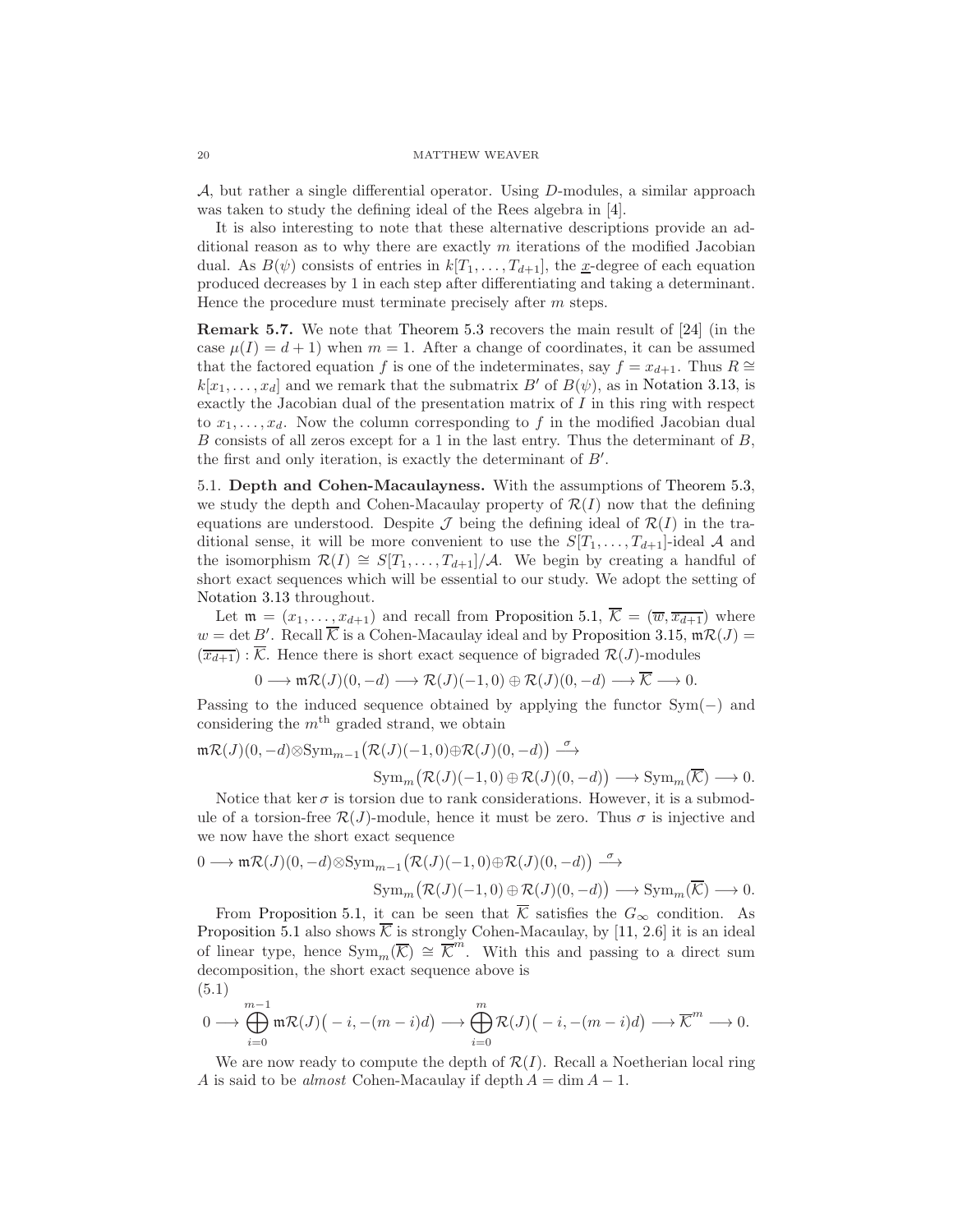**Theorem 5.8.** In the setting of [Theorem 5.3,](#page-16-0)  $\mathcal{R}(I)$  is Cohen-Macaulay if and only if  $m = 1$  and is almost Cohen-Macaulay otherwise. Additionally,  $\mathcal{F}(I)$  is Cohen-Macaulay.

Proof. From the short exact sequence

<span id="page-20-0"></span>(5.2) 
$$
0 \longrightarrow \mathfrak{m} \mathcal{R}(J) \longrightarrow \mathcal{R}(J) \longrightarrow \mathcal{F}(J) \longrightarrow 0
$$

it follows that depth  $m\mathcal{R}(J) \geq d+2$ , hence depth  $m\mathcal{R}(J) = d+2$ . This together with [\(5.1\)](#page-19-1) shows that depth  $\overline{\mathcal{K}}^m \geq d+1$ . Finally, the sequence

<span id="page-20-1"></span>(5.3) 
$$
0 \longrightarrow \overline{A} \longrightarrow \mathcal{R}(J) \longrightarrow \mathcal{R}(I) \longrightarrow 0
$$

and the isomorphism  $\overline{\mathcal{A}} = \frac{\overline{fK}^{(m)}}{\overline{x} + \overline{x}^m}$  $\frac{\overline{fK}^{(m)}}{x_{d+1}^{m}} \cong \overline{K}^{m}$  give that depth  $\mathcal{R}(I) \geq d$ . The Cohen-Macaulayness in the case  $m = 1$  follows from [Remark 5.7](#page-19-2) and [\[24\]](#page-26-0). Now if  $m > 2$ , it can be seen that  $\mathcal{R}(I)$  is not Cohen-Macaulay by either [\[28,](#page-26-12) 4.5] or [\[25,](#page-26-13) 2.1]. Thus in this latter case we have depth  $\mathcal{R}(I) = d$ , hence  $\mathcal{R}(I)$  is indeed almost Cohen-Macaulay. The assertion on the Cohen-Macaulayness of  $\mathcal{F}(I)$  is clear as it is a hypersurface ring by [Theorem 5.3.](#page-16-0)

5.2. Relation Type and Regularity. We now introduce two important numerical invariants, the relation type and the Castelnuovo-Mumford regularity. The *relation type*  $\text{rt}(I)$  of I is simply the maximum T-degree appearing in a minimal generating set of the defining ideal of the Rees algebra  $\mathcal{R}(I)$ .

 $\bigoplus_{n\geq 0} A_n$  be a finitely generated standard graded ring over Noetherian ring  $A_0$ . For the regularity, we follow the definitions and conventions of [\[30\]](#page-26-14). Let  $A =$ For a nonzero graded  $A$ -module  $M$ , we define

$$
a(M) = \max\left\{n \, \big| \, M_n \neq 0\right\}
$$

where  $M_n$  denotes the homogeneous degree n component of M. Furthermore, we adopt the convention that  $a(M) = -\infty$  if  $M = 0$ . With this, for  $i \geq 0$  define  $a_i(A) = a\left(H_{A_+}^i(A)\right)$  where  $A_+$  is the A-ideal generated by homogeneous elements of positive degree and  $H_{A_+}^i(-)$  is the  $i^{\text{th}}$  local cohomology functor with respect to this ideal. The Castelnuovo-Mumford regularity of A is defined as

$$
reg(A) = max{ai(A) + i | i \ge 0}.
$$

As there are multiple gradings on  $\mathcal{R}(I)$ , we consider its regularity with respect to  $\mathfrak{m} = (x_1, \ldots, x_{d+1}), \mathfrak{t} = (T_1, \ldots, T_{d+1}),$  and  $\mathfrak{n} = (x_1, \ldots, x_{d+1}, T_1, \ldots, T_{d+1}).$  When computing regularity with respect to  $\mathfrak{m}$  we set deg  $x_i = 1$  and deg  $T_i = 0$ . Similarly, when computing regularity with respect to t we set deg  $x_i = 0$  and deg  $T_i = 1$ . Lastly, when computing regularity with respect to  $n$ , we adopt the total grading and set deg  $x_i = 1$  and deg  $T_i = 1$ .

<span id="page-20-2"></span>Theorem 5.9. In the setting of [Theorem 5.3,](#page-16-0) we have

$$
rt(I) = \operatorname{reg} \mathcal{F}(I) + 1 = \operatorname{reg}_t \mathcal{R}(I) + 1 = md.
$$

Additionally, reg<sub>m</sub>  $\mathcal{R}(I) \leq m-1$  and reg<sub>n</sub>  $\mathcal{R}(I) \leq (m+1)d$ .

Proof. The statement regarding the relation type follows immediately from [Theorem 5.3.](#page-16-0) Additionally, the claim that reg  $\mathcal{F}(I) = md-1$  is clear as  $\mathcal{F}(I) \cong k[T_1, \ldots, T_{d+1}]/(f)$ where f is of degree md. For the regularity of  $\mathcal{R}(I)$  with respect to t, it is well known that  $\text{rt}(I)-1 \leq \text{reg}_{t} \mathcal{R}(I)$  so it suffices to show  $\text{reg}_{t} \mathcal{R}(I) \leq md-1$  and we show this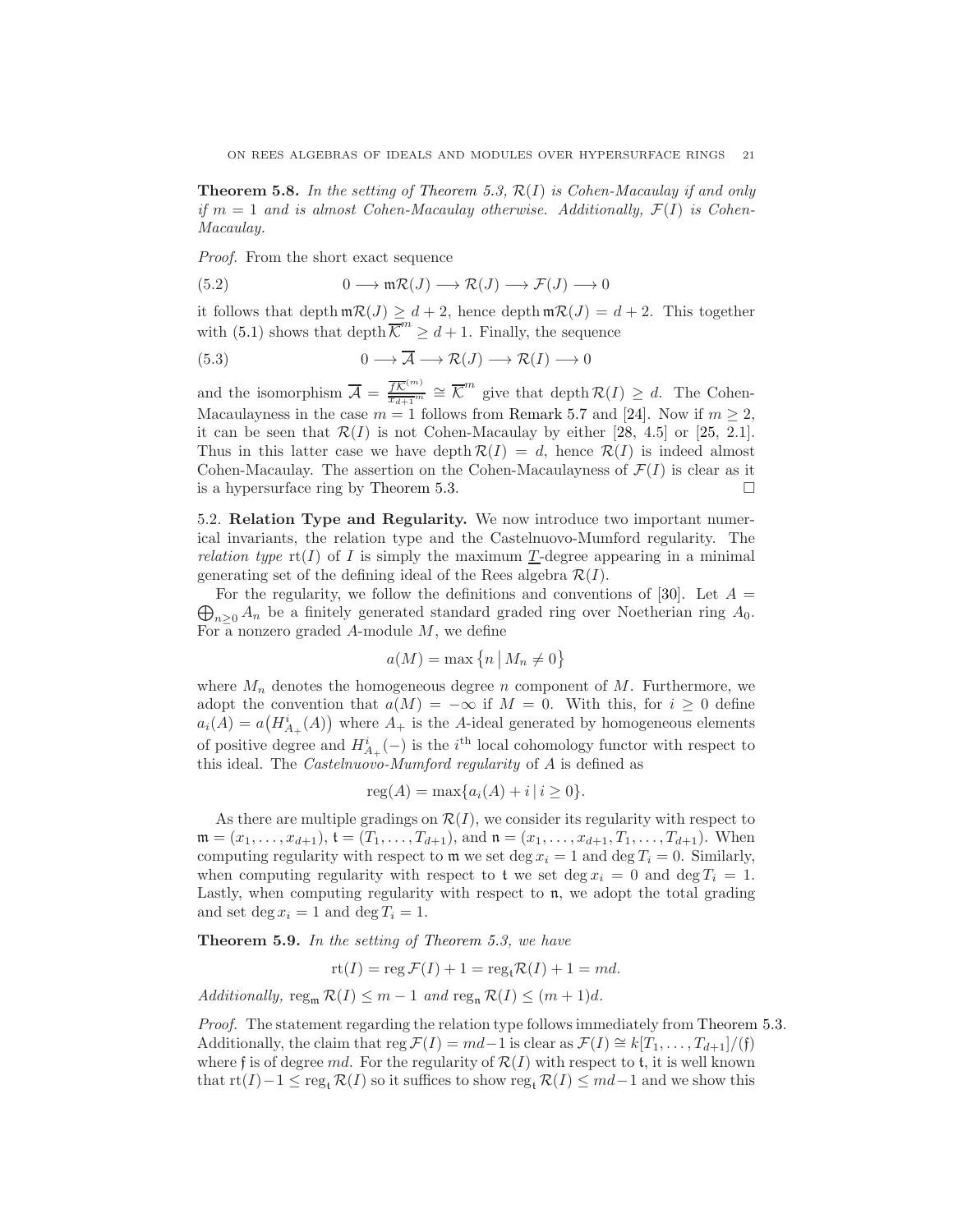and the other inequalities simultaneously. We use [\(5.2\)](#page-20-0) and [\(5.3\)](#page-20-1) once more, noting that Castelnuovo-Mumford regularity is comparable on short exact sequences [\[9\]](#page-25-15). First note that as J is of linear type,  $\mathcal{R}(J)$  is a complete intersection domain defined by forms linear in both  $x_1, \ldots, x_{d+1}$  and  $T_1, \ldots, T_{d+1}$ . Additionally, note that  $\mathcal{F}(J) = \mathcal{R}(J)/\mathfrak{m}\mathcal{R}(J) \cong k[T_1,\ldots,T_{d+1}]$ . With this, we have

$$
regtR(J) = 0, \t regtF(J) = 0
$$
  
\n
$$
regmR(J) = 0, \t regmF(J) = 0
$$
  
\n
$$
regnR(J) = d, \t regnF(J) = 0.
$$

Thus from [\(5.2\)](#page-20-0) we have

$$
reg_{\mathfrak{t}} \mathfrak{m} \mathcal{R}(J) \le 1, \quad reg_{\mathfrak{m}} \mathfrak{m} \mathcal{R}(J) \le 1, \quad reg_{\mathfrak{n}} \mathfrak{m} \mathcal{R}(J) = d.
$$

For convenience write

$$
M = \bigoplus_{i=0}^{m-1} \mathfrak{m} \mathcal{R}(J) \big(-i, -(m-i)d\big), \qquad N = \bigoplus_{i=0}^{m} \mathcal{R}(J) \big(-i, -(m-i)d\big).
$$

With this and the above, we obtain

$$
\begin{aligned} &\operatorname{reg}_{\mathfrak t} M\leq md+1, &\operatorname{reg}_{\mathfrak t} N=md\\ &\operatorname{reg}_{\mathfrak m} M\leq m, &\operatorname{reg}_{\mathfrak m} N=m\\ &\operatorname{reg}_{\mathfrak n} M\leq (m+1)d, &\operatorname{reg}_{\mathfrak n} N=(m+1)d. \end{aligned}
$$

Now using  $(5.1)$ , we have

$$
reg_t\overline{\mathcal{K}}^m \leq md
$$
,  $reg_m\overline{\mathcal{K}}^m \leq m$ ,  $reg_n\overline{\mathcal{K}}^m \leq (m+1)d$ .

Lastly, the inequalities above, the bigraded isomorphism  $\overline{\mathcal{A}} \cong \overline{\mathcal{K}}^m(0,-1)$ , and the sequence [\(5.3\)](#page-20-1) give

$$
\operatorname{reg}_{\mathfrak t} \mathcal R(I) \leq md-1, \quad \operatorname{reg}_{\mathfrak m} \mathcal R(I) \leq m-1, \quad \operatorname{reg}_{\mathfrak n} \mathcal R(I) \leq (m+1)d-1. \qquad \Box
$$

#### 6. Rees Algebras of Modules over Hypersurface Rings

<span id="page-21-0"></span>We now consider Rees algebras of modules over hypersurface rings. For such a module  $E$ , we introduce a generic Bourbaki ideal I which, with some additional assumptions, is an ideal of height 2 in a hypersurface ring. We then relate the study of  $\mathcal{R}(E)$  to the study of  $\mathcal{R}(I)$ , making use of the results from the previous section.

As the connection between almost linear presentation within polynomial rings and linear presentation within hypersurface rings has been established for ideals, we extend this to modules by following the approach of Section 5 of [\[6\]](#page-25-4). We take all conventions and notation from [\[29\]](#page-26-7) restated in [Section 2](#page-3-0) along with the construction of the generic Bourbaki ideal.

<span id="page-21-1"></span>6.1. Rees Algebras of Modules. As before in the case of Rees algebras of ideals, the difficulty in the study of defining ideals of Rees algebras of modules is determining the nonlinear equations. To describe these equations, we produce constructions similar to those in [Section 4.](#page-10-0) Throughout this section we consider the situation below.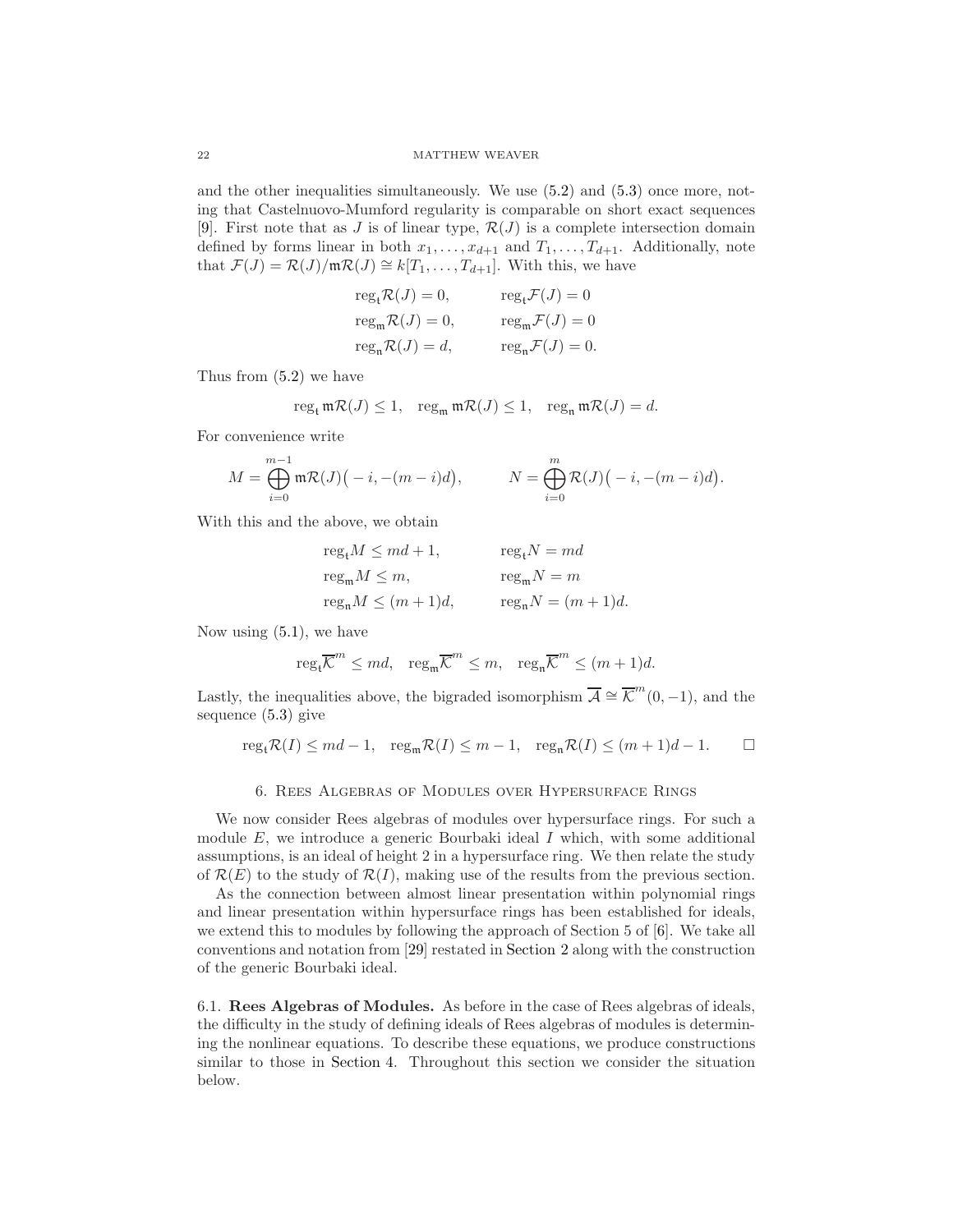**Setting 6.1.** Let  $S = k[x_1, \ldots, x_{d+1}]$  be a polynomial ring over a field k with  $d \geq 2$ ,  $f \in S$  a homogeneous polynomial of degree  $m \geq 1$ , and  $R = S/(f)$ . Let E be a finite  $R$ -module minimally generated by  $n$  homogeneous elements of the same degree. Further assume that  $E$  has projective dimension one and hence a minimal free resolution of the form

$$
0\longrightarrow R^{n-e}\stackrel{\varphi}{\longrightarrow} R^n\longrightarrow E\longrightarrow 0
$$

where e denotes the rank of E. Lastly, assume that  $\varphi$  consists of homogeneous linear entries in R.

After localizing at the homogeneous maximal ideal, E admits a generic Bourbaki ideal I which is necessarily perfect of grade 2. Following the notation of [Section 2,](#page-3-0) we remark that I is an ideal of  $R''$  which is a hypersurface ring as R is. Recall from [Section 3](#page-5-0) that for such an ideal  $I$ , it was imperative to return to a polynomial ring to study  $\mathcal{R}(I)$ . Hence we introduce notation to permit this in the study of  $\mathcal{R}(E)$ .

Notation 6.2. With  $R$  and  $S$  as in [Setting 6.1](#page-21-1) and  $Z$  the set of indeterminates from [Notation 2.1,](#page-4-0) let  $S' = S[Z]$  and  $S'' = S(Z) = S'_{(\underline{x})S'}$  and notice that  $R' = S'/(f)S'$ and  $R'' = S''/(f)S''$ . In an abuse of notation, let  $\overline{\cdot}$  denote images modulo (f) in  $R$ ,  $R'$ , and  $R''$  as it will be clear from context which ring is being considered. Additionally, let  $\psi$  be an  $n \times n - e$  matrix of linear entries in S with  $\varphi = \overline{\psi}$ .

Just as before, we have the notion of a modified Jacobian dual matrix. With  $\psi$ as above, let  $B(\psi)$  denote its Jacobian dual with respect to  $x = x_1, \ldots, x_{d+1}$ . If  $\partial f$ is any column matrix with entries in S such that  $\underline{x} \cdot \partial f = f$ , let  $B = [B(\psi) | \partial f]$ be a modified Jacobian dual of  $\psi$  and set  $\mathscr{L} = (\underline{x} \cdot B)$ . With this, we are able to perform both of the algorithms presented in [Section 4.](#page-10-0) Let  $\mathscr{L} + I_{d+1}(B_i)$  denote the ideal of matrix iterations with respect to  $x_1, \ldots, x_{d+1}$  obtained by applying [Definition 4.1](#page-11-1) to B. Moreover, let  $\mathcal{L}_i + I_{d,1}(B(\psi), \mathcal{B}_i)$  denote the ideal obtained by applying [Definition 4.6](#page-12-0) to the pair  $(\mathscr{L}, B)$ . Once more, we refer to this second algorithm as the method of modified Jacobian dual iterations.

<span id="page-22-0"></span>**Theorem 6.3.** With the assumptions of [Setting 6.1,](#page-21-1) further assume that  $E$  satisfies  $G_d$ ,  $n = d + e$ , and  $I_1(\varphi) = (x_1, \ldots, x_{d+1})$ . The defining ideal  $\mathcal J$  of  $\mathcal R(E)$  satisfies  $\mathcal{J} = \overline{\mathcal{L} + I_{d+1}(B_m)} = \overline{\mathcal{L}_m + (\det \mathcal{B}_m)}.$ 

Additionally,  $\mathcal{R}(E)$  is Cohen-Macaulay if and only if  $m = 1$  and is almost Cohen-Macaulay otherwise.

*Proof.* First note that if  $e = 1$ , then E is isomorphic to a perfect R-ideal of grade 2 and the result follows from [Theorem 5.3,](#page-16-0) hence we may assume  $e \geq 2$ . Let  $a_1, \ldots, a_n$  denote a minimal generating set of E corresponding to  $\varphi$  and consider the natural epimorphism  $R[T_1, \ldots, T_n] \to \mathcal{R}(E)$  mapping  $T_i \mapsto a_i \in [\mathcal{R}(E)]_1$  for  $1 \leq i \leq n$ . After replacing S and R by their localizations at their respective homogeneous maximal ideals, we may assume that  $S$  and  $R$  are local rings and  $E$ admits a generic Bourbaki ideal I. With this, I is necessarily perfect of grade 2 and  $\mu(I) = n - e + 1 = d + 1$ .

Now with  $y_j$  as in [Notation 2.1,](#page-4-0) let  $Y_j = \sum_{i=1}^n Z_{ij}T_i$  for  $1 \le j \le e-1$  and note that  $Y_j$  maps to  $y_j$  under the natural epimorphism  $R''[T_1, \ldots, T_n] \to \mathcal{R}(E'')$ . By [Remark 2.4,](#page-4-2) there is a minimal presentation  $\varphi_I$  of I such that

$$
\underline{x} \cdot B(\varphi) \equiv \underline{T} \cdot \begin{bmatrix} 0 \\ \varphi_I \end{bmatrix} \bmod(Y_1, \ldots, Y_{e-1}).
$$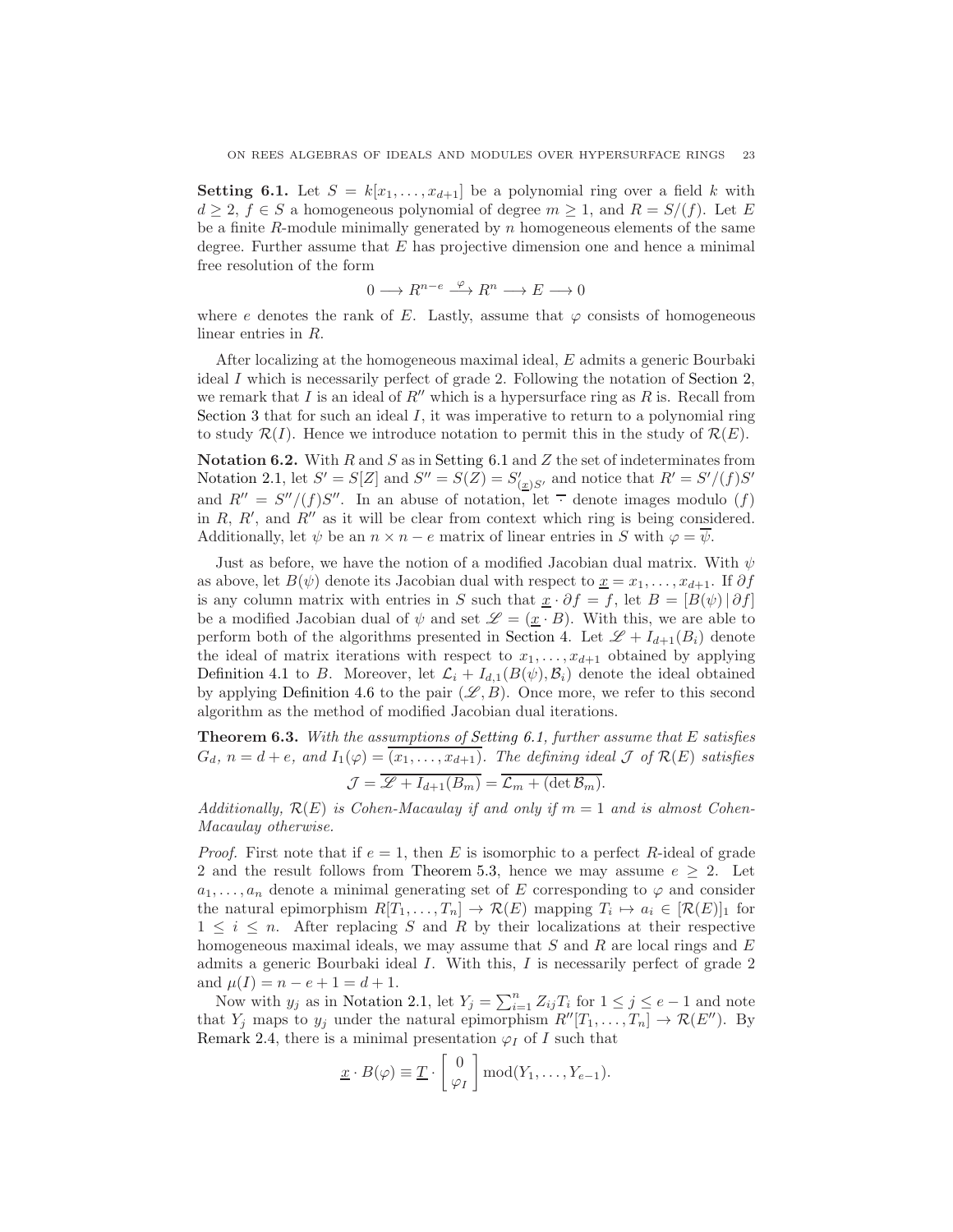Now there exists a matrix  $\psi_I$  with linear entries in S'' such that  $\overline{\psi_I} = \varphi_I$  and

$$
\underline{x} \cdot B(\psi) \equiv \underline{T} \cdot \begin{bmatrix} 0 \\ \psi_I \end{bmatrix} \text{mod}(Y_1, \dots, Y_{e-1}).
$$

Now with this matrix  $\psi_I$ , we construct the modified Jacobian dual of  $\psi_I$  and use [Theorem 5.3](#page-16-0) to describe the defining ideal of  $\mathcal{R}(I)$ . As a matter of notation we continue to write f for its image in S'' and  $\partial f$  for a column such that  $\underline{x} \cdot \partial f = f$ . After choosing such a column, we take  $B_I = [B(\psi_I) | \partial f]$  to be a modified Jacobian dual of  $\psi_I$ , hence by [Theorem 5.3](#page-16-0) the defining ideal of  $\mathcal{R}(I)$  is the  $R''[T_1, \ldots, T_n]$ ideal

$$
\mathcal{J}_I = \overline{\mathcal{L}_{I,m} + (\det \mathcal{B}_{I,m})}
$$

where  $(\mathcal{B}_{I,m}, \mathcal{L}_{I,m})$  is the m<sup>th</sup> modified Jacobian dual iteration of  $(B_I, \mathcal{L}_I)$  for  $\mathcal{L}_I$  $(x \cdot B_I)$ . Additionally,  $\mathcal{R}(I)$  is Cohen-Macaulay if and only if  $m = 1$  and is almost Cohen-Macaulay otherwise. Thus by [Theorem 2.5,](#page-5-3)  $\mathcal{R}(E)$  is Cohen-Macaulay if and only if  $m = 1$ .

As  $E''$  is of projective dimension one and satisfies  $G_d$ , by either [\[1,](#page-25-16) 3 and 4] or [\[13,](#page-25-17) 1.1], it follows that  $E''$  is of linear type on the punctured spectrum of  $R''$ , hence I is as well. Additionally, note that depth  $\mathcal{R}(I) \ge \dim \mathcal{R}(I) - 1 = d \ge 2$ . Thus by induction on  $e \geq 2$  and using [\[6,](#page-25-4) 3.1] repeatedly, we find that  $\mathcal{R}(I) \cong \mathcal{R}(E'')/(F'')$ and  $y_1, \ldots, y_{e-1}$  forms a regular sequence on  $\mathcal{R}(E'')$ . Thus  $Y_1, \ldots, Y_{e-1}$  forms a regular sequence modulo  $\mathcal{J}R''[T_1,\ldots,T_{d+e}]$ . Hence  $\mathcal{R}(E'')$  is almost Cohen-Macaulay when  $m \geq 2$  and with this,  $\mathcal{R}(E)$  is almost Cohen-Macaulay when  $m \geq 2$ . This also shows

$$
\mathcal{J}_I = \mathcal{J}R''[T_1,\ldots,T_{d+e}] + (Y_1,\ldots,Y_{e-1}).
$$

Now with this, [Theorem 5.3,](#page-16-0) and [Lemma 6.4](#page-23-0) we have

<span id="page-23-1"></span>
$$
\mathcal{J}R''[T_1,\ldots,T_{d+e}]+(Y_1,\ldots,Y_{e-1})=\overline{\mathcal{L}_m+(\det\mathcal{B}_m)}+(Y_1,\ldots,Y_{e-1}).
$$

Now  $E$  is of linear type on the punctured spectrum of  $R$ , from which it follows that

(6.1) 
$$
\overline{\mathcal{L}_m + (\det \mathcal{B}_m)} \subseteq \overline{\mathcal{L} + I_{d+1}(B_m)} \subseteq \overline{\mathcal{L} : (x_1, \ldots, x_{d+1})^m} \subseteq \mathcal{J}.
$$

With this and the fact that  $Y_1, \ldots, Y_{e-1}$  forms a regular sequence modulo the ideal  $\mathcal{J}R''[T_1,\ldots,T_{d+e}],$  we have

$$
\mathcal{J} = (\overline{\mathcal{L}_m + (\det \mathcal{B}_m)} + (Y_1, \ldots, Y_{e-1})) \cap \mathcal{J} = \overline{\mathcal{L}_m + (\det \mathcal{B}_m)} + (Y_1, \ldots, Y_{e-1})\mathcal{J}.
$$

Hence by Nakayama's lemma, we have that

$$
\mathcal{J} = \overline{\mathcal{L}_m + (\det \mathcal{B}_m)}.
$$

This equality and [\(6.1\)](#page-23-1) show that  $\mathcal{J} = \overline{\mathscr{L} + I_{d+1}(B_m)}$  as well.

<span id="page-23-0"></span>**Lemma 6.4.** Adopt the setting and notation of [Theorem 6.3.](#page-22-0) Letting B and  $B_I$ denote the respective modified Jacobian dual matrices with  $\mathscr{L} = (\underline{x} \cdot B)$  and  $\mathscr{L}_I =$  $(\underline{x} \cdot B_I)$ , we have

$$
\mathcal{L}_m + (\det \mathcal{B}_m) + (Y_1, \dots, Y_{e-1}) = \mathcal{L}_{I,m} + (\det \mathcal{B}_{I,m})
$$

where  $(\mathcal{B}_m, \mathcal{L}_m)$  and  $(\mathcal{B}_{I,m}, \mathcal{L}_{I,m})$  are the modified Jacobian dual iterations of the pairs  $(B, \mathscr{L})$  and  $(B_I, \mathscr{L}_I)$  respectively.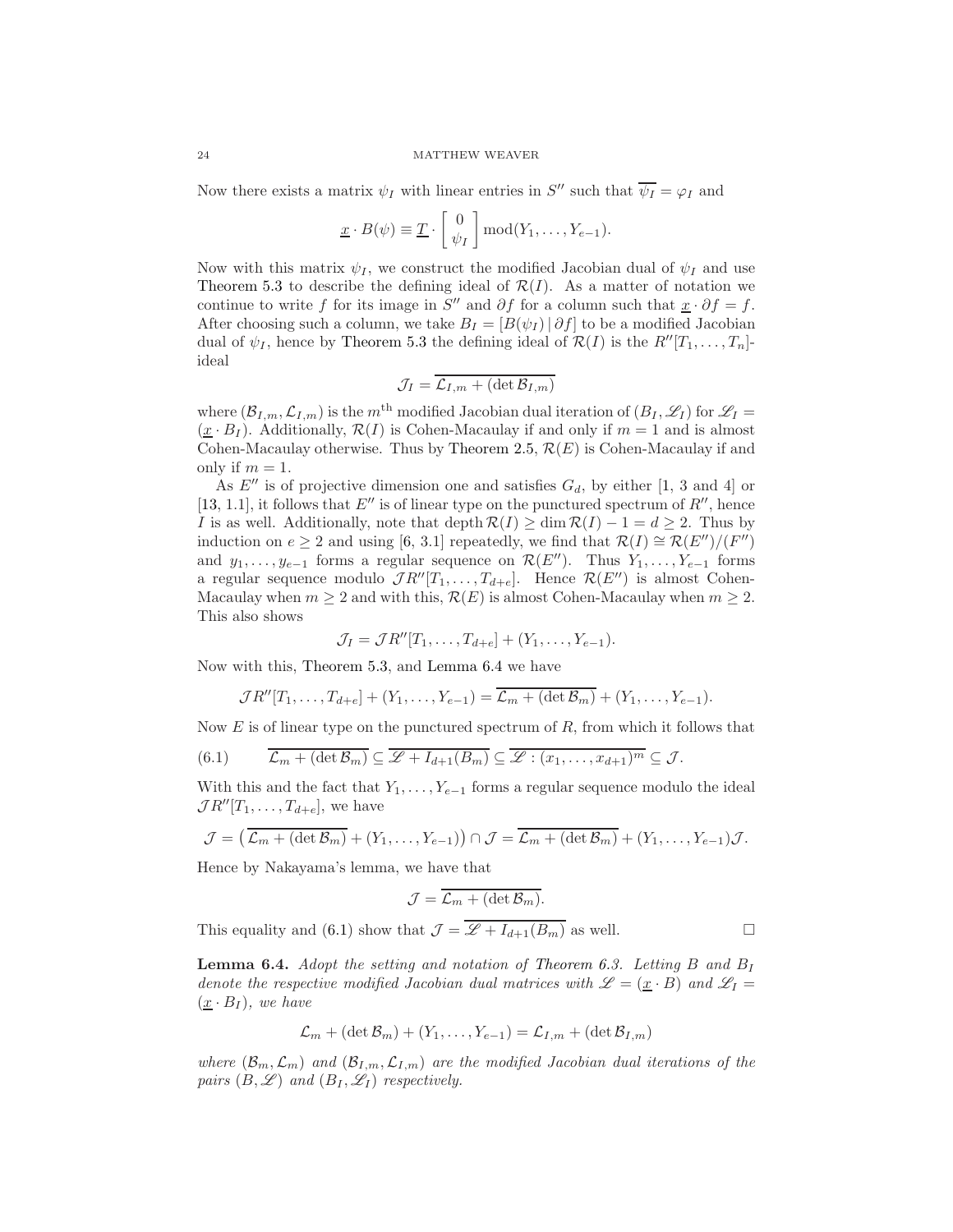*Proof.* We show  $\mathcal{L}_i$  +  $(\det \mathcal{B}_i)$  +  $(Y_1, \ldots, Y_{e-1}) = \mathcal{L}_{I,i}$  +  $(\det \mathcal{B}_{I,i})$  for all  $1 \leq i \leq m$ by induction on i. With  $B(\psi_I)$  the Jacobian dual of  $\psi_I$ , we have

$$
\underline{x} \cdot B(\psi_I) = \underline{T} \cdot \begin{bmatrix} 0 \\ \psi_I \end{bmatrix}
$$

as in the proof of [Theorem 6.3.](#page-22-0) Now in  $S''[T_1, \ldots, T_{d+e}]$ , we see

$$
\underline{x} \cdot B \equiv \underline{x} \cdot B_I \bmod(Y_1, \ldots, Y_{e-1})
$$

and so the statement is proved for  $i = 1$  as  $\mathcal{L}_1 = (\underline{x} \cdot B)$ ,  $\mathcal{L}_{I,1} = (\underline{x} \cdot B_I)$ ,  $\mathcal{B}_1 = B$ , and  $\mathcal{B}_{I,1} = B_I$ . Now suppose that  $m \geq 2$  and the statement holds for all i with  $1 \leq i \leq m-1$ . Following the definition of  $\mathcal{B}_m$ , let

$$
\mathcal{L}_{m-1} + (\det \mathcal{B}_{m-1}) = \mathcal{L}_{m-1} + (\underline{x} \cdot C)
$$

for a column C as in [Definition 4.6.](#page-12-0) Since the matrices  $\mathcal{B}_i$  are bigraded, modulo  $(Y_1, \ldots, Y_{e-1})$  we have

$$
\mathcal{L}_{I,m-1} + (\det \mathcal{B}_{I,m-1}) = \mathcal{L}_{I,m-1} + (\underline{x} \cdot C')
$$

following the induction hypothesis, where  $C'$  denotes the image of  $C$  modulo the ideal  $(Y_1, \ldots, Y_{e-1})$ . Now take  $\mathcal{B}_{I,m} = [B(\psi) | C]$  and recall that  $\mathcal{L}_m = \mathcal{L}_{m-1}$  +  $(\det \mathcal{B}_{m-1})$  and  $\mathcal{L}_{I,m} = \mathcal{L}_{I,m-1} + (\det \mathcal{B}_{I,m-1})$ . With this, in  $S''[T_1, \ldots, T_{d+e}]$  we have

$$
\mathcal{L}_m + (\det \mathcal{B}_m) + (Y_1, \dots, Y_{e-1}) = \mathcal{L}_{I,m} + (\det \mathcal{B}_{I,m})
$$

as claimed.  $\Box$ 

**Remark 6.5.** Notice that the result of [\[29,](#page-26-7) 4.11] (in the case  $\mu(E) = d + e$ ) is recovered when  $m = 1$ . After a change of coordinates in may be assumed that  $f = x_{d+1}$  and so  $R \cong k[x_1, \ldots, x_d]$ . The result then follows in a similar manner to [Remark 5.7.](#page-19-2)

**Remark 6.6.** When k is a field of characteristic zero or the characteristic of k is strictly larger than m, the equations defining  $\mathcal{R}(E)$  can be described using differentials once more as in [Remark 5.6.](#page-18-0)

Corollary 6.7. In the setting of [Theorem 6.3,](#page-22-0)  $\mathcal{F}(I) \cong k[T_1, \ldots, T_{d+e}]/(f)$  where  $\deg \mathfrak{f} = md$ . In particular,  $\mathcal{F}(E)$  is Cohen-Macaulay.

*Proof.* By [Theorem 6.3,](#page-22-0)  $\mathcal{J} = \overline{\mathcal{L}_m + (\det \mathcal{B}_m)}$  and we see the only equation of  $\mathcal{J}$ pure in the variables  $T_1, \ldots, T_{d+e}$  is  $\overline{\det \mathcal{B}_m}$ . Checking degrees similarly as in the proof of [Corollary 5.4,](#page-16-1) we see that  $\mathcal{F}(E)$  is indeed a hypersurface ring defined by an equation of degree  $md$ .

**Remark 6.8.** A similar argument to the proof of [Corollary 5.4](#page-16-1) shows that  $\mathcal{J} =$  $\overline{\mathcal{L}_m + (\det \mathcal{B}_m)}$  is minimally generated and  $\mu(\mathcal{J}) = d+m$ . Additionally, by checking degrees as before, the relation type is seen to be  $\text{rt}(E) = md$ .

In the proof of [Theorem 6.3,](#page-22-0) it was shown that  $\mathcal{R}(E'')$  is a deformation of  $\mathcal{R}(I)$ . With this we may investigate the regularity of  $\mathcal{R}(E)$ . As before, let  $\mathfrak{m} =$  $(x_1, \ldots, x_{d+1}),$   $\mathfrak{t} = (T_1, \ldots, T_{d+1}),$  and  $\mathfrak{n} = (x_1, \ldots, x_{d+1}, T_1, \ldots, T_{d+1})$  and consider the three different gradings as in [Theorem 5.9.](#page-20-2)

**Theorem 6.9.** In the setting of [Theorem 6.3,](#page-22-0)  $reg_t \mathcal{R}(E) = md - 1$ ,  $reg_m \mathcal{R}(E) \le$  $m-1$ , and  $\operatorname{reg}_{\mathfrak{n}} \mathcal{R}(E) \leq (m+1)d$ . Additionally,  $\operatorname{reg}\mathcal{F}(E) = md-1$ .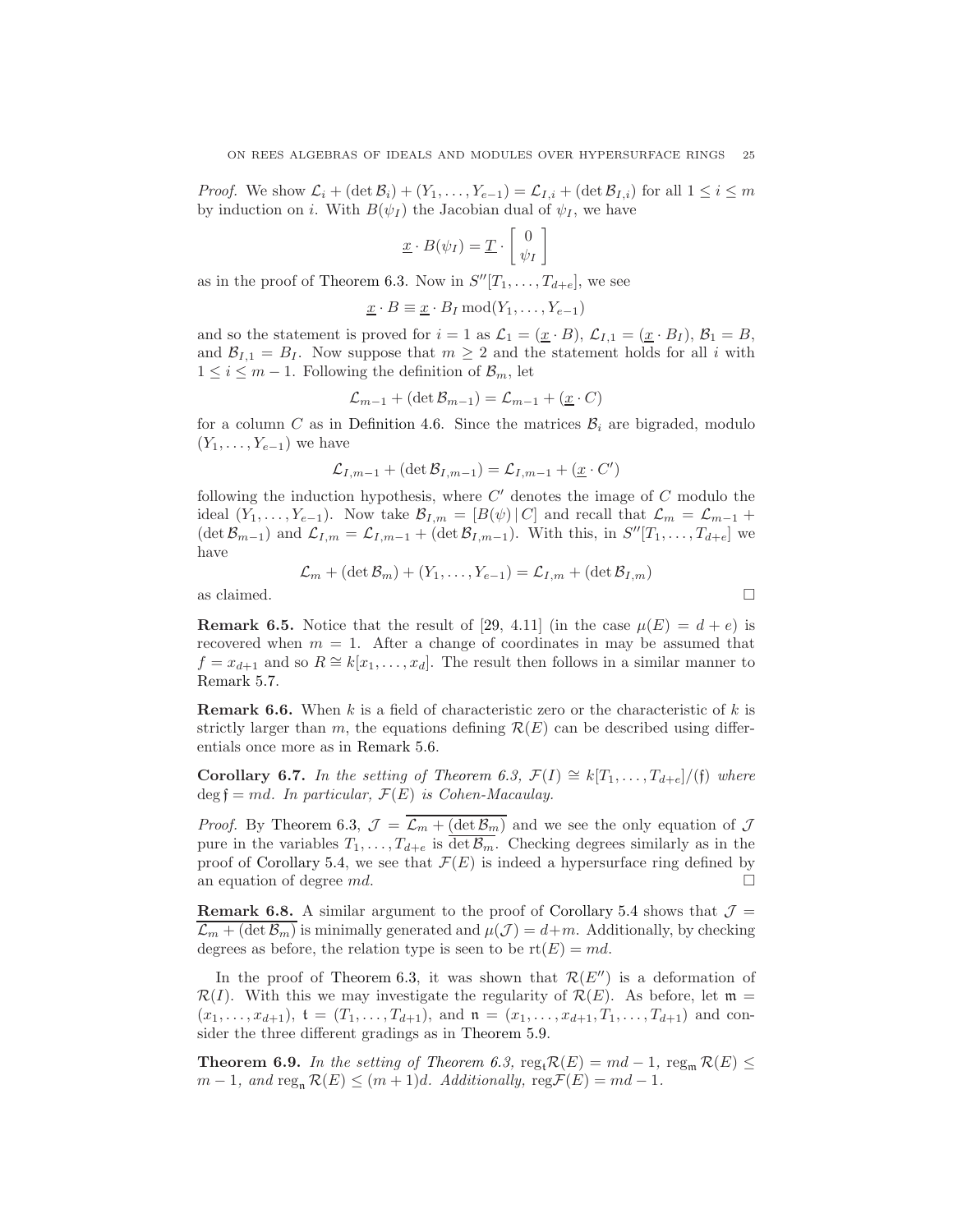*Proof.* From the proof [Theorem 6.3,](#page-22-0) there is an isomorphism  $\mathcal{R}(I) \cong \mathcal{R}(E'')/(F'')$ . As  $F''$  is a free  $R''$ -module generated by forms of bidegree  $(0, 1)$ , it follows that  $\operatorname{reg}_t \mathcal{R}(E'') = \operatorname{reg}_t \mathcal{R}(I)$  and  $\operatorname{reg}_n \mathcal{R}(E'') = \operatorname{reg}_n \mathcal{R}(I)$ . The short exact sequence

$$
0 \longrightarrow (F'') \longrightarrow \mathcal{R}(E'') \longrightarrow \mathcal{R}(I) \longrightarrow 0
$$

shows reg<sub>m</sub>  $\mathcal{R}(E'') \leq \text{reg}_{m} \mathcal{R}(I)$ . Now using [Theorem 5.9,](#page-20-2) we see

$$
reg_t \mathcal{R}(E'') = md - 1, \quad reg_m \mathcal{R}(E'') \le m - 1, \quad reg_n \mathcal{R}(E'') \le (m + 1)d - 1
$$

and we note that regularity is unchanged when passing from  $\mathcal{R}(E)$  to  $\mathcal{R}(E'')$ . Lastly, the regularity of the special fiber ring is clear as  $\mathcal{F}(E)$  is a hypersurface ring defined by an equation of degree  $md$ .

# **ACKNOWLEDGEMENTS**

The author would like to thank his Ph.D. advisor Bernd Ulrich for many insightful discussions and comments on the results presented here, without which this work would not have been possible. Additionally, the author would like to thank Alessandra Costantini for many enlightening conversations and helpful suggestions allowing the results in [Section 6](#page-21-0) to come to fruition.

### **REFERENCES**

- <span id="page-25-16"></span><span id="page-25-7"></span>[1] L. Avramov, Complete intersections and symmetric algebras, J. Algebra 73 (1981), 248–263.
- [2] J.A. Boswell and V. Mukundan, Rees algebras and almost linearly presented ideals, J. Algebra 460 (2016), 102–127.
- <span id="page-25-3"></span>[3] L. Busé, M. Chardin, and A. Simis, Elimination and nonlinear equations of Rees algebras, J. Algebra 324 (2010), 1314–1333.
- <span id="page-25-14"></span><span id="page-25-11"></span>[4] Y. Cid-Ruiz, A D-module approach on the equations of the Rees algebra, (2018) preprint [arXiv:1706.06215.](http://arxiv.org/abs/1706.06215)
- [5] A. Corso, L. Ghezzi, C. Polini and B. Ulrich, Cohen-Macaulayness of special fiber rings, Comm. Algebra 31 (2003), 3713–3734.
- <span id="page-25-4"></span>[6] A. Costantini, Cohen-Macaulay fiber cones and defining ideal of Rees algebras of modules, (2020) preprint [arXiv:2011.08453.](http://arxiv.org/abs/2011.08453)
- <span id="page-25-5"></span>[7] A. Costantini and T. Dang, On the Cohen-Macaulay property of the Rees algebra of the modules of differentials, (2020) preprint [arXiv:2007.15772.](http://arxiv.org/abs/2007.15772)
- <span id="page-25-2"></span>[8] D. Cox, J. W. Hoffman, and H. Wang, Syzygies and the Rees algebra, J. Pure Appl. Algebra 212 (2008), 1787–1796.
- <span id="page-25-15"></span>[9] D. Eisenbud, Commutative algebra, Graduate Texts in Mathematics, vol. 150, Springer-Verlag, New York, 1995, With a view toward algebraic geometry.
- <span id="page-25-6"></span>[10] D. Eisenbud, C. Huneke and B. Ulrich, What is the Rees algebra of a module?, Proc. Amer. Math. Soc. 131 (2003), 701–708.
- <span id="page-25-0"></span>[11] J. Herzog, A. Simis, and W. V. Vasconcelos, Approximation complexes of blowing-up rings, J. Algebra 74 (1982), 466–493.
- <span id="page-25-17"></span><span id="page-25-13"></span>[12] , Approximation complexes of blowing-up rings. II, J. Algebra 82 (1983), 53–83.
- <span id="page-25-12"></span>[13] C. Huneke, On the symmetric algebra of a module, J. Algebra 69 (1981), 113–119.
- [14] \_\_\_\_\_, Strongly Cohen-Macaulay schemes and residual intersections, Trans. Amer. Math. Soc.277 (1983), 739–763.
- <span id="page-25-9"></span>[15] C. Huneke and M. Rossi, The dimension and components of symmetric algebras, J. Algebra 98 (1986), 200–210.
- <span id="page-25-8"></span>[16] C. Huneke and I. Swanson, Integral closure of ideals, rings and modules, London Math. Soc. Lecture Note Ser. 336, Cambridge University Press, Cambridge, 2006.
- <span id="page-25-10"></span>[17] C. Huneke and B. Ulrich, Generic residual intersections, Commutative algebra (Salvador, 1988), Lecture Notes in Math., vol. 1430, Springer, Berlin, 1990, pp. 47–60.
- <span id="page-25-1"></span>[18] M. Johnson, Second analytic deviation one ideals and their Rees algebras, J. Pure Appl. Algebra 119 (1997), 171–183.